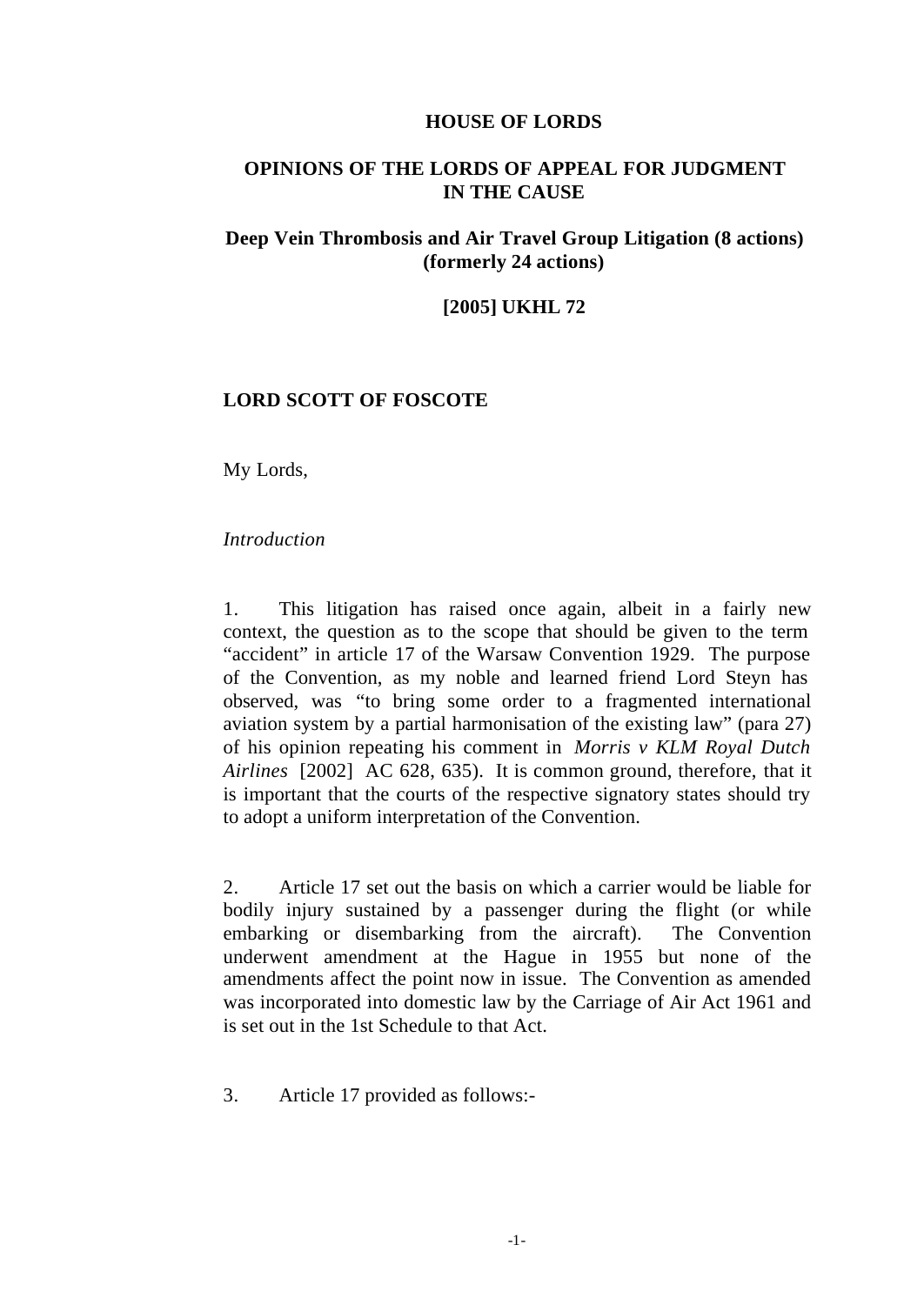"The carrier is liable for damage sustained in the event of the death or wounding of a passenger or any other bodily injury suffered by a passenger, if the accident which caused the damage so sustained took place on board the aircraft or in the course of any of the operations of embarking or disembarking."

It is to be noticed that the conditions for the imposition of liability on the carrier do not include any element of fault or blameworthiness or failure to observe a proper standard of care on the part of the carrier. The requirements of liability are, first, that the passenger has suffered a bodily injury (a requirement that gives rise to questions about psychiatric injury which, happily, do not need to be addressed in the present case), second, that the bodily injury has been caused by an "accident" and, third, that the accident took place on board the aircraft (or in the process of embarkation or disembarkation). The omission from these conditions of any requirement of negligence on the part of the carrier is double-edged so far as an injured passenger is concerned. It is to the passenger's advantage that negligence on the part of the carrier needs to be neither alleged nor proved. It is to the passenger's disadvantage, however, that even clear causative negligence on the part of the carrier will not entitle the passenger to a remedy if the article 17 conditions cannot be satisfied. It has been authoritatively established that if a remedy for the injury is not available under the Convention, it is not available at all (see *Sidhu v British Airways plc* [1997] AC 431 and *El Al Israel Airlines Ltd v Tsui Yuan Tseng* 525 US 155 (1999)).

4. Nonetheless, negligence, or the absence of it, on the part of the carrier may play a part under article 20. Article 20 provided that :

"The carrier is not liable if he proves that he and his servants or agents have taken all necessary measures to avoid the damage or that it was impossible for him or them to take such measures."

Plainly, a carrier who had been negligent could not qualify for an Article 20 defence.

5. Contributory fault of the injured person, too, may afford a defence to the carrier. Article 21 provided that: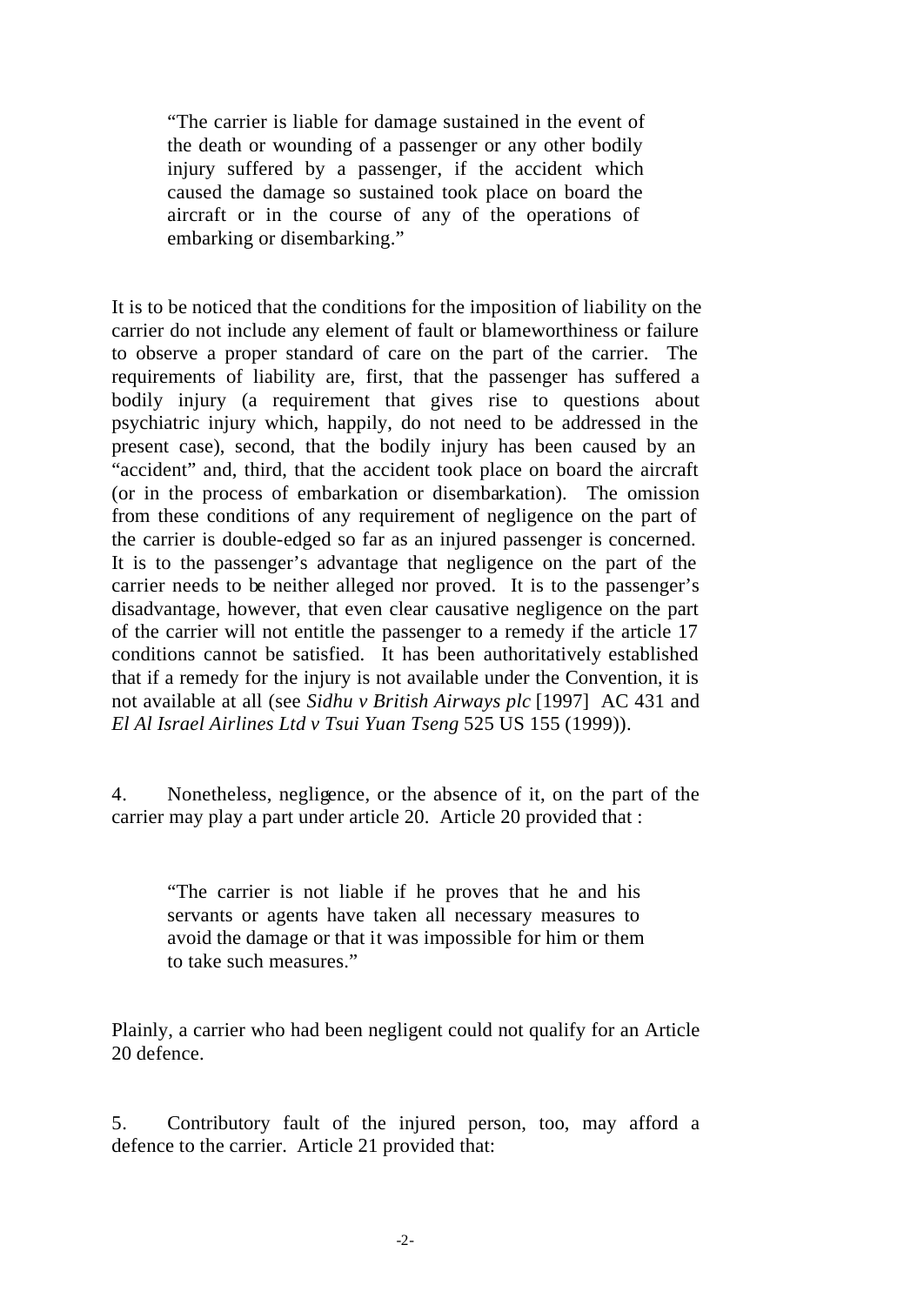"If the carrier proves that the damage was caused by or contributed to by the negligence of the injured person the court may, in accordance with the provisions of its own law, exonerate the carrier wholly or partly from his liability."

I should mention also article 22 which imposes monetary limits on the extent of the liability of the carrier for article 17 damage. It has often been observed that the provisions were designed to strike a balance between the interests of passengers and the interests of the airlines. (See e.g. *Morris v KLM Royal Dutch Airlines* [2002] AC 628 per Lord Hope of Craighead at para. 66).

6. The use in article 17 of the term "accident" is to be contrasted with the choice of a different term in article 18. Article 18 imposes liability on carriers for damage to baggage or cargo:

"The carrier is liable for damage sustained in the event of the destruction or loss of, or of damage to, any registered baggage or any cargo, if the *occurrence* which caused the damage so sustained took place during the carriage by air." (emphasis added)

7. The use of the term "accident" in article 17 but the term "occurrence" in article 18 must be significant. Both terms impart the idea that something or other has happened. But "occurrence" is entirely general in its natural meaning. It permits no distinction to be drawn between different types of happening. "Accident" on the other hand must have been intended to denote an occurrence of a particular quality, an occurrence having particular characteristics. In the many decided cases in which the issue was whether the occurrence in question constituted an "accident" for article 17 purposes, the judges have had to ask themselves whether the occurrence possessed the necessary quality or characteristics to qualify as an "accident". It is evident that it was never, or should never have been, enough for there to have been an occurrence that caused the damage. For article 17 liability the occurrence had to have the characteristics of an "accident".

8. The "fairly new context" to which I referred in paragraph 1 is the growing belief that sitting in a cramped position for many hours may give rise to the formation of small blood clots in the deep veins of the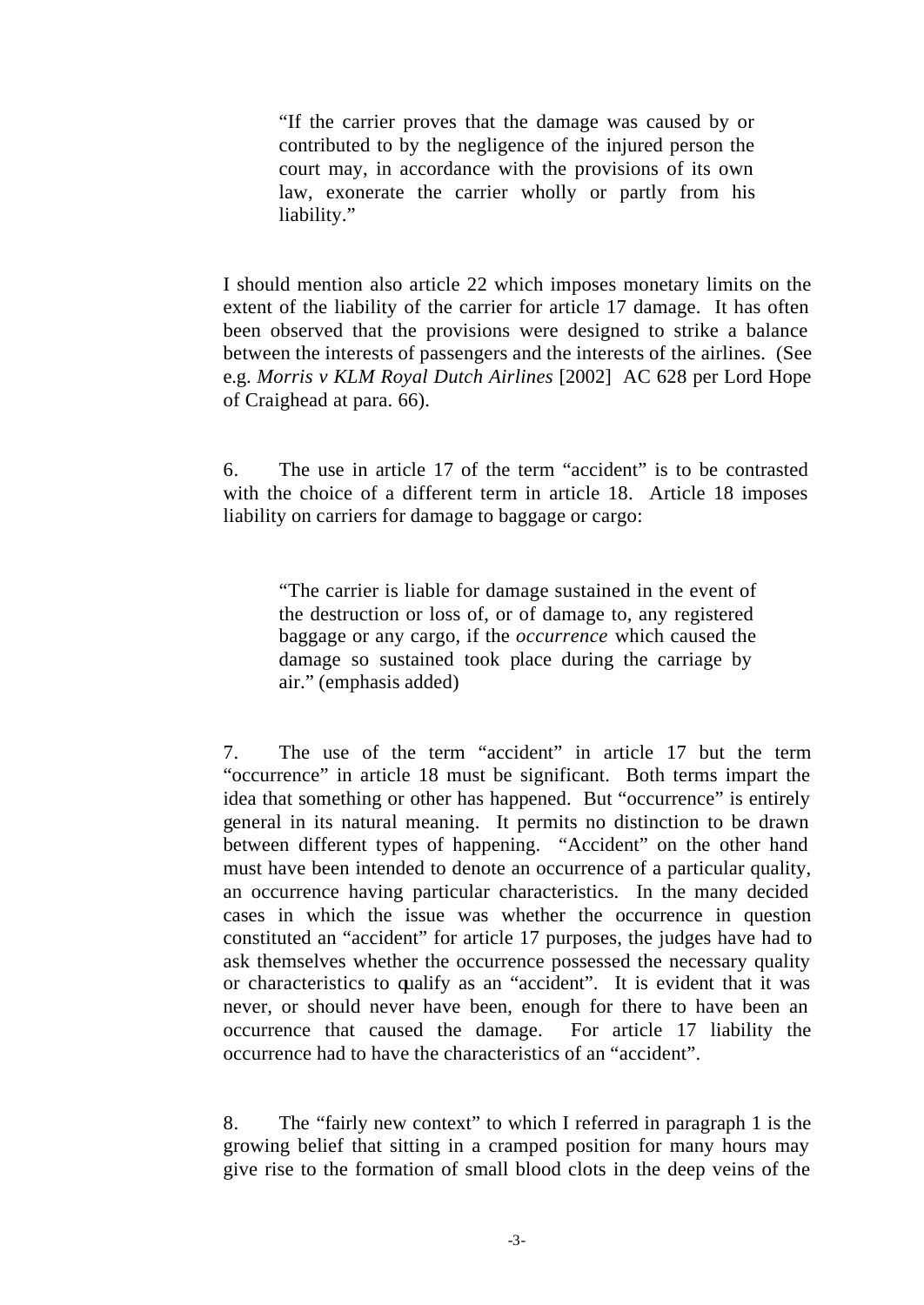legs, hence, deep vein thrombosis (DVT). For obvious reasons DVT in relation to air travel is sometimes referred to as "economy class syndrome". If blood clots break away from the wall of the vein to which they are attached and are carried along with the flow of the blood, serious complications may ensue, including a stroke, a heart attack or, in the worst cases, death. As long ago as 1976 a passenger claimed to have suffered from deep vein thrombosis brought about by a long distance flight. But the Supreme Court of New York held that the condition had not been caused by an article 17 "accident" and the passenger's damages claim failed (see *Scherer v Pan American World Airways Inc.* (1976) 387 N.Y.S.2d 580). Since then DVT as an alleged consequence of economy class long distance flights has had increasing attention from the media, from members of the medical professions and from airlines themselves. The hand baggage of most passengers on long distance flights will these days include a pair of tight stockings which, if worn, are believed to provide some protection against the onset of DVT. Many air travellers, however, have suffered the serious consequences of DVT to which I have referred and they, or persons on their behalf, believe the onset of the DVT to have been attributable to the nature of the seating provided for them on the aircraft.

9. Litigation has therefore taken place in a number of jurisdictions raising the question whether the onset of DVT in the course of and caused by air travel can constitute an "accident" for article 17 purposes. Litigation by a number of claimants has been commenced in this jurisdiction. They allege that they, or their deceased relatives, have suffered DVT caused by their flying on an aircraft operated by one or other of the respondents, each of which is a commercial airline. They say that the DVT was caused by an "accident" within the meaning of article 17. A Group Litigation Order in respect of these actions was made on 8 March (and amended on 10 March) 2002 and on 10 May 2002 an order was made by the Senior Master directing that a preliminary issue of law be determined on the basis of an agreed "specimen matrix" of fact.

## 10. The preliminary issue was:

"whether the onset of deep vein thrombosis (DVT) sustained during the course of, or arising out of, international carriage by air, whether as result of an act and/or omission of the carrier or otherwise, is capable, in principle, of being 'an accident' causing bodily injury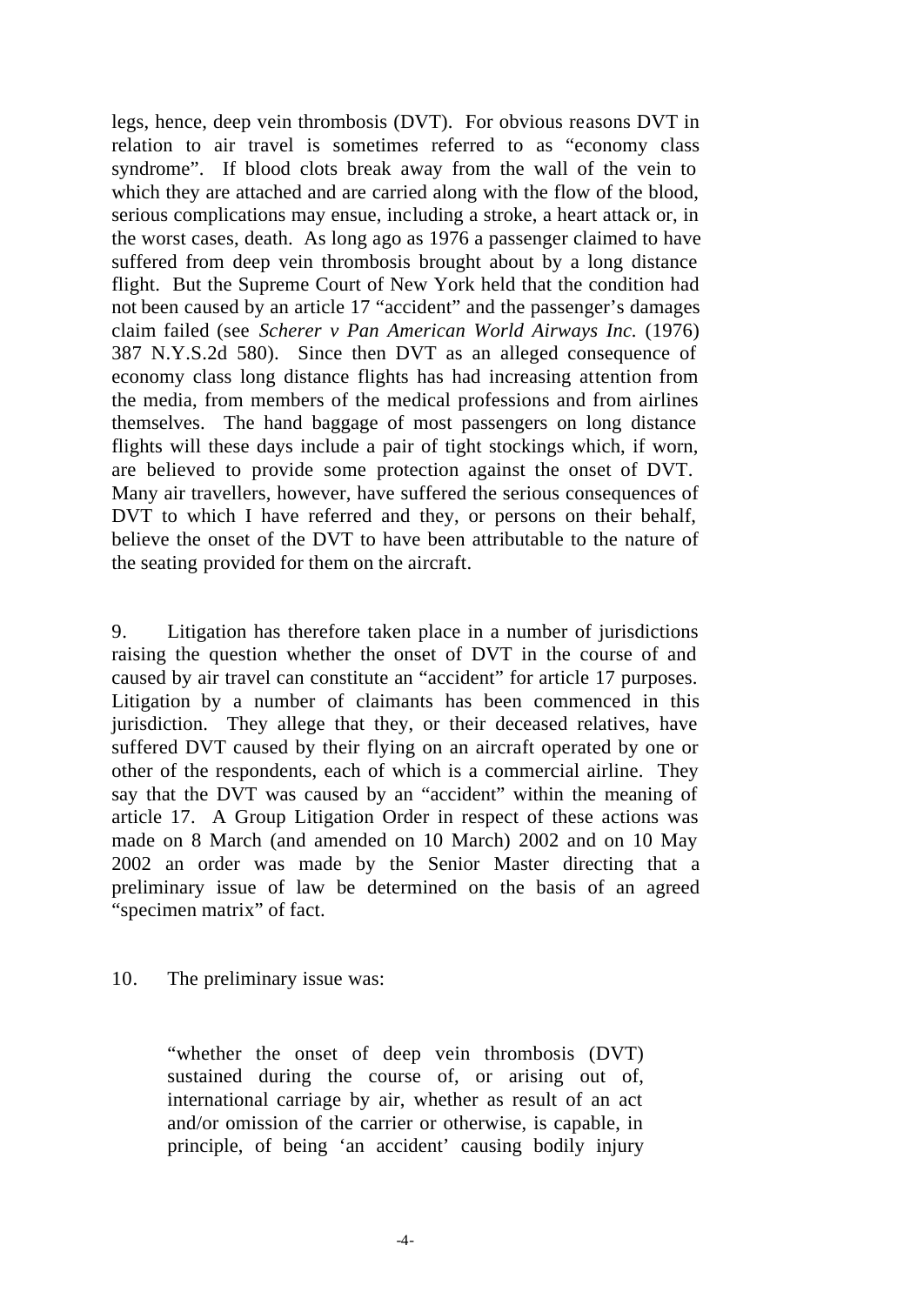within the meaning of article 17 of the Warsaw Convention."

The specimen matrix is important. Paragraph 1 describes DVT; paragraph 2 describes characteristics of individuals that may predispose them to the onset of DVT. These details are not important for present purposes. Paragraph 3 simply says that the "Defendant is a commercial air carrier". I should, however, set out in full the remaining paragraphs:

- "4. The Claimant was carried by air by the Defendant, for reward, on an international flight to which the provisions of the Warsaw Convention applied. The flight was characterized by the following features:
	- (1) the layout of the passenger cabin, the seating space available to each passenger and the type of passenger seat installed on the aircraft performing the flight were all in accordance with the Defendant's usual standard for an aircraft of that type flying on the route in question;
	- (2) the flight was operated in accordance with all of the Defendant's usual procedures and practices;
	- (3) nothing happened in the course of the flight which adversely affected the performance or flight characteristics of the aircraft;
	- (4) throughout the flight all of the aircraft's seating and all of its systems affecting the passenger cabin environment were in their normal working order;
	- (5) the aircraft complied with, and the flight was carried out in accordance with, all applicable aviation regulations; and,
	- (6) whether or not the above operation of the aircraft minimized and/or eliminated the risk of passengers suffering from DVT, the Defendant took no further or other steps to minimize and/or eliminate such risk.
- 5. The Claimant asserts that there is a causal link between air travel and the onset of DVT. The defendant denies the existence of any such link. For the purpose of this specimen matrix alone it is assumed that the Claimant suffered from a symptomatic DVT caused by the flight.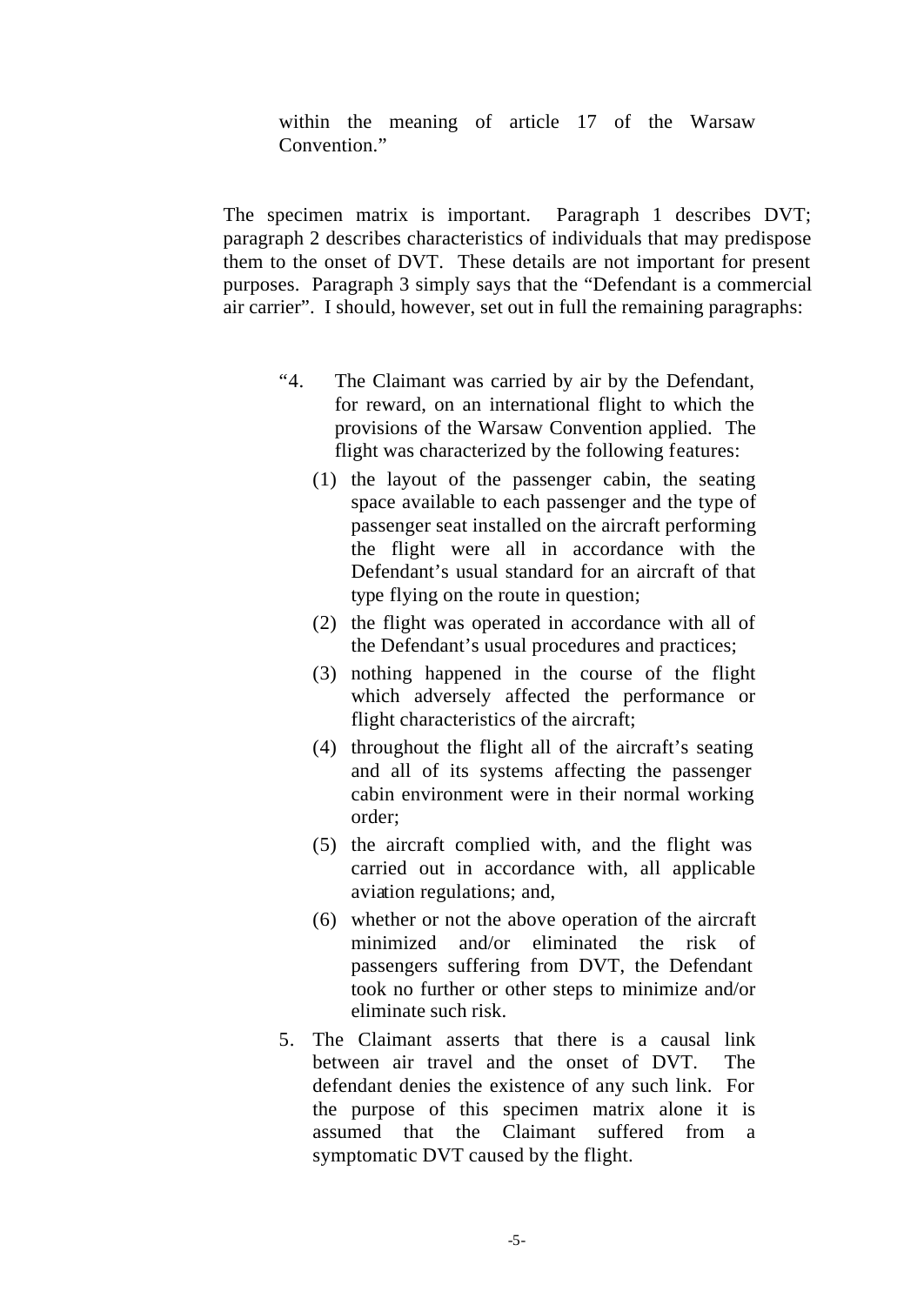- 6. The Claimant asserts that the Defendant knew, or ought to have known, prior to the flight that by virtue of carriage by air passengers would be at an increased risk of suffering DVT over and above that incurred in everyday life. The Defendant denies these assertions. For the purpose of this specimen matrix alone it is assumed that the Claimant's assertions are correct.
- 7. The Defendant did not give the Claimant any warning as to the risk assumed in paragraph 6 above, or any advice as to how to minimize any such risk, at any time before or during the flight."

These are the assumed facts on the basis which the preliminary question was to be answered.

11. Counsel for the parties were in broad agreement as to the principles of interpretation of article 17 that should be applied. The important principles for present purposes are that:

- (1) the starting point is to consider the natural meaning of the language of article 17, with the French text prevailing in case of any inconsistency with the English text (fortunately there is no relevant inconsistency);
- (2) the Convention should be considered as a whole and given a purposive interpretation;
- (3) the language of the Convention should not be interpreted by reference to domestic law principles or domestic rules of interpretation; and
- (4) assistance can and should be sought from relevant decisions of the courts of other Convention countries, but the weight to be given to them will depend upon the standing of the court concerned and the quality of the analysis.

I would add to these that the balance struck by the Convention between the interests of passengers and the interest of airlines ought not to be distorted by a judicial approach to interpretation in a particular case designed to reflect the merits of that case. The point was well put by Justice Scalia in his dissenting opinion in *Husain v Olympic Airways*  (2004) 124 S.Ct. 1221, 1234 (an opinion with which Justice O'Connor concurred):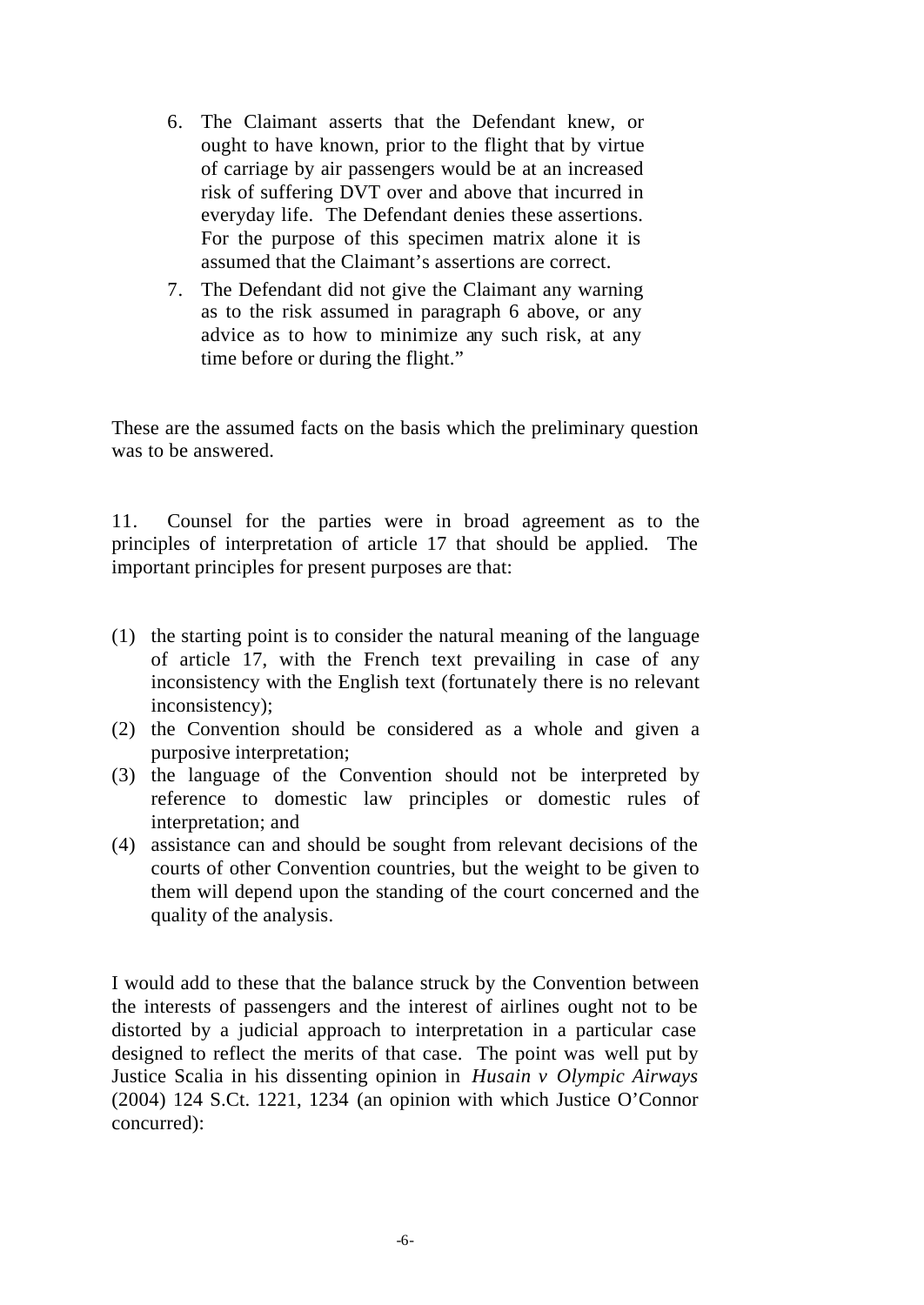"A legal construction is not fallacious merely because it has harsh results. The Convention denies a remedy, even when outrageous conduct and grievous injury have occurred, unless there has been an 'accident'. Whatever that term means, it certainly does not equate to 'outrageous conduct that causes grievous injury'. It is a mistake to assume that the Convention must provide relief whenever traditional tort law would do so. To the contrary, a principal object of the Convention was to promote the growth of the fledgling airline industry by limiting the circumstances under which passengers could sue. .. Unless there has been an accident there is no liability, whether the claim is trivial ….. or cries out for redress".

12. I think at this point a word of caution about the process of interpretation is in order. It is not the function of any court in any of the Convention countries to try to produce in language different from that used in the Convention a comprehensive formulation of the conditions which will lead to article 17 liability, or of any of those conditions. The language of the Convention itself must always be the starting point. The function of the court is to apply that language to the facts of the case in issue. In order to do so and to explain its decision, and to provide a guide to other courts that may subsequently be faced with similar facts, the court may well need to try to express in its own language the idea inherent in the language used in the Convention. So a judge faced with deciding whether particular facts do or do not constitute an article 17 accident will often describe in his or her own language the characteristics that an event or happening must have in order to qualify as an article 17 accident. But a judicial formulation of the characteristics of an article 17 accident should not, in my opinion, ever be treated as a substitute for the language used in the Convention. It should be treated for what it is, namely, an exposition of the reasons for the decision reached and a guide to the application of the Convention language to facts of a type similar to those of the case in question.

13. In *Fenton v J.Thorley & Co* [1903] AC 443, 453 Lord Lindley said that an "accident" was not a technical legal term with a clearly defined meaning. He went on:

"Speaking generally … an accident means any unintended and unexpected occurrence which produces hurt or loss. But it is often used to denote any unintended or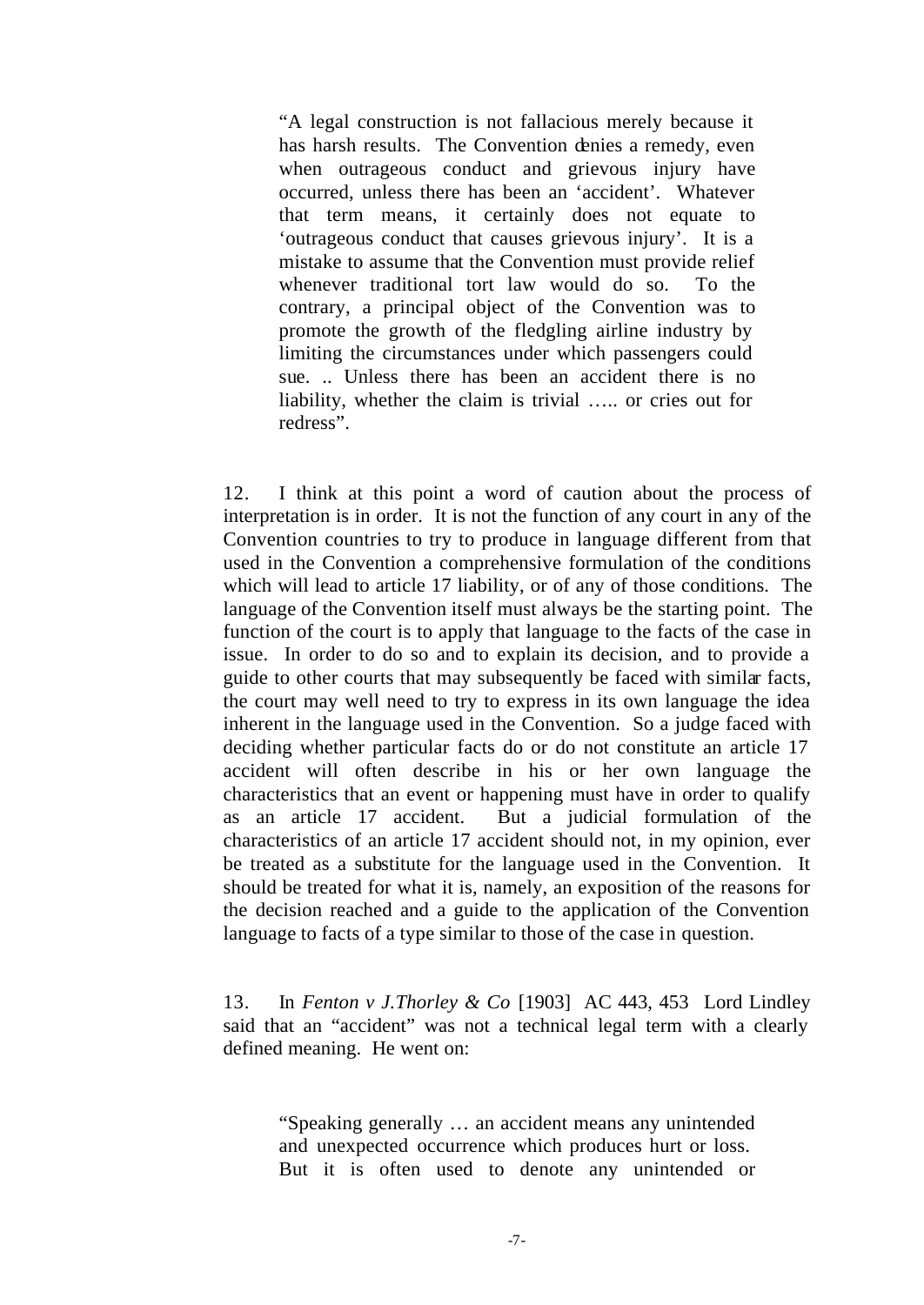unexpected loss or hurt apart from its cause; and if the cause is not known the loss or hurt itself would certainly be called an accident."

The issue in *Fenton v J.Thorley & Co* was whether a workman had suffered an "injury by accident" for the purposes of the Workman's Compensation Act 1897. The context was very different from that of the Warsaw Convention. Nonetheless Lord Lindley's understanding of what "accident" meant in the ordinary use of the English language is a useful starting point and was treated as that by Justice O'Connor in giving the highly influential opinon of the U.S. Supreme Court in *Air France v Saks* 470 US392 (1985) (see at p.398).

14. But set in the context of the Convention some adjustments to Lord Lindley's definition of "accident" are clearly necessary. First, for Convention purposes the "loss or hurt" cannot itself be the "accident". Article 17 distinguishes between the bodily injury on the one hand and the "accident" which was the cause of the bodily injury on the other. It is the cause of the injury that must constitute the "accident". Second, it is important to bear in mind that the "unintended and unexpected" quality of the happening in question must mean "unintended and unexpected" from the viewpoint of the victim of the accident. It cannot be to the point that the happening was not unintended or unexpected by the perpetrator of it or by the person sought to be made responsible for its consequences. It is the injured passenger who must suffer the "accident" and it is from his perspective that the quality of the happening must be considered.

15. In *Air France v Saks* 470 US 392 Justice O'Connor, having cited Lord Lindley's definition of an "accident", having surveyed the French case-law and dictionaries and having reviewed the history of the negotiations that had led to the Convention, concluded at p.405:

"… liability under Article 17 of the Warsaw Convention arises only if a passenger's injury is caused by an unexpected or unusual event or happening that is external to the passenger. This definition should be flexibly applied after assessment of all the circumstances surrounding a passenger's injuries."

16. Two features of this conclusion, both of which can be regarded as prompted by the facts of the *Saks* case, warrant some comment. The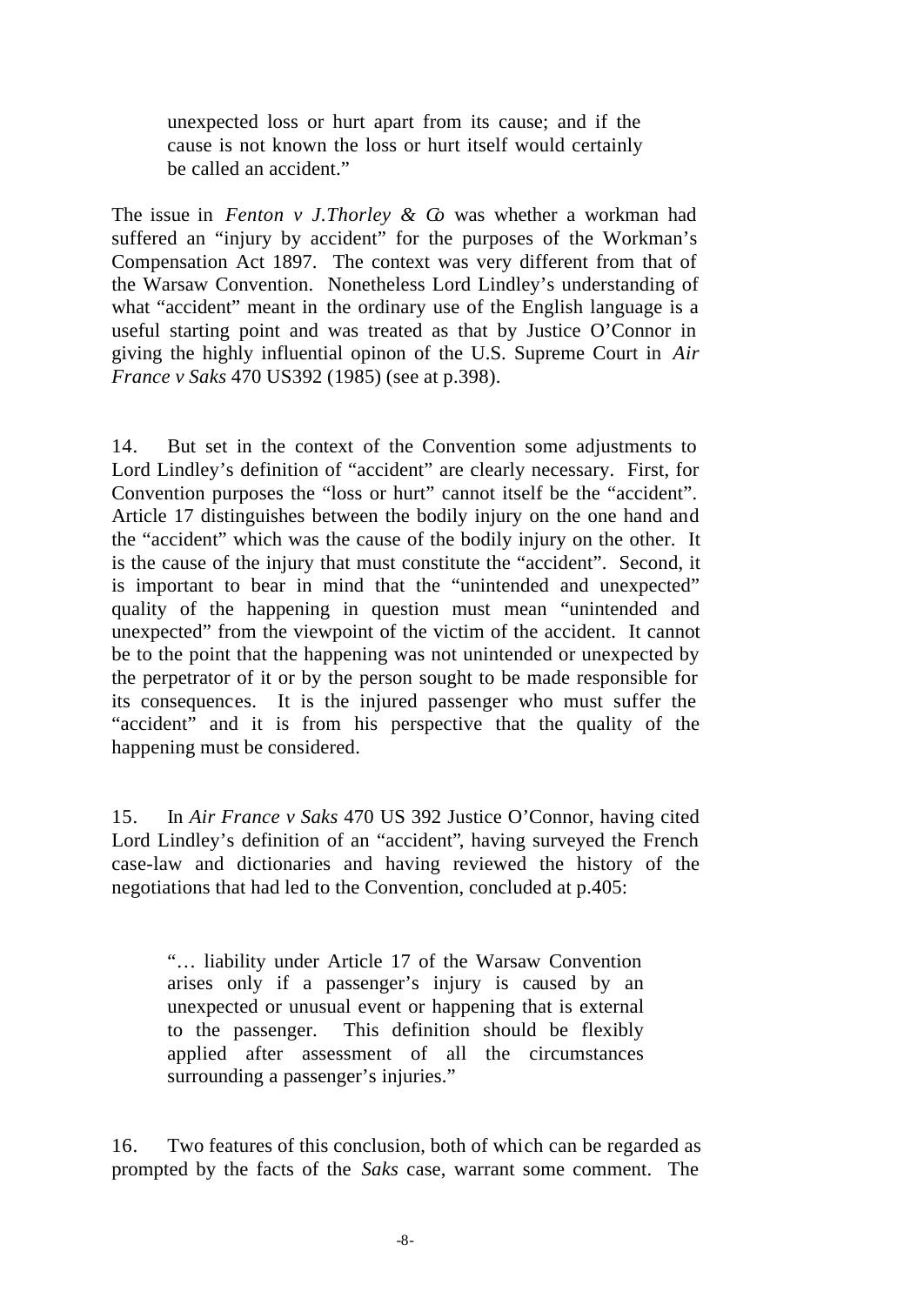facts were these. The claimant had suffered damage to and become permanently deaf in an ear as a result of pressurisation changes while the aircraft was descending to land. But the pressurisation system of the aircraft had operated in an entirely normal manner. The airline contended that the normal operation of a normal pressurisation system could not qualify as an article 17 accident. Justice O'Connor agreed. The damage to the claimant's ear could not itself constitute the article 17 accident. The *cause* of the damage had to be the accident. But the pressurisation system had operated normally. This is the factual background that led Justice O'Conner to formulate the requirement of an "unexpected *or unusual* event or happening that is *external* to the passenger" (emphasis added). In doing so she noted that

"European legal scholars have generally construed the word 'accident' in Article 17 to require that the passenger's injury be caused by a sudden or unexpected event other than the normal operation of the plane" (p.404)

and that

"American decisions …. while interpreting the term 'accident' broadly …. nevertheless refuse to extend the term to cover routine travel procedures that produce an injury due to the peculiar internal condition of a passenger"  $(p.404/5)$ .

17. Both the requirement that the causative event be unusual and that it be external to the passenger were prompted by the facts of the *Saks*  case. Both requirements were emphasised by Justice O'Connor in passages at page 406 of her opinion:

"… when the injury indisputably results from the passenger's own internal reaction to the usual, normal and expected operation of the aircraft, it has not been caused by an accident and Article 17 of the Warsaw Convention cannot apply."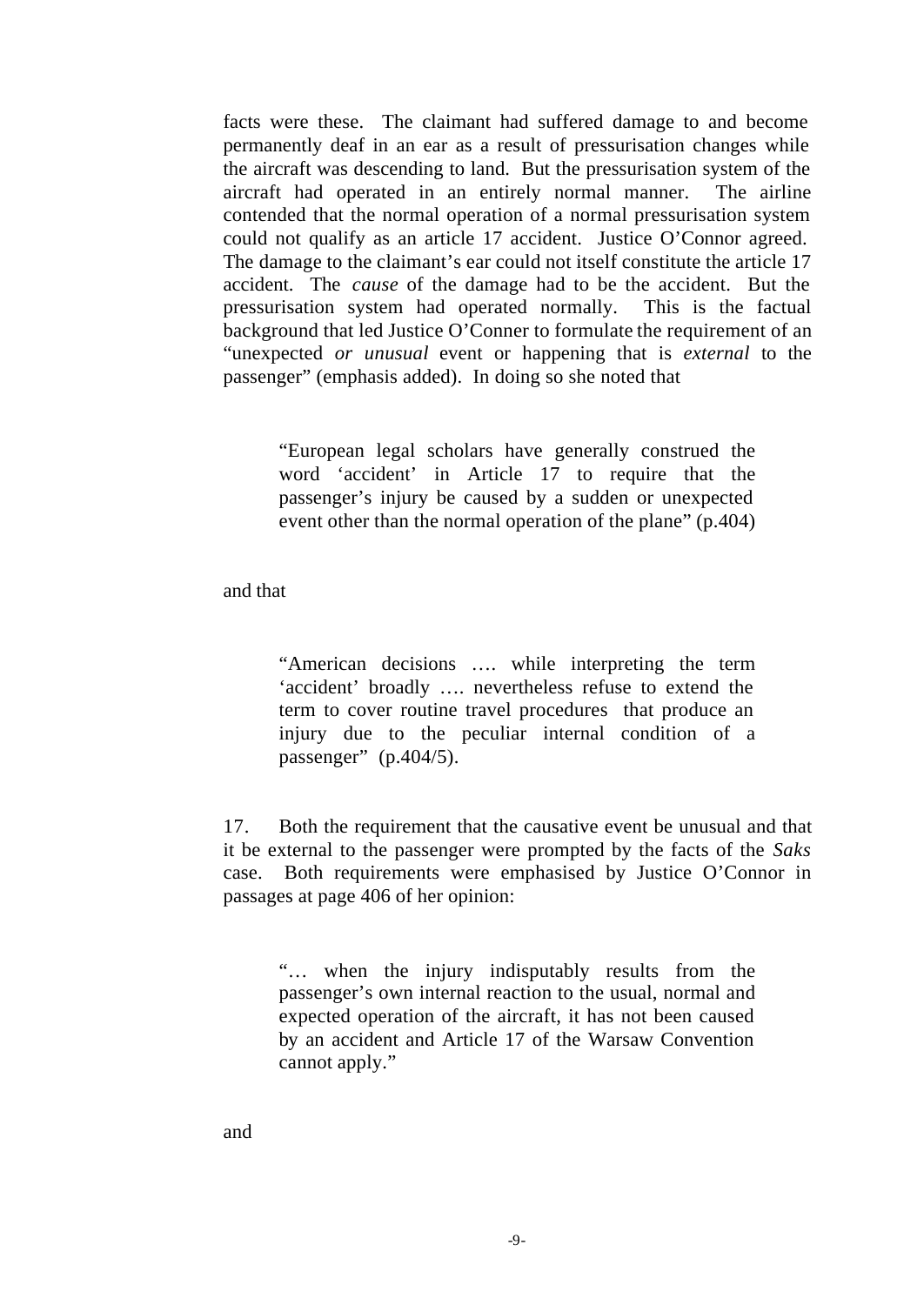"Any injury is the product of a chain of causes, and we require only that the passenger be able to prove that some link in the chain was an unusual or unexpected event external to the passenger."

18. O'Connor J's opinion in *Saks* has been widely followed both in the United States and in the courts of other signatory states. Both the standing of the court and the reasoning of the opinion justify that reliance. Moreover, as I have already observed, it is of importance that if possible a uniform interpretation of the Convention should be applied in all signatory states.

# *The DVT cases*

19. There have been attempts by claimants in several signatory states to establish article 17 liability for DVT brought about, or said to be brought about, by air travel. I have already referred to *Scherer v Pan American Airways Inc* 387 NYS 2d 580 in which a DVT article 17 claim was rejected by the Supreme Court of New York. In October 2001 a similar claim was rejected by the Frankfurt Main Regional Court (see Shawcross & Beaumont's Air Law, loose leaf edition para.702). Article 17 claims based on the airline's failure to warn passengers of the possibility of, and the need to take precautions against, DVT have been rejected in Australia, Canada, Germany and the United States. Some decisions to the contrary can be found but the bulk of the authority is firmly against the acceptance of article 17 DVT claims.

20. The most important DVT authority is the recent decision of the High Court of Australia in *Povey v Qantas Airways Ltd* [2005] HCA33. Gleeson CJ and Gummow, Hayne and Haddon JJ gave a judgment rejecting the argument that the onset of DVT brought about by the conditions of passenger travel on the flight could be said to have been caused by an article 17 accident. The onset of DVT, ie. the formation of the blood clots in the veins of the leg, could not be the requisite accident because that onset was the damage, or the first stage of the damage, complained of. And no other event or happening, no occurrence external to the passenger, could be pointed to. It was common ground that "nothing happened on board the aircraft which was in any respect out of the ordinary or unusual" and "the relevant flight conditions were not said to be unusual or unexpected in any respect (p.13). Kirby J and Callinan J gave concurring judgments.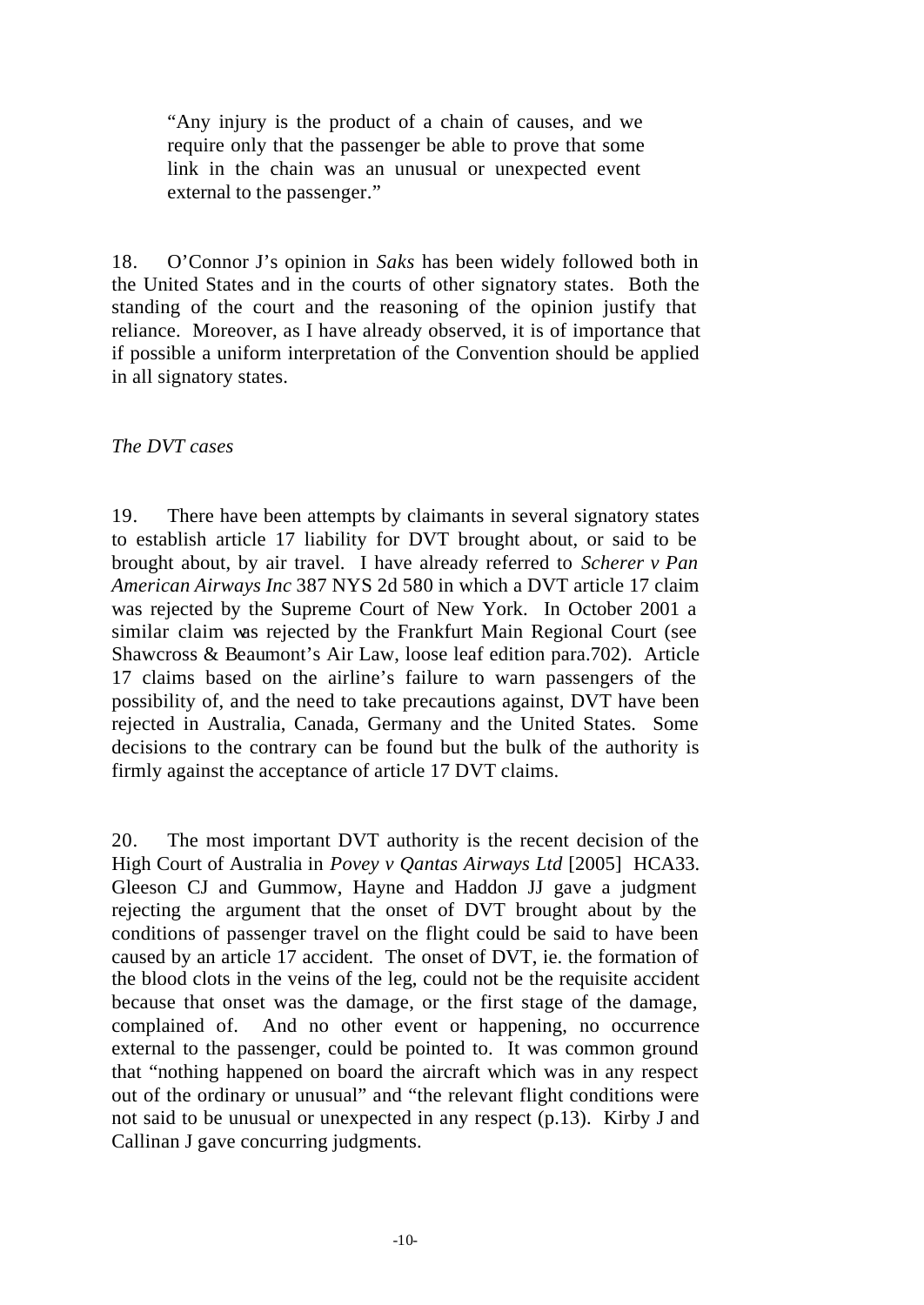21. I should mention also the recent US Supreme Court decision in *Olympic Airways v. Husain* 124 S.Ct. 1221 (2004). This was not a DVT case. An asthma sufferer, to whom ambient cigarette smoke represented a considerable health risk, asked for and was allocated seats for himself and his wife in the non-smoking section of the aircraft. Once aboard the aircraft he realised that the allocated seats were only three rows away from the smoking section. He, or his wife, asked a flight attendant if he could move to a seat further away from the cigarette smokers. The flight attendant said no other seats were available. This was untrue. During the flight the asthma sufferer became affected by ambient smoke from the smoking section and suffered a serious asthma attack from which he died. A claim was made by his widow under article 17. The issue was whether his death had been caused by an article 17 accident. But for the intervention, as a link in the causal chain, of the exchanges between the asthma sufferer (or his wife) and the flight attendant the case would have been difficult to distinguish from the DVT cases. The issue was whether that link made all the difference. The majority of the Supreme Court, concurring in an opinion delivered by Justice Thomas, held that it did. They accepted the argument that her failure to move the asthma sufferer to an available seat further away from the smoking section was a cause of the damage external to the passenger and, since it was contrary to normal airline industry standards, was therefore neither expected nor usual. They endorsed O'Connor J's *Saks* criteria but said that a plaintiff need only be able to prove that "some link in the [causation] chain was an unusual or unexpected event external to the passenger" (p.1227). They rejected the argument that the flight attendant's failure to act could not constitute an "event or happening". Dictionary definitions of "event" or "happening" were cited and relied on. The proposition that an article 17 accident could not be produced by mere inaction was rejected as a "fallacy" (p.1229). Justice Scalia gave a dissenting opinion with which Justice O'Connor, as to its important parts, expressed her agreement. The dissent was as to whether the inaction of the flight attendant could constitute an article 17 accident.

22. There is no corresponding problem to be resolved in the present case and it is not necessary for your Lordships in this case to express any preference between the majority and dissenting opinions in *Husain.*  I venture, however, to express my respectful disagreement with an approach to interpretation of the Convention that interprets not the language of the Convention but instead the language of the leading judgment interpreting the Convention. This approach tends, I believe, to distort the essential purpose of the judicial interpretation, namely, to consider what "accident" in article 17 means and whether the facts of the case in hand can constitute an article 17 accident.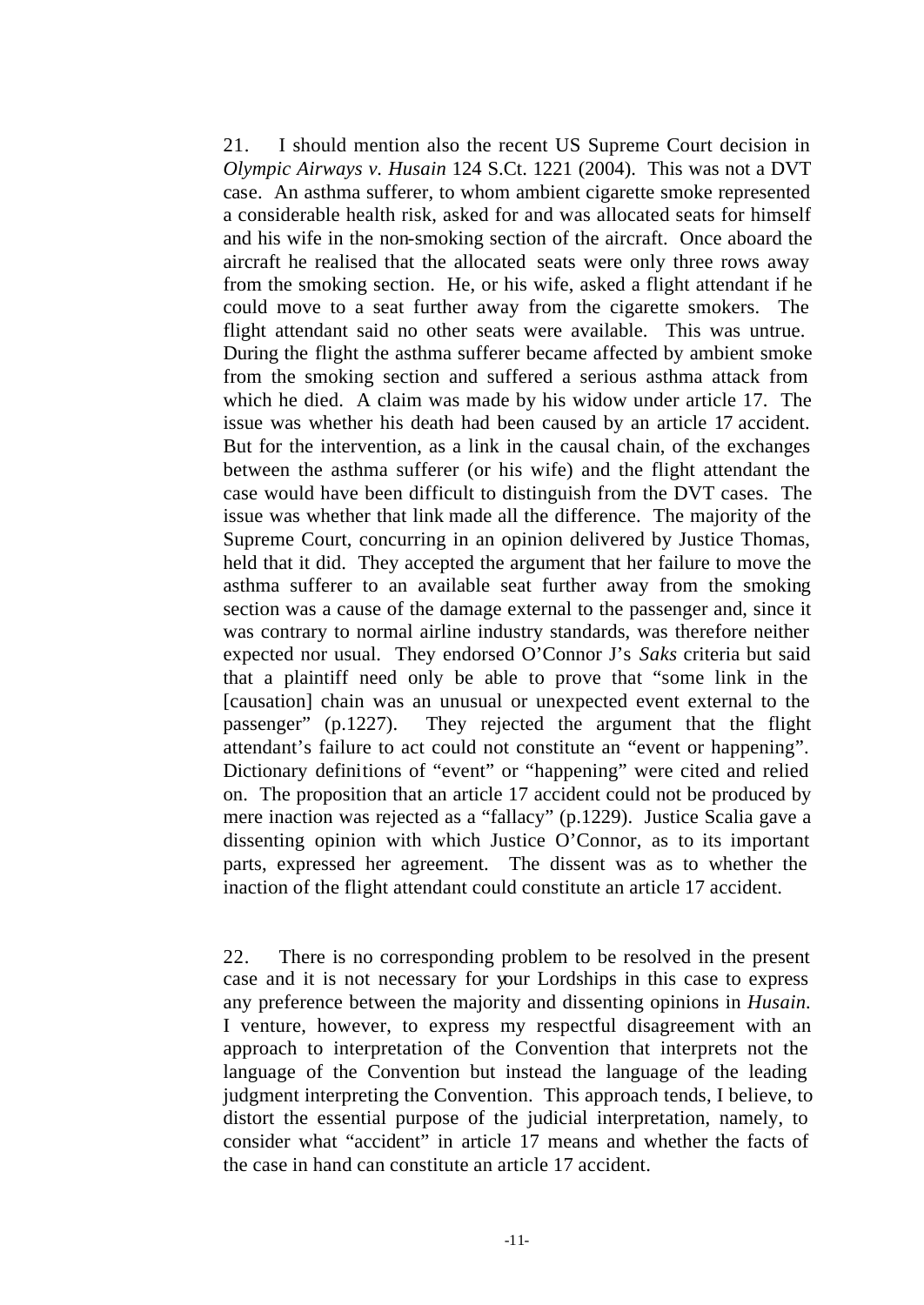23. Of more importance for present purposes is that nothing in the *Husain* case casts doubt upon the two important requirements of an article 17 accident that were established in *Saks* and have been applied fairly consistently ever since, namely, that an event or happening which is no more than the normal operation of the aircraft in normal conditions cannot constitute an article 17 accident and, second, that the event or happening that has caused the damage of which complaint is made must be something external to the passenger.

24. These two requirements appear to me to rule out article 17 recovery in DVT cases where no more can be said than that the cramped seating arrangements in the aircraft were a causative link in the onset of the DVT. The failure by an airline to warn its passengers of the danger of DVT and of the precautions that might be taken to guard against that danger does not, in my opinion, improve the case, at least where there is no established practice of airlines generally or of a defendant airline in particular to issue such warnings. How the case would look if there were such an established practice and if by an oversight the usual warnings were not given does not arise for consideration in the present case. The specimen matrix includes no such assumed facts.

25. Accordingly for these reasons, as well as those of my noble and learned friends Lord Steyn and Lord Mance, I would dismiss this appeal.

# **LORD STEYN**

My Lords,

26. The question is whether the onset of deep vein thrombosis ("DVT") sustained during the course of, or arising out of, international carriage of goods by air can amount to an accident within the meaning of article 17 of the Warsaw Convention of 1929 as amended at The Hague in 1955 and incorporated in English law as schedule 1 to the Carriage by Air Act 1961. For the present purposes it is unnecessary to consider separately article 17(1) of the Montreal Convention 1999 (Carriage by Air Act 1961, schedule 1B as inserted by S.I. 2002/263).

27. The purpose of the Warsaw Convention, following the precedent of the earlier Hague Rules governing carriage by sea, was to bring some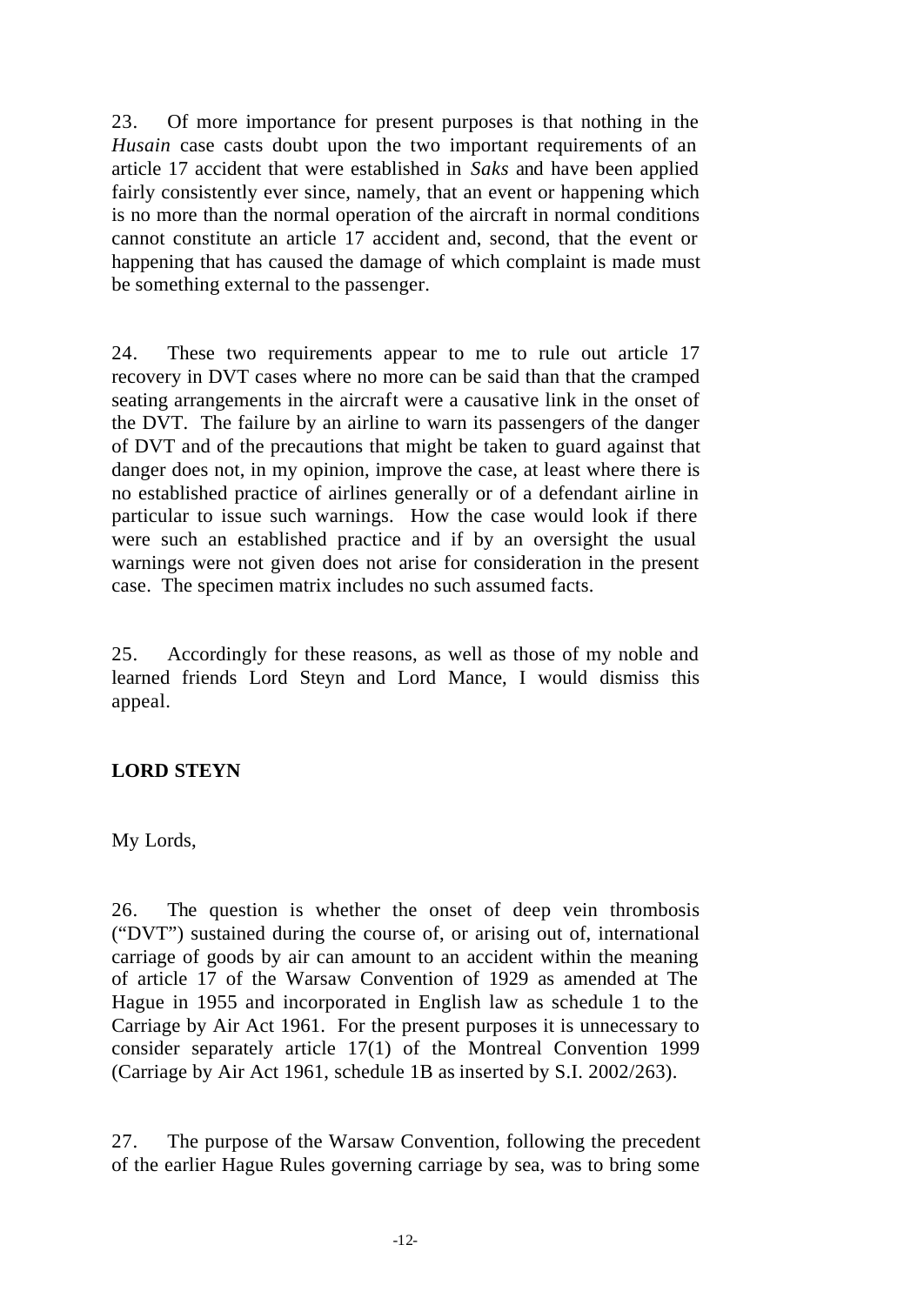order to a fragmented international aviation system by a partial harmonisation of the applicable law. The Warsaw Convention is an exclusive code of limited liability of carriers to passengers. On the other hand, it enables passengers to recover damages even though, in the absence of the Convention and the Act, they might have no cause of action which would entitle them to succeed. It follows from the scheme of the Convention, and indeed from its very nature as an international trade law convention, that the basic concepts it employs to achieve its purpose are autonomous concepts. For present purposes the compromise agreed at Warsaw involved the imposition of a form of strict liability on carriers in respect of accidents causing death, wounding or bodily injury to passengers in return for the limitations of liability expressed in the Warsaw Convention.

28. Specifically, article 17 reflects an important part of the bargain struck at Warsaw:

"The carrier is liable for damage sustained in the event of the death or wounding of a passenger or any bodily injury suffered by a passenger, if the accident which caused the damage so sustained took place on board the aircraft or in the course of any of the operations of embarking or disembarking."

Since in the event of inconsistency between the French and English texts the former prevails (see section 1 of the 1961 Act), the French version cannot be ignored:

"Le transporteur est responsible du dommage survenu en cas de mort, de blessure ou de toute autre lésion corporelle subie par un voyageur lorsque l'accident qui a causé le dommage s'est produit à bord de l'aéronef ou au cours de toutes opérations d'embarquement et de débarquement."

In the context of the meaning of "accident", in relation to the issue of DVT, nobody has suggested that there is a relevant difference between the two texts.

29. The exclusive remedy under article 17 is dependent on the fulfilment of three indispensable requirements. First, that a passenger sustained death, wounding or other bodily injury. Secondly, that an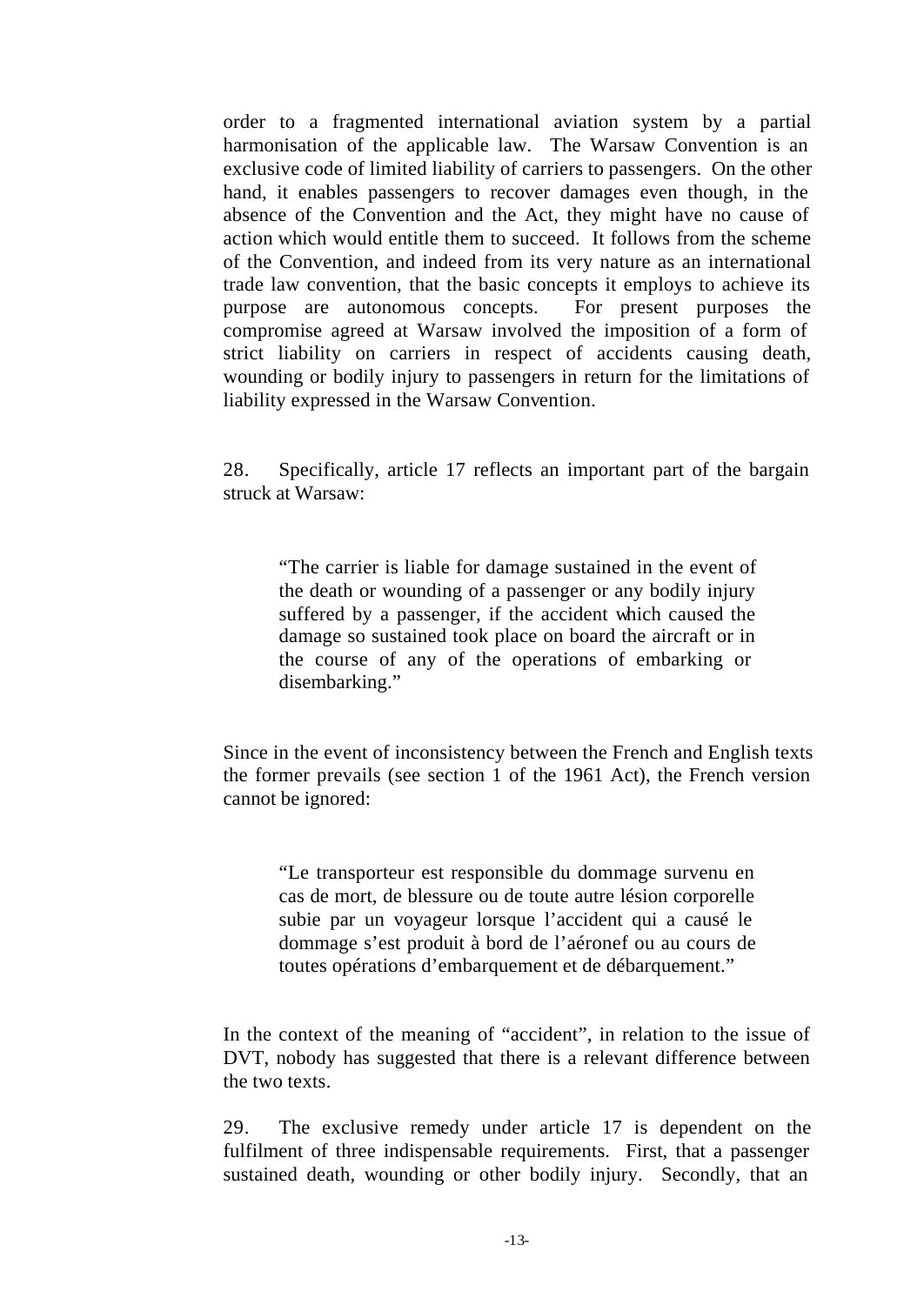accident took place on board the aircraft or in the course of any of the operations of embarking or disembarking. Thirdly, that the death, wounding or bodily injury was caused by the accident. This is the immediate context in which the meaning of "accident" must be determined. This setting makes clear that accident is used with reference to the cause rather than the injury itself.

30. The issues come before the House on assumed facts. Those assumptions include a normal and unremarkable flight. It specifically must be assumed that there was no unusual or unexpected event external to the passenger which could have caused the DVT. The causal mechanism under consideration was the impact of the flight as a whole on a particular passenger. It was not an event external to the passenger. In the ordinary acceptation of the meaning of accident it does not appear to extend to the onset of DVT by itself.

31. In order to achieve a more extensive interpretation of the word "accident" in article 17 counsel for the appellants invoked various policy grounds. He submitted that under article 17 there is a need to impose liability upon the party best able to develop defensive mechanisms, who has physical control of the aircraft, who is most capable of assessing the risk and insuring against it, and who is best able to spread remedial cost over all the passengers. This is a variant of a 'deep pocket' tort law theory which has no place in a trade law treaty such as the Warsaw Convention. On the contrary, article 31 of the Vienna Convention on the Law of Treaties provides that a treaty shall be interpreted "in accordance with the ordinary meaning to be given to the terms of the treaty in their context and in the light of its object and purpose." This is the starting point of treaty interpretation to which other rules are supplementary: see article 31.2; 31.3; 31.4; and 32. The primacy of the treaty language, read in context and purposively, is therefore of critical importance. This approach does not permit the adoption of the economic analysis advocated on behalf of the appellants. Once this approach is rejected the argument for treating DVT by itself as an accident can be seen to be fragile.

32. It is, however, necessary to examine the point in the context of the development of comparative jurisprudence. An important case was the Supreme Court decision in *Air France v Saks* (1985) 470 US 342. The case concerned injuries caused by the normal operation of an aircraft's pressurisation system. The court held that liability under article 17 of the Warsaw Convention arises only if a passenger's injury is caused by an unexpected or unusual event or happening that is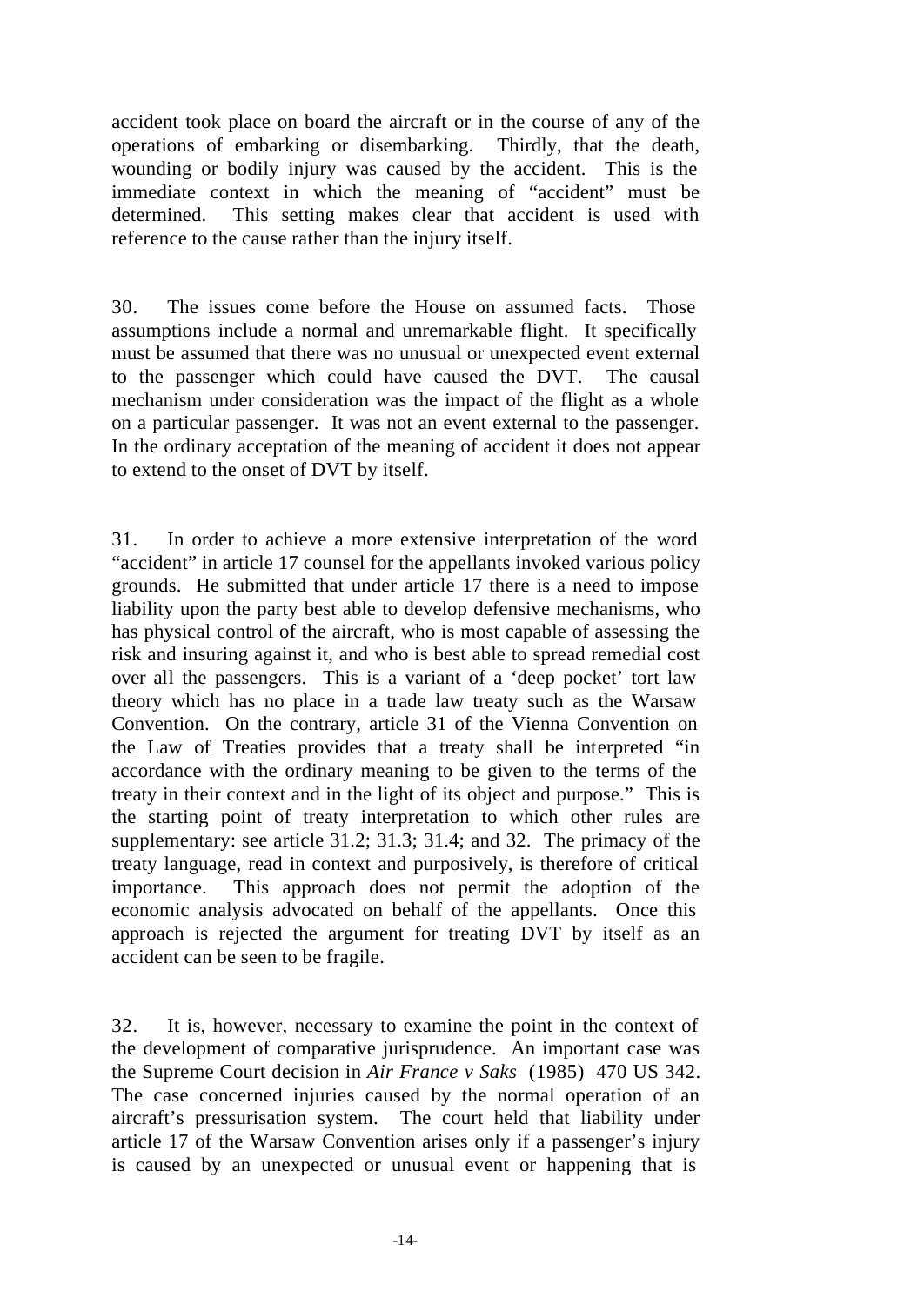external to the passenger. This was an important decision. It is also a strong decision: it covers not only discomfort to a passenger in respect of hearing but also actual hearing loss. Nevertheless, it is not regarded as an accident: *Shawcross and Beaumont, Air Law,* VII, para 701 (Shawcross issue 101). The appellants do not question the correctness of this decision but argue that if flexibly applied it does not stand in the way of their appeal. Once the appellants wider policy arguments are rejected as I have done it is, however, difficult to support the present DVT claim under the principle in *Air France v Saks.*

33. Let it be assumed that it can be shown that an event affecting a passenger adversely on an aircraft was unexpected and unusual. That is generally, however, not enough to make it an accident. It is an integral part of the test of what amounts to an accident that it must have a cause external to the passenger. In the case of DVT this factor is absent. The component parts of the event cannot therefore amount to an accident. It is closer to a passenger who suffers an asthmatic attack, congenital back pain, a hiatus hernia or simply from the wear and tear of extreme old age. Not surprisingly, such cases have in practice been treated as not amounting to accidents: see *Shawcross and Beaumont, Air Law,* VII, para 701 (Shawcross Issue 101). Consequentialist arguments militate in favour of treating essentially similar medical cases in the same legal way. After all, DVT is not immune from the general process of medical science.

34. On these straightforward grounds it is difficult to treat DVT as falling within the category of an accident under article 17.

35. There is, however, another perspective to be taken into account. In interpretation of a trade law treaty, like the Warsaw Convention, it is of great important that the courts of treaty states, and particular their higher courts, should strive for uniform interpretations on debatable issues. Such uniformity is not always attainable but it must be the constant aim. It is necessary to explore how far on this road, the courts of major courts have travelled in respect with the interpretation of DVT.

36. In North America there is a clear trend to be observed in the decisions on DVT. Experience shows that a carrier does not incur liability under article 17 for the onset of DVT by itself. Such a claim was dismissed in a lower court in *Scherer v Pan American World Airways* (1976) 54 AD 2d 636. Similar conclusions were reached in two lower courts in the United States in *Blansett v Continental Airlines*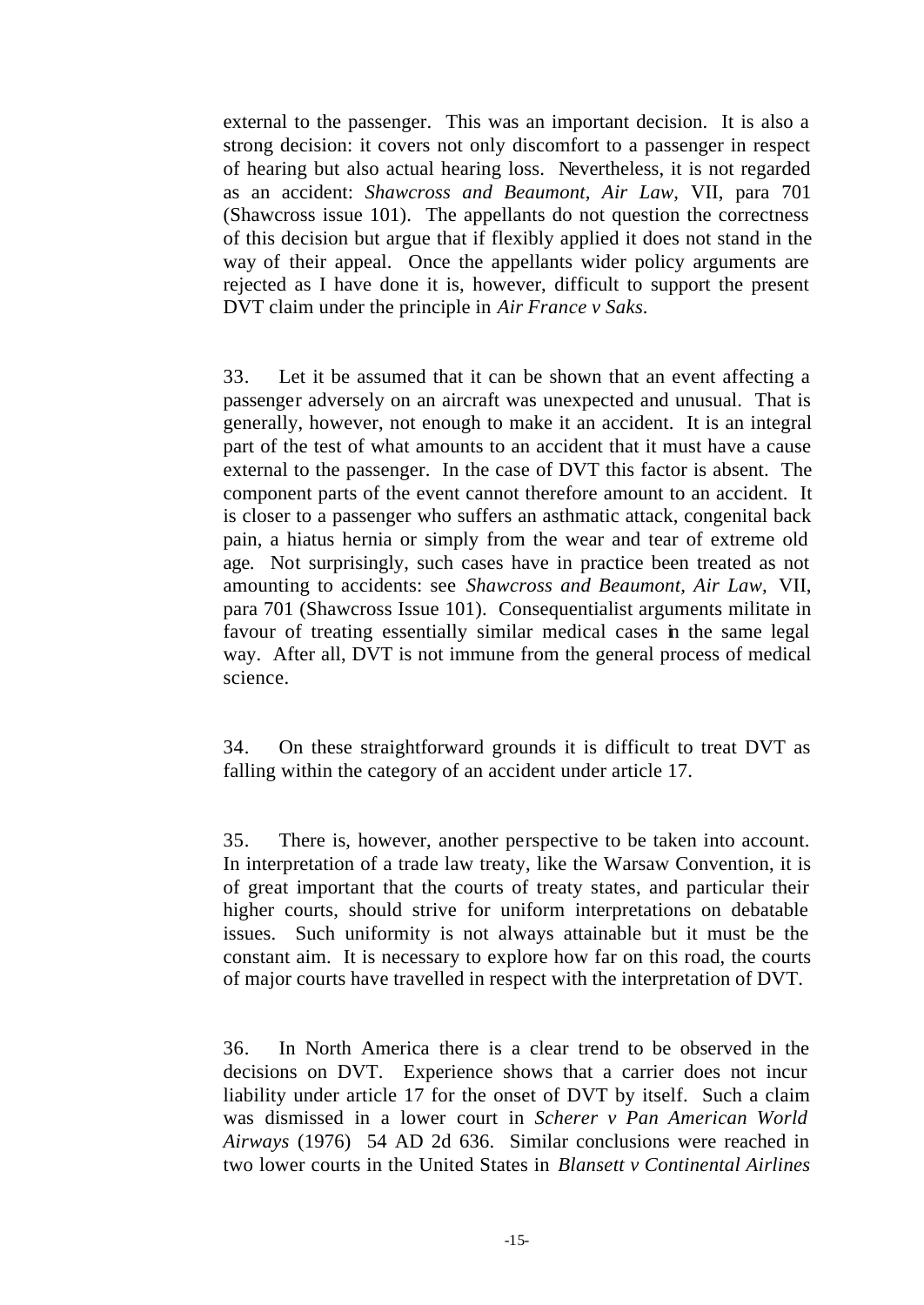*Inc* 379F 3rd 177 (5th Cir 2004) and *Rodriques v Ausett Australia Ltd* 383F 3rd 914 (2004). (In a case of a congenital asthmatic condition the court came to a similar view: *Walker v Eastern Airlines Inc* 775 F Supp. 111 (1991)). In the Ontario Court of Appeal a Canadian court came to a similar conclusion: *McDonald v Korean Air et al* (2003) 171 OAC 368.

37. There are also decisions of lower courts in other jurisdictions to which my noble and learned friend Lord Scott of Foscote has made reference. There are, however, two decisions to which I must make particular reference.

38. The first is the decision of the Court of Appeal in the present case: *In re Deep Vein Thrombosis and Air Travel Group Litigation* [2004] QB 234. The court held that for accident to exist there had to be an external event which had an adverse impact on the passenger. Moreover, the court held that inaction was a non event which could not rank as an accident. In careful judgments the Court of Appeal held that a simple question must be asked. Was there, on any recognised meaning of the word, an accident in circumstances where a person suffered DVT merely because of the effect of a flight on an aeroplane without there being any triggering event? The court answered this question in the negative. It regarded it as an error to focus on the component parts of the classic definition in *Air France v Saks* rather than on the simple concept of accident itself.

39. The next development in this important branch of air law was the decision of the Australian High Court in *Povey v Qantas Airways Ltd*  [2005] HCA 33. The issues in *Povey* were substantially the same as in the English Court of Appeal. In the majority judgment Gleeson LJ, Gummow, Hayne and Heydon JJ followed the reasoning of the English Court of Appeal. They observed (para 44):

". . . In *In re Deep Vein Thrombosis Litigation,* the Court of Appeal of England and Wales held that the word 'accident' in the Warsaw Convention as modified by the Hague Protocol was to be given a natural and sensible, but flexible and purposive meaning in its context and that for there to be an accident within the meaning of the relevant article, there had to be an event external to the passenger which impacted on the body in a manner which caused death or bodily injury and the event had to be unusual, unexpected or untoward. The Court held that inaction was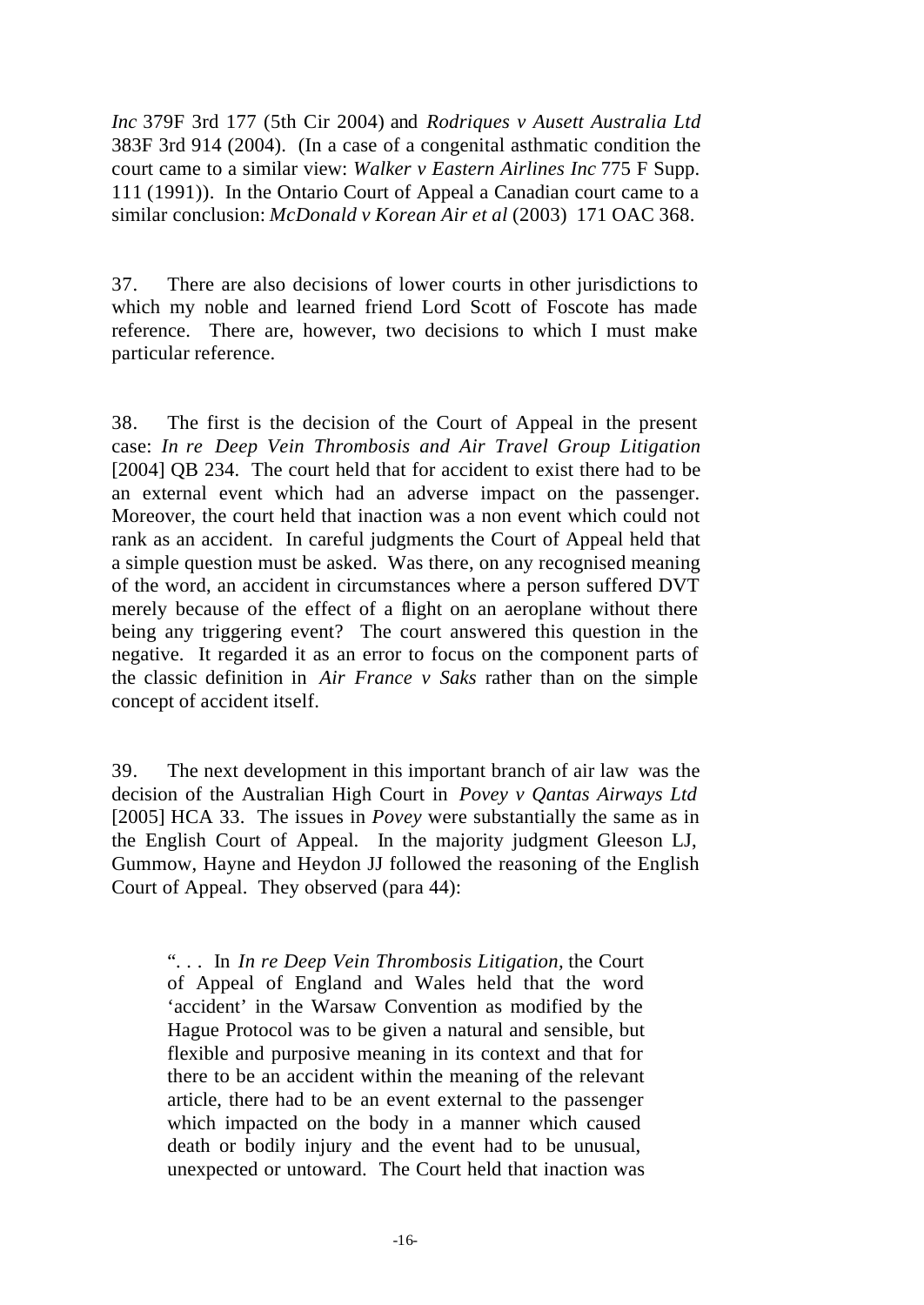a non-event which could not properly be described as an accident. Not warning of the risk of DVT and not giving advice on the precautions that would minimise that risk were not events. The conditions in which passengers travelled on flights (with cramped seating and the like) were not capable of amounting to an event that satisfied the first limb of the definition of an accident which 'took place on board the aircraft or in the course of any of the operations of embarking or disembarking."

The majority therefore endorsed the reasoning of the Court of Appeal. Kirby JJ and Callinan J came to similar conclusions in separate judgments. Only McHugh J dissented. *Povey* is a virtually unanimous decision by the highest court of Australia.

40. It is now necessary to consider a recent decision of the United States Supreme Court, which is not directly concerned with a DVT case. It is the case of *Olympic Airways v. Husain* 540 US 644 (2004). It involved the death of a passenger on board an aircraft as a result of exposure to cigarette smoke. He suffered from a congenital asthmatic condition. The passenger had several times asked to be moved from the smoking section of the plane. A flight attendant refused his request to move him to a non-smoking section. The United States Supreme Court held by a majority of six to two that the flight attendant's conduct did (or could) constitute an accident within the meaning of article 17. I would not cast doubt on the majority decision. It is, however, a very different case from the DVT cases arising from consideration in the present case. And I do not regard it as invalidating the analysis which I have suggested or militating against the virtually uniform interpretation of article 17 to DVT which has so far been adopted.

41. Standing back from the detail of the case, my view is that the correct interpretation of article 17 excludes classic DVT cases under consideration from its scope. But if the issue of interpretation had been doubtful I would have wanted to support the strong international judicial consensus which has emerged.

42. My Lords, I am in full agreement with the reasons expressed in the House today by my noble and learned friends. I also would dismiss the appeal.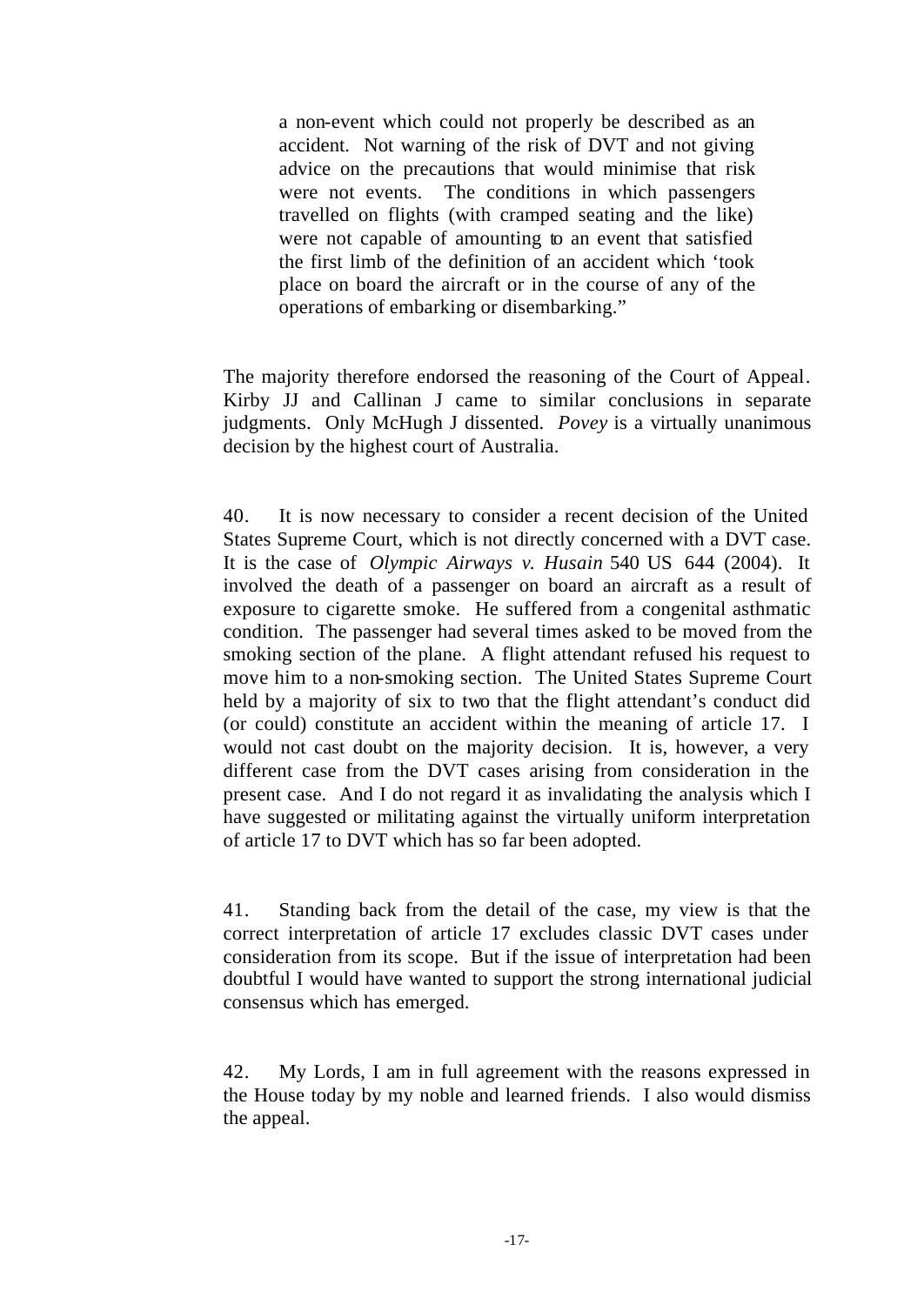# **LORD WALKER OF GESTINGTHORPE**

My Lords,

43. I have had the privilege of reading in draft the opinions of my noble and learned friends Lord Scott of Foscote and Lord Steyn. I am in full agreement with them. I add some brief comments of my own.

44. In the Court of Appeal [2004] QB 234 Lord Phillips of Worth Matravers MR stated (p 247, para 25):

"A critical issue in this appeal is whether a failure to act, or an omission, can constitute an accident for the purposes of article 17. Often a failure to act results in an accident, or forms part of a series of acts and omissions which together constitute an accident. In such circumstances it may not be easy to distinguish between acts and omissions. I cannot see, however, how inaction itself can ever properly be described as an accident. It is not an event; it is a non-event. Inaction is the antithesis of an accident."

45. Later in his judgment (p 254, para 50) the Master of the Rolls related these general observations to *Olympic Airways v. Husain*, which had been decided by the United States Court of Appeals, Ninth Circuit 316 F 3d 829 (2002); after the decision of the Court of Appeal in this case *Husain* went to the United States Supreme Court, 540 US 644 (2004), which was divided. Lord Phillips stated, at para 50:

"The refusal of the flight attendant to move Dr Hanson cannot properly be considered as mere inertia, or a nonevent. It was a refusal to provide an alternative seat which formed part of a more complex incident, whereby Dr Hanson was exposed to smoke in circumstances that can properly be described as unusual and unexpected."

46. I respectfully agree with that view of *Husain*, and I have also found helpful a passage in the judgment of Kirby J in High Court of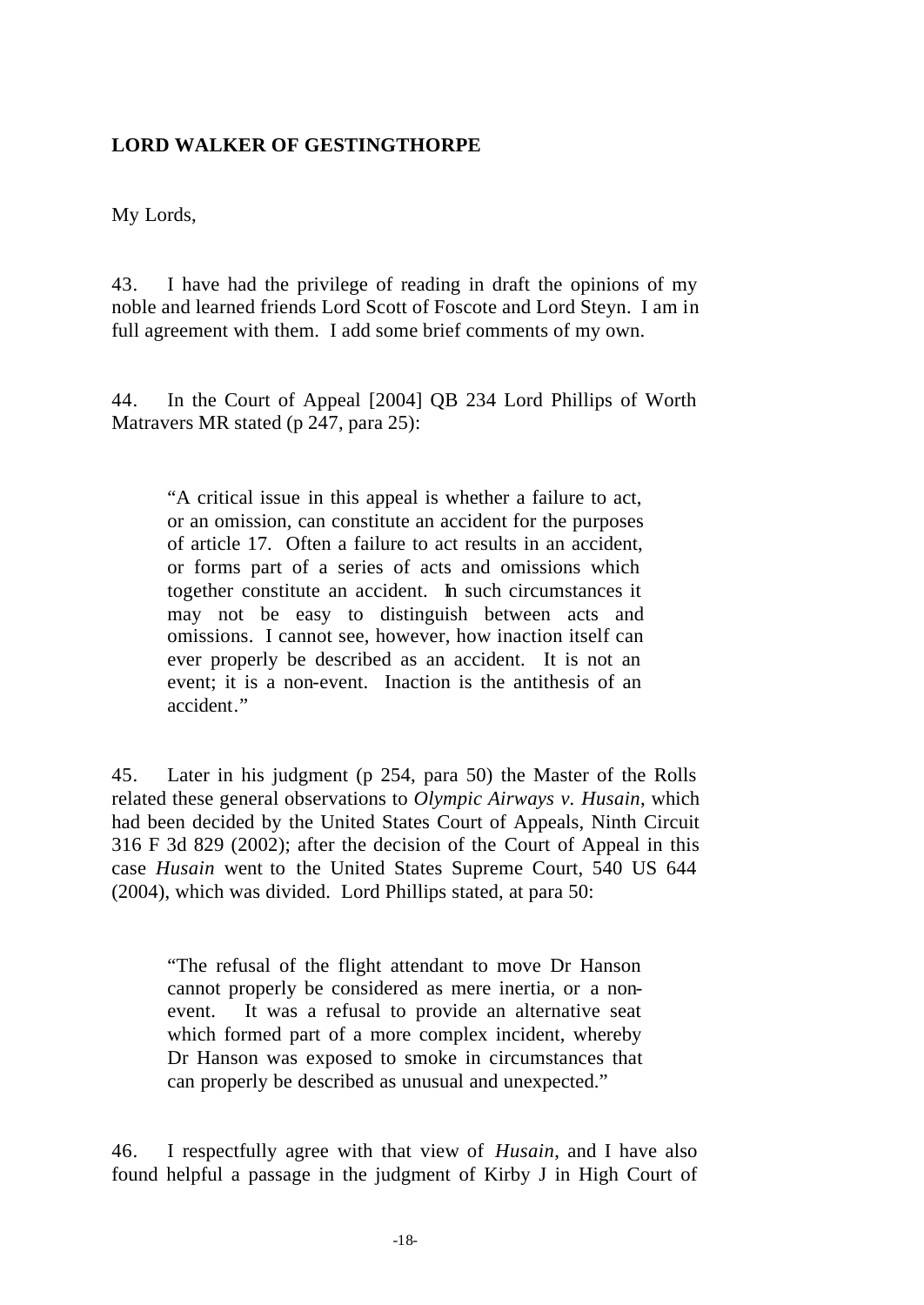Australia in *Povey v Qantas Airways Ltd* [2005] HCA 33. After a general discussion of omissions in paras 173 to 176 Kirby J stated at para 187:

"It is unnecessary for this Court to choose between the conflicting opinions expressed in *Husain*. As was predicted in *Saks*, and is self-evident, cases will present that are at the borderline of establishing an 'accident' or failing to do so. There were peculiar features of the confrontation between the wife, the passenger and the flight attendant in *Husain* that arguably lifted that case from classification as a 'non-event' into classification as an unexpected or unusual happening or event and hence an 'accident'."

47. The same approach can be found in a very familiar literary source. In Conan Doyle's *Silver Blaze* Sherlock Holmes draws Dr Watson's attention,

"To the curious incident of the dog in the night-time". "The dog did nothing in the night-time." "That was the curious incident."

(cited in the Oxford Dictionary of Quotations 4th ed Revised (1996), p 256, para 14. The dog's failure to bark was part of a more complex incident in which an intruder came into the stable yard in the middle of the night, and was evidently not a stranger to the dog.

48. I too would dismiss this appeal.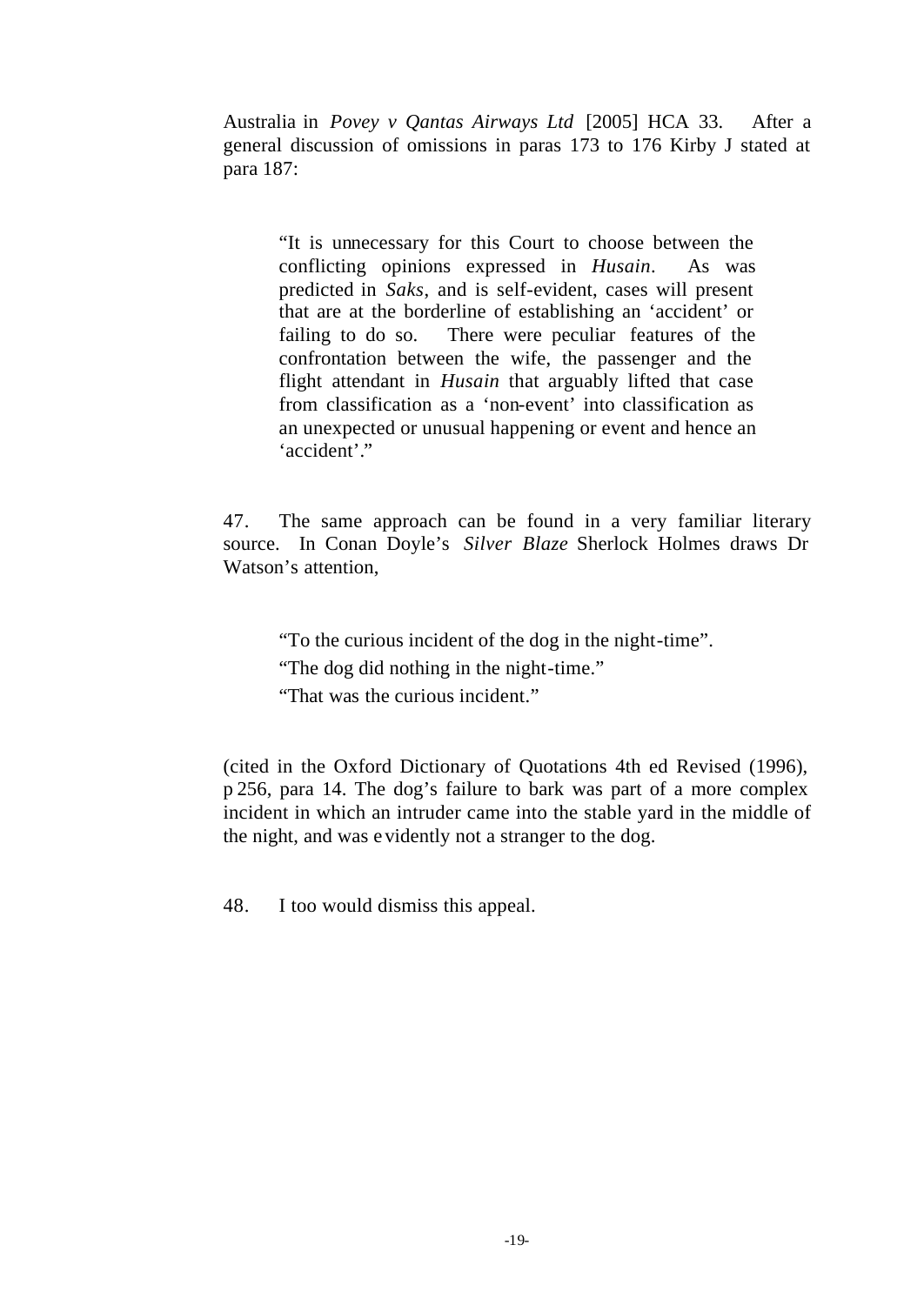### **BARONESS HALE OF RICHMOND**

My Lords,

49. I share the view that this appeal should be dismissed and for essentially the same reasons. Once it is clear that the accident which causes the injury must be something other than the injury itself, it becomes equally clear that the suffering of an internal reaction to an ordinarily uncomfortable journey by air, during which nothing untoward other than that reaction took place, cannot fall within article 17 of the Warsaw Convention. But I would particularly like to associate myself with the observations of my noble and learned friend, Lord Scott of Foscote, on the dangers of interpreting the words of the decision of a court, which is interpreting the words of the Convention, as if the court's words were those of the Convention. If I fall over during a flight to New York, and break an arm, I suspect that we would all agree that my broken arm was caused by the accident of my fall; and we would do so irrespective of the reason for my fall; if it was my own silly fault, article 21 may relieve the airline of some or all the liability imposed by article 17, but that is another matter. In reaching those conclusions, we should not be agonising too much over whether my fall was an event 'external' to me. We should simply be asking whether it was an 'accident' which led to my injury. My own synonym for 'accident' would be 'untoward event' but that is by the way.

## **LORD MANCE**

My Lords,

#### *Introduction*

50. The preliminary issue before the House is "whether, on the basis of the agreed specimen matrix, the claimants have a claim under article 17 of the Warsaw Convention for the DVT allegedly suffered by them, and in particular whether the specimen matrix discloses an 'accident' for the purposes of article 17 …". Pleadings were exchanged in the issue, and the matrix was agreed "solely for the purpose of [its] resolution at a generic level" and "without prejudice to any other issue which falls to be determined at a generic level and/or the particular facts relating to any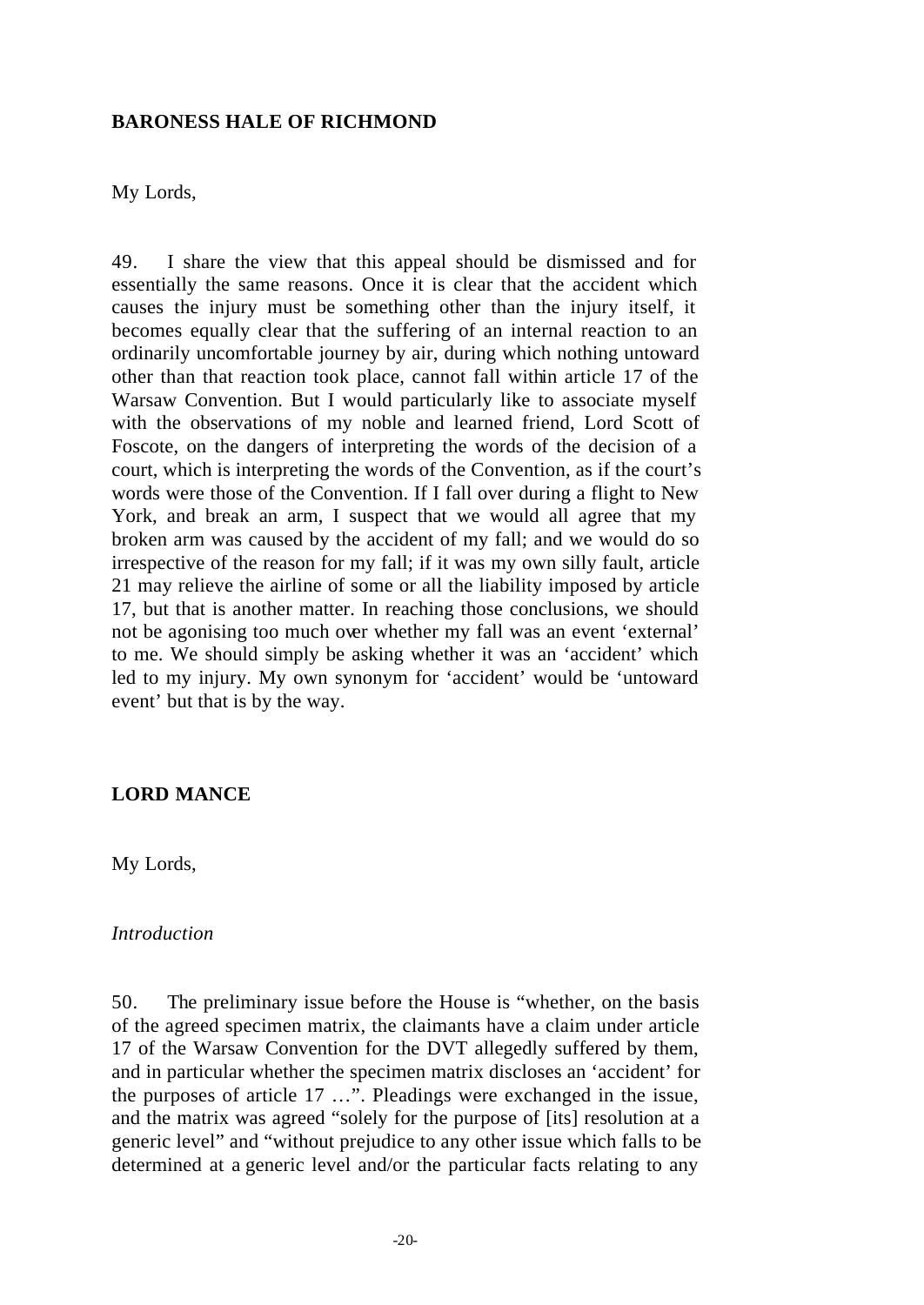individual air carrier and/or any individual case …". Consistently with this, the agreed statement of facts and issues put before the House recite the appellants' assertion and the respondents' denial that "the allegations in the Group Particulars of Claim and Further Information concerning a failure to warn or advise passengers and/or the method of operation of the nominal flight, when taken against the specimen matrix, are capable of being an 'accident' causing the DVT to occur and thus of giving rise to liability under article 17 …".

51. The relevance of this point is that in the Particulars of Claim the appellants contend not just that the respondents failed to give any warning or advice in circumstances where (it is said) they knew or ought to have known of the increased risk of DVT (paragraphs 6 and 7 of the agreed matrix), but also that this involved a "failure" by the respondents to carry the appellants "with all the due care and skill to be expected of a reasonable, competent and experienced commercial carrier". Whether allegations of such a nature have any, and if so what, relevance to the existence of an "accident" under article 17 lies at the heart of this appeal. But it is material to note that Mr Scrivener QC for the appellants accepts that, at the dates on which the appellants were carried and suffered DVT (in the late 1990s extending possibly into 2000), the respondent airlines were acting in accordance with general industry practice in carrying them as they did and in not giving any warnings about DVT. There was nothing unusual, abnormal or unexpected about the way in which the relevant aircraft were fitted out or operated. One would expect that to be of considerable – although not decisive importance if it were relevant to consider whether a carrier acted "with all the due skill and care to be expected of a reasonable, competent and experienced commercial carrier" (cf in English law *Bolam v. Friern Hospital Management Committee* [1957] 1 WLR 582, 586-7; Australian law may differs: cf *Rogers v. Whitaker* (1992) 175 CLR 479, 484 and *Povey v. Qantas Airways Ltd.* [2005] HCA 33, para. 177, per Kirby J). On any view the appellants' prospects of success in a case such as the present seem to be confined to a narrow situation in which standard airline practice falls short of some higher standard identified by the court as appropriate at the relevant time(s) between a carrier by air and its passenger.

### *Approach to interpretation*

52. With that preliminary comment, I turn to the interpretation of article 17. The argument has taken as the relevant version that appearing in the Warsaw Convention as amended by the Hague Protocol and set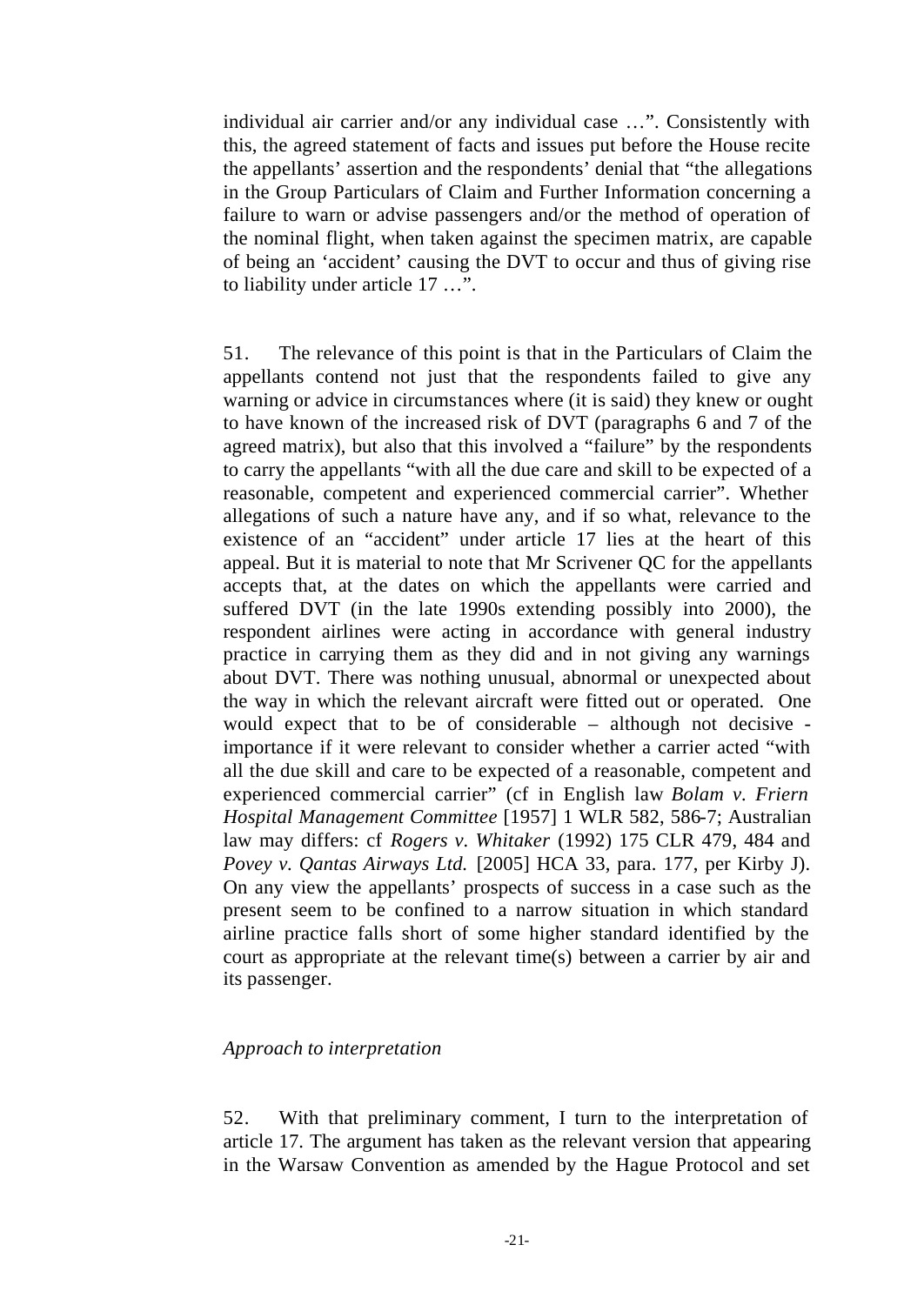out, in English and French, in Schedule 1 to the Carriage by Air Act 1961. The group defence introduces (and the respondents kept open before the House) alternative possibilities as to the version of the Convention actually covering the carriage of any particular claimant passenger, while not suggesting that these involved any presently relevant difference. The wording of article 17 to which submissions were directed reads:

"17. The carrier is liable for damage sustained in the event of the death or wounding of a passenger or other bodily injury suffered by a passenger, if the accident which caused the damage so sustained took place on board the aircraft or in the course of any of the operations of embarking or disembarking."

53. There was little if any difference between the parties regarding the proper approach to interpretation of the relevant version of the Warsaw Convention. Section 1 of the 1961 Act states that "If there is any inconsistency between the text in English in Part I of Schedule 1 or 1A to this Act and the text in French in Part II of that Schedule, the French text shall prevail". The French text provides:

"Le transporteur est responsible de dommage survenu en cas de mort, de blessure ou de toute autre lesion corporelle subie par un voyageur lorsque l'accident qui a cause le dommage s'est produit à bord de l'aéronef ou au cours de toutes operations d'embarquement et de débarquement."

In *Air France v. Saks* 470 US 392 (1985), the United States Supreme Court considered the French text and in particular the French legal meaning of the term "accident", and concluded that it differed little from, and in effect offered the same possibilities as, the English word. The contrary was not suggested before us.

54. The primary consideration is the natural meaning of the language used, taking into account the text as a whole, and such conclusions as can be drawn regarding its object and purpose: *Fothergill v. Monarch Airlines Ltd.* [1981] AC 251, 272F-G per Lord Wilberforce, 282D-E per Lord Diplock, 287D per Lord Fraser and 290G per Lord Scarman. The text should be interpreted "in a normal manner, appropriate for the interpretation of an international convention, unconstrained by technical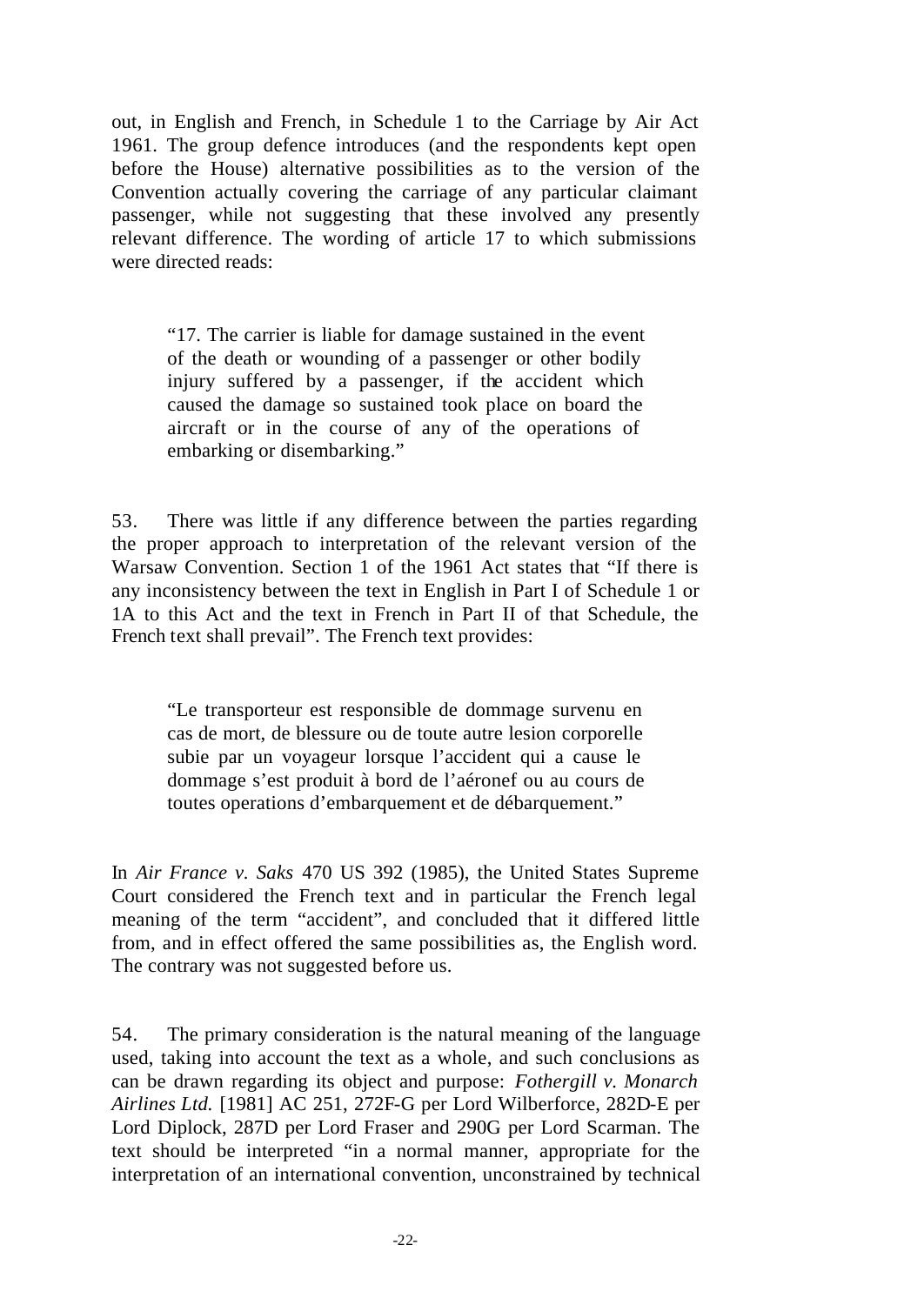rules of English law, or by English legal precedent, but on broad principles of general acceptation": *Stag Line Ltd. v. Foscolo, Mango and Co. Ltd.* [1932] AC 328, 350, per Lord Macmillan; *Buchanan & Co. Ltd. v. Babco Forwarding and Shipping (UK) Ltd.* [1978] AC 141, 152, per Lord Wilberforce; and *Fothergill*, supra, 272E per Lord Wilberforce, 282A per Lord Diplock, 282C per Lord Fraser and 293C per Lord Scarman. The concepts deployed in the convention are thus autonomous international concepts. The legislative history and travaux préparatoires may be considered to resolve ambiguities or obscurities, when the material is publicly available and points to a definite consensus among delegates. It is also legitimate to have regard to any subsequent practice among the parties which is capable of establishing their agreement regarding interpretation. All these points are, for conventions concluded after  $27<sup>th</sup>$  January 1980, covered in articles 31(3) and 32 of the Vienna Convention on the Law of Treaties (United Nations, *Treaty Series*, vol. 1155, 331); and in *Fothergill*, supra, at pp.282D and 290C Lords Diplock and Scarman treated these articles as codifying previous international legal principles.

55. Allied to the legitimacy of having regard to subsequent practice is the significant consideration that a convention like the Warsaw Convention as amended is aimed at achieving conformity of law and practice in its field, and that uniformity in its interpretation is highly desirable. The Convention endeavours, as the United States Supreme Court said in *Zicherman v. Korean Air Lines Co. Ltd.* 516 US 217, 230 (1996), "to foster uniformity in the law of international air travel" (cf also *El Al Israel Airlines Ltd. v. Tseng* 525 U.S.155 (1999), 169-170). Thus, my noble and learned friend Lord Hope said in *Morris v. KLM Dutch Airlines* [2002] 2 AC 628, para. 81:

"81. In an ideal world the Convention should be accorded the same meaning by all who are party to it. So case law provides a further potential source of evidence. Careful consideration needs to be given to the reasoning of courts of other jurisdictions which have been called upon to deal with the point at issue, particularly those which are of high standing. Considerable weight should be given to an interpretation which has received general acceptance in other jurisdictions. On the other hand a discriminating approach is required if the decisions conflict, or if there is no clear agreement between them."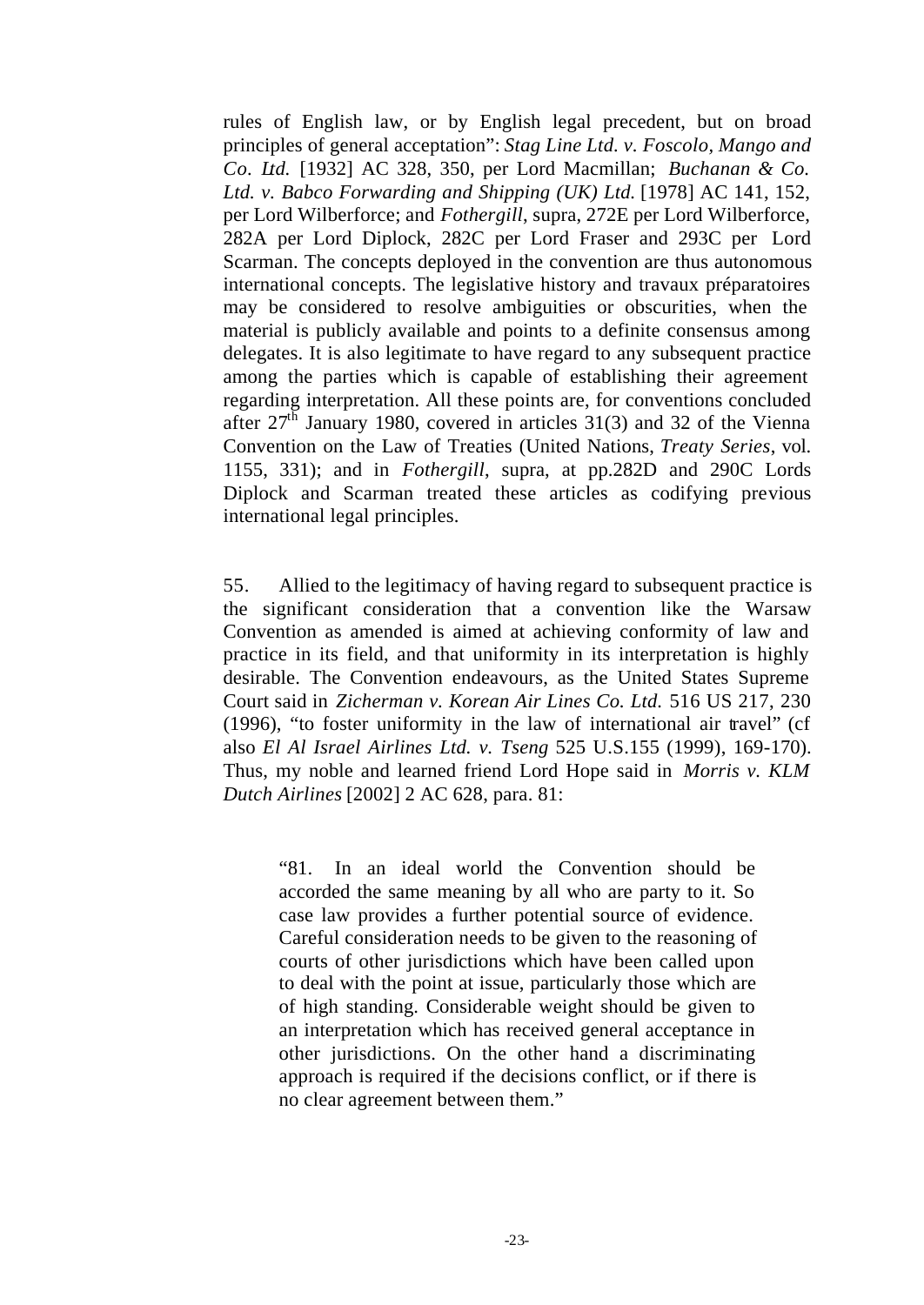Lords Nicholls and Mackay made the same point. Lord Nicholls said at para. 5:

"5. It really goes without saying that international uniformity of interpretation of article 17 is highly desirable. Like Lord Mackay of Clashfern, I have been much concerned that the interpretation of article 17 espoused by this House should, if possible, be consistent with the mainstream views expressed in leading overseas authorities."

He went on to attach to a decision of the United States Supreme Court particular importance "given the important position of the United States in carriage by air". Lord Mackay said at para. 7 that:

> "… I consider it important that the Warsaw Convention should have a common construction in all the jurisdictions of the countries that have adopted the Convention …"

In that light he attached "crucial importance" to two decisions of the United States Supreme Court, saying that he did so "particularly as the United States is such a large participant in carriage by air" and that, but for these decisions, he would have given more weight to the argument for a contrary construction (of the word "bodily" and its French counterpart "corporelle") than he in fact adopted. Lord Hobhouse at para. 147 also identified the importance of having regard to any international consensus upon the understanding of an international convention "and hence to what the courts in other jurisdictions have had to say about the provision in question". Thus, although "the relevant point for decision always remains: what do the actual words used mean?" (per Lord Hobhouse at para. l47), a consensus of domestic legal authority in higher courts of significant standing can weigh significantly in the determination of that meaning, Similar importance was attached to achieving international uniformity of interpretation in *Saks*, at p.404, and by the majority judges in the High Court of Australia in *Povey* at pp.25, 137 and 142.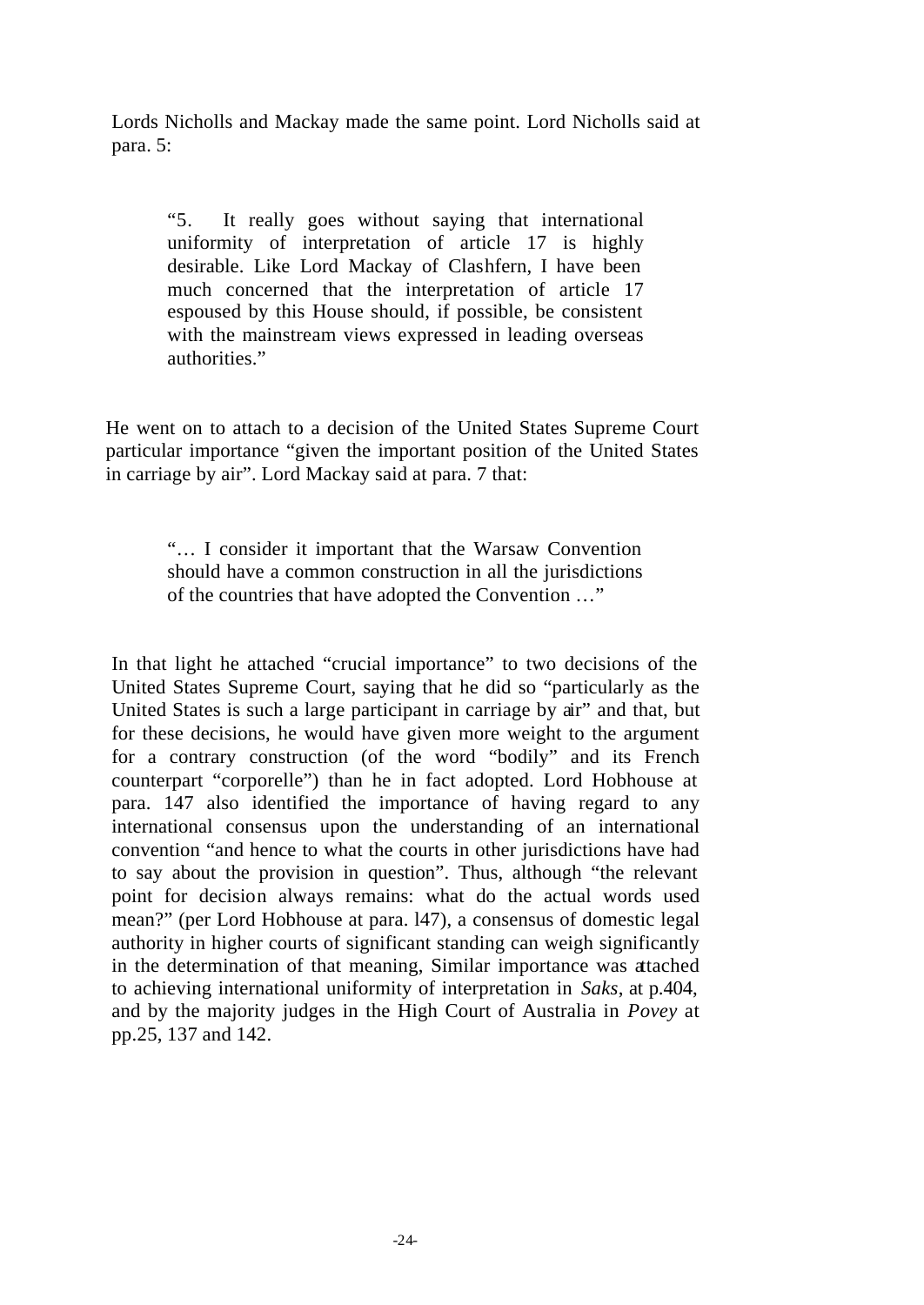56. Article 17 is formulated in terms suggesting an assumption that damage sustained in the event of the death, wounding or bodily injury will have been caused by some form of "accident" (a point made by Kirby J in *Povey* at para. 111). But that is not a sensible reading. First: "Like pilgrims to th'appointed end we tend; the world's an inn and death the journey's end" (Dryden, Palomon and Arcite, (1700) book 3, II, 883- 4). Death from entirely natural or internal causes may be described as accidental, but it is not caused by an accident, which is what matters under article 17; and, if a passenger were to suffer bodily injury as a result of a fall on board which was due to some internal condition (such as partial paralysis or drunkenness) not sensibly attributable to the airline, it seems improbable that his injury should be regarded as caused by a relevant accident: compare *Chaudhari v. British Airways plc* (16<sup>th</sup>) April 1997, Court of Appeal; CCRTI 96/0229/G) - although in that case there were allegations of negligence on the airline's part, which would, it may be, lead Mr Scrivener to submit that the court should have taken a different view on the facts - and *Padilla v. Olympic Airways* 765 F. Supp. 835 (1999) (U.S. District Court, SDNY). The Supreme Court noted in *Air France v. Saks* 470 US 392 (1985), 403-4 that many of the signatories to the Warsaw Convention were parties to the Guatemala City Protocol of 1971 (ICAO Doc. 8932) which would, had it been ratified, have imposed liability for an "event which caused the death or injury" but with an express exemption if the death or injury resulted "solely from the state of health of the passenger". The proposed switch from "accident" to "event" was viewed by delegates as expanding the scope of carrier liability to passengers, but, even so, that expansion was not to include liability for death or injury resulting from the passenger's own state of health.

57. Secondly, the drafting history, examined in *Saks* at pp.401-3, indicates that it was deliberately decided to address separately and in separate terms liability for (a) persons, (b) goods and baggage and (c) delay. The original draft submitted to the second international conference in Warsaw in 1929 would, in contrast, have imposed liability "for damage sustained during carriage" in all these three cases, subject only to the carrier's ability to avoid liability under article 22 by proving it had taken reasonable measures to avoid liability. But the process of negotiation led to a differently conceived scheme, which identifies the necessary cause of damage, in relation to persons, as an "accident" (article 17) and, in relation to goods and baggage, as an "occurrence" (article 18), but speaks simply, in relation to delay, of "damage occasioned by delay in the carriage by air" (article 19). As the Supreme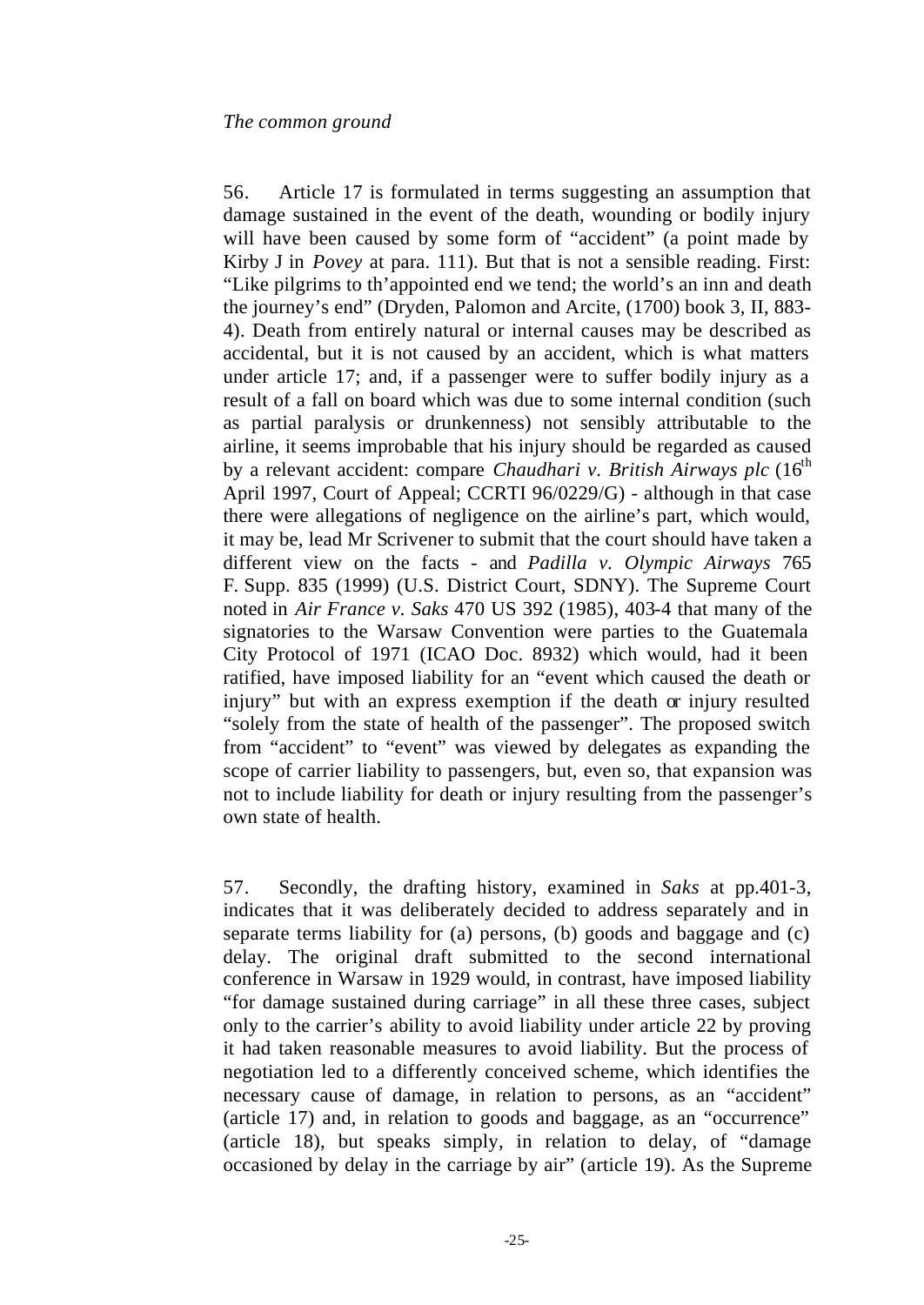Court observed in *Saks* (p.403), "an 'accident' must mean something different than an 'occurrence' on the plane". Any accident may be regarded as an occurrence, but the reverse does not hold true.

58. Thirdly, the pre-condition to liability under article 17 is not simply that there should have been an accident; the damage sustained in the event of death, wounding or bodily injury must be shown to have been caused by an "accident" which "took place on board the aircraft or in the course of any of the operations of embarking or disembarking". For these reasons, courts throughout the world, when addressing claims under article 17, have had to engage in analysis, and application to varying factual situations, of the term of "accident".

59. Mr Scrivener does not challenge any of this. He expressly accepts the conclusion of the Supreme Court in *Saks* (at pp.400-5) that the death or wounding of or other bodily injury to a passenger cannot of itself be regarded as a relevant "accident" under article 17; and that the death, wounding or bodily injury "must be caused by an accident, and an accident must mean something different than an 'occurrence' on the plane" (p.403). Justice O'Connor, giving the Supreme Court's judgment, supported this conclusion by examination of the drafting history (pp.400-403), by reference to subsequent conduct of the parties and subsequent interpretations of the signatories (pp.400 and 403-4) and by reference to what she described as "the weight of precedent in foreign and American courts" (p.400 and 404-5). Again, no issue has been taken with her approach or conclusions. Further, Mr Scrivener expressly accepts the paraphrase of the term "accident" suggested in *Saks* (at pp. 400 and 405) – "an unexpected or unusual event or happening that is external to the passenger". But he underlines Justice O'Connor's immediately following words:

"This definition should be flexibly applied after assessment of all the circumstances surrounding a passenger's injuries"

It is in this context that Mr Scrivener lays particular stress upon what he submits are relevant purposive considerations.

60. Up to a point, the parties are also on common ground regarding the object and purpose of article 17. Both sides accept that the Convention as amended seeks to strike a balance between competing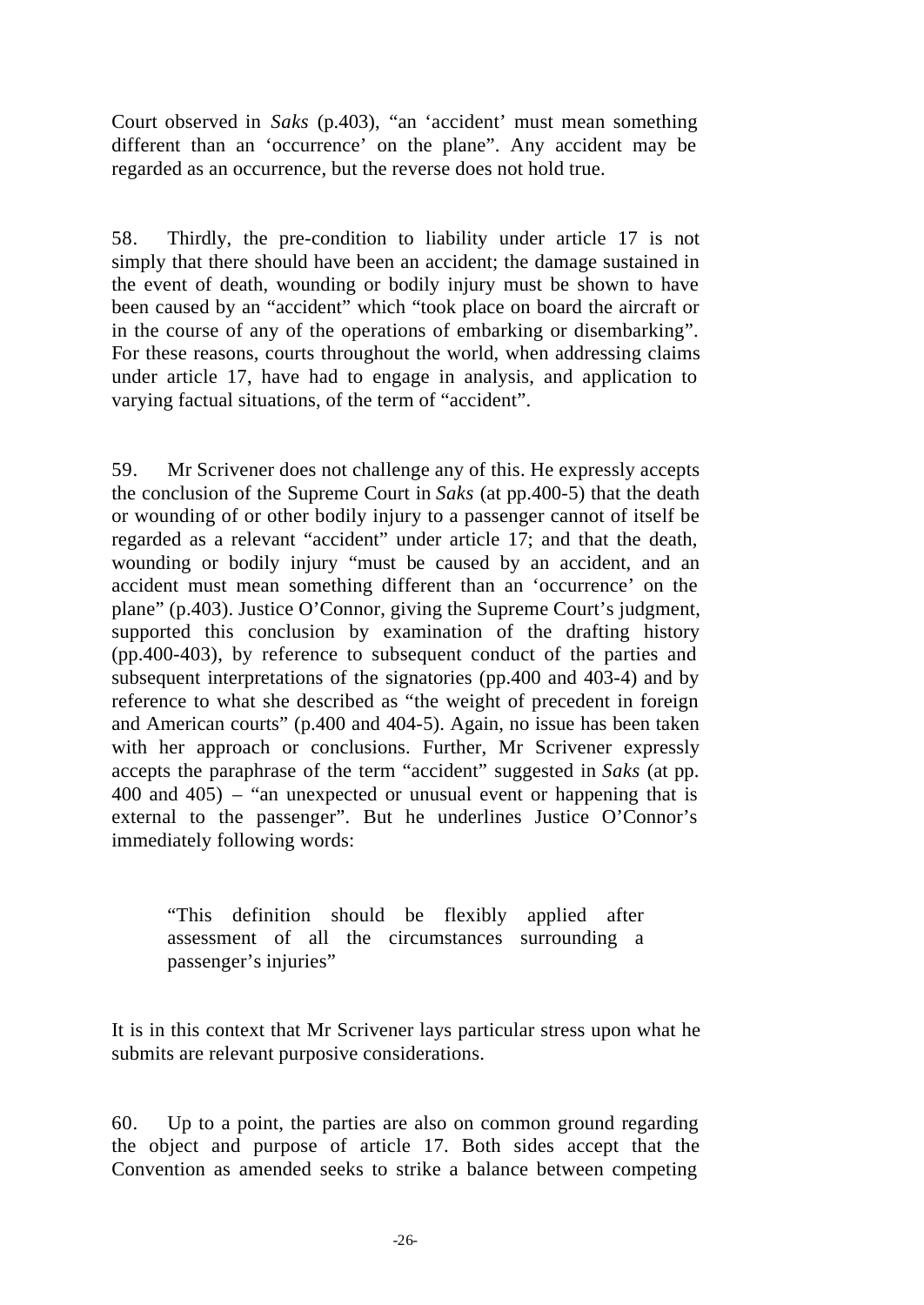interests in its articles governing liability towards passengers. It was introduced in the infancy of international air travel at a time when airlines were exposed to unrestricted liability under whatever law was regarded as applicable in whatever forum the plaintiff was able to and did chose. This open legal market situation inhibited financial investment in and growth of the airline industry: cf *El Al Israel Airlines Ltd. v. Tseng* 525 US 155 (1999), 170 and *Zicherman v. Korean Airlines Co. Ltd.* 516 US 217 (1996), 230. The Convention brought benefits to both sides. My noble and learned friend Lord Hope described these in *Morris v. KLM Royal Dutch Airlines* [2002] UKHL7; 2 AC 628, para. 66:

"66. From the point of view of the passenger or the owner of baggage or cargo, the imposition of liability without proof of fault on the carrier and the nullification of provisions relieving him of liability or restricting the amount of his liability are very significant advantages. From the point of view of the carrier too however there are significant advantages in the system laid down by the Convention. A principal consequence of that system is the exposure of the carrier to liabilities without the freedom to contract out of them. But it defines those situations in which compensation is to be available, and it sets out the limits of liability and the conditions under which claims to establish liability, if disputed, are to be made. A balance has been struck between these competing interests, in the interests of certainty and uniformity."

# 61. Lord Hobhouse put the matter as follows at para. 150:

"150. Thirdly, the code involves a division of risk. It strikes a balance. It is wrong to construe it as a code designed to advantage one interest or the other, the carrier or the customer. Like any code of this character, it contains familiar types of provision assisting one interest balanced against others assisting the other interest. For the passenger, a simple criterion of causation by an 'accident' is adopted but counterbalanced by strong provisions enabling the carrier to limit his liability. These are not like exemption clauses to be construed *against* one or other party. ..."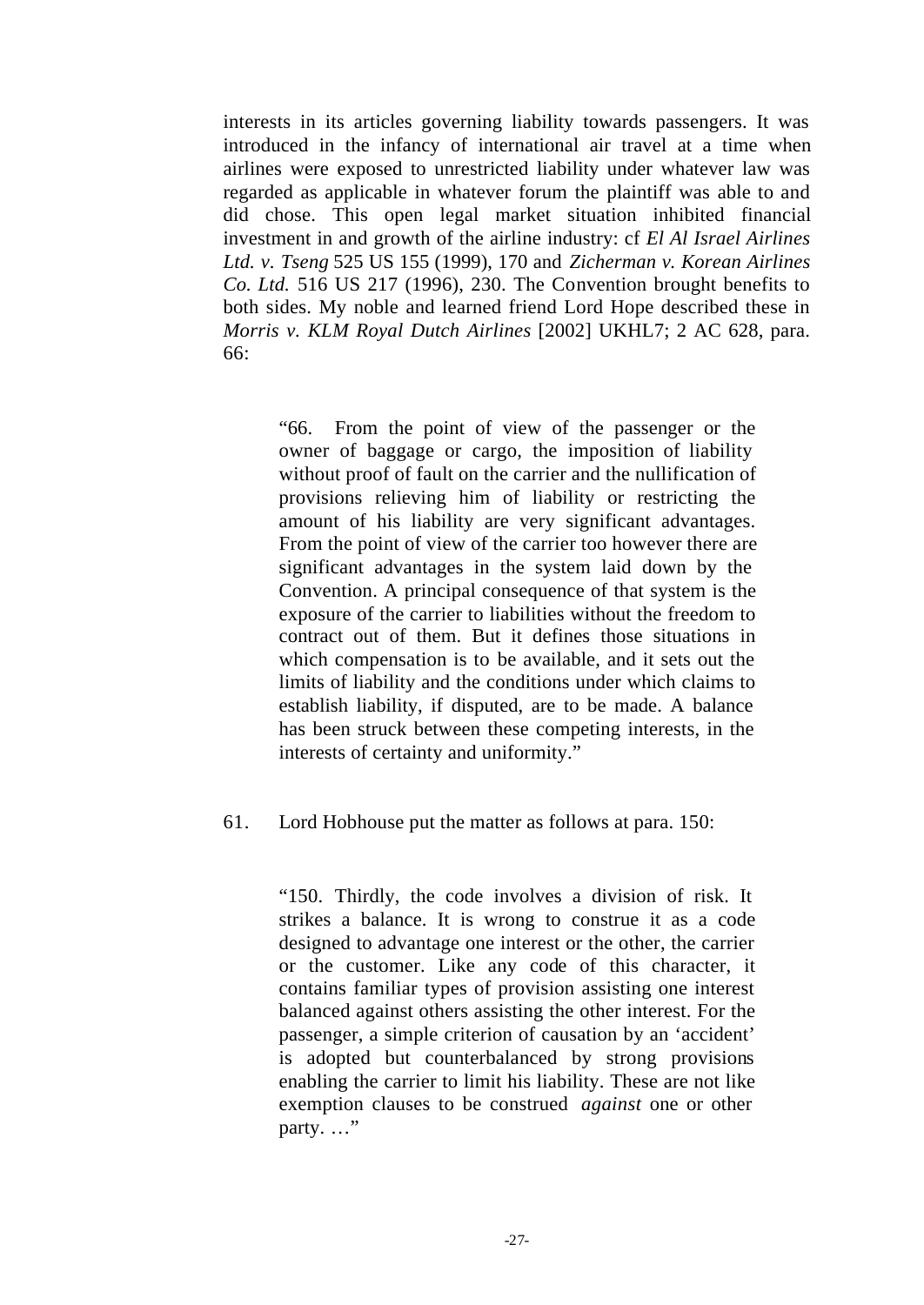62. It is now established that the remedy provided by article 17 is exclusive, in the sense that no other common or civil law remedy (e.g. for want of reasonably care or negligence) is available to a passenger who sustains bodily injury or dies in the course of international carriage by air, but has no claim against the carrier under article 17 (e.g. because the injury or death was not caused by an accident on board or in the course of embarkation or disembarkation). The House decided this in *Sidhu v. British Airways plc* [1997] AC 430, where passengers were captured by Iraqi forces in an air terminal in Kuwait where their aircraft had landed just before the Iraqi invasion of August 1990.

63. Both sides also reject an originalist approach to the application of article 17, or a limitation of the term "accident" by reference to the type of aviation disaster affecting a whole airplane that was probably all too familiar in 1929. It is, Lord Hobhouse said in *Morris v. KLM Royal Dutch Airlines* [2002] 2 AC 628, para. 149

"… mistaken to interpret a convention such as the Warsaw Convention, or the various amended versions of it, as if they were intended to be historical documents frozen in time. They are intended to provide an enduring uniform code which will govern contractual and, where relevant, delictual relationships not just for a finite time but for the future as the transactions to which they apply are entered into. The contracts into which the code is to be incorporated are to be made and will be performed at dates in the future, maybe long into the future. Notionally to relate them back to a supposed state of affairs existing in 1929 is not only wrong but wholly impractical. It leads to the complication and confusion to which I have already referred. It is also destructive of uniformity since when a convention has later been amended, logic would require that one starts the clock again and asks what was in the minds of the delegates at the later conference. It is not necessary in order to understand this point to have regard to the principles applicable to 'always speaking' constitutional documents. The principle is more simple. Words have a meaning which does not change but the application of those words to the decision of any question depends on the facts and circumstances of the case in which that question arises. It is the facts and circumstances of the cases that change, not the meaning of the contractual words."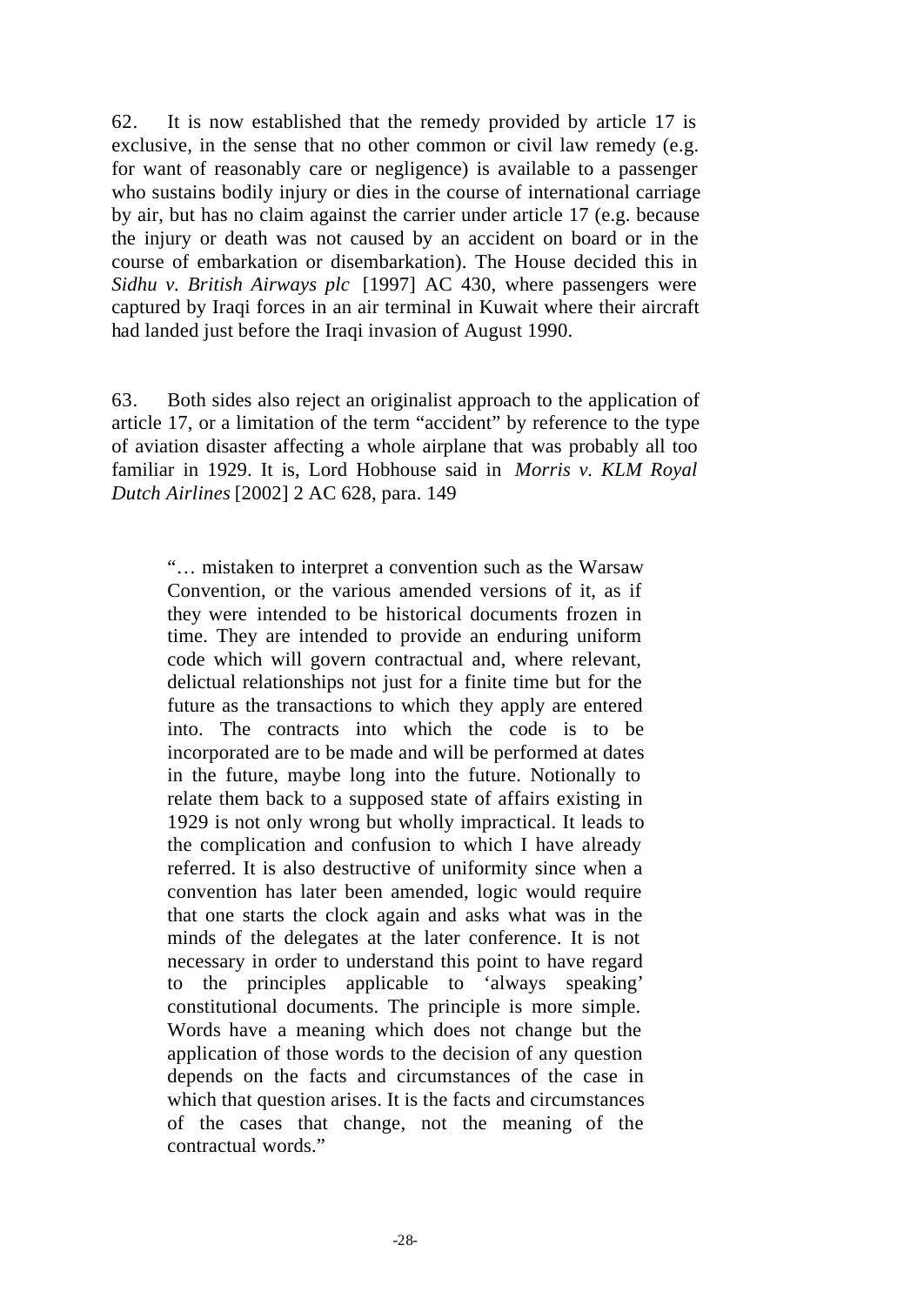It is thus fully open to the appellants to argue that the present claims involved "bodily injury" caused by an "accident" within article 7, although that article was originally agreed in an era when no-one conceived that air travel could involve the complex risk of DVT and such international flights as existed involved short refuelling hops which may have meant that it did not.

### *The rival submissions in outline*

64. At this point, the respective submissions start to diverge. Mr Scrivener submits that the general conception underlying article 17 is that an airline should bear the risk of, and answer for, matters within its control, in respect of which it can take precautions and insure, and that a court should be reluctant to regard an airline as free from responsibility where a passenger has suffered on board an injury due to conditions on board over which the airline had complete control. This, he submits, is especially so, if and so far as any element of culpability could be attributed to the airline. Rather than concentrate on airline practice at the relevant time, he submits that the court should concentrate on what the ordinary passenger or member of the public would have expected of an airline which had, or ought to have had, the awareness of the risks of DVT which the claimants allege; otherwise, an airline could, by relying supinely on existing practice, avoid liability for known risks and would lack incentive to make changes; the flexible approach to the term "accident" suggested by the Supreme Court in *Saks* should enable and require the court to give effect to such considerations.

65. In contrast, Mr Robert Webb QC appearing with Mr Lawson for British Airways argues, in submissions that were adopted by Mr Lawson appearing for China Airlines, that the balance struck by the Warsaw Convention as amended by the Hague Protocol allows limited scope for deeper examination of any underlying object or purpose behind its wording or, indeed, for examination of the consequences of any particular interpretation. The word "flexibly" used by the Supreme Court does not, he submits, necessarily equate with "broadly". Mr Webb refers to my noble and learned friend Lord Steyn's words in *Morris* at para. 15, and submits that they are equally applicable to the interpretation of the term "accident":

"15. The Warsaw Convention is an exclusive code of limited liability of carriers to passengers. On the other hand, it enables passengers to recover damages even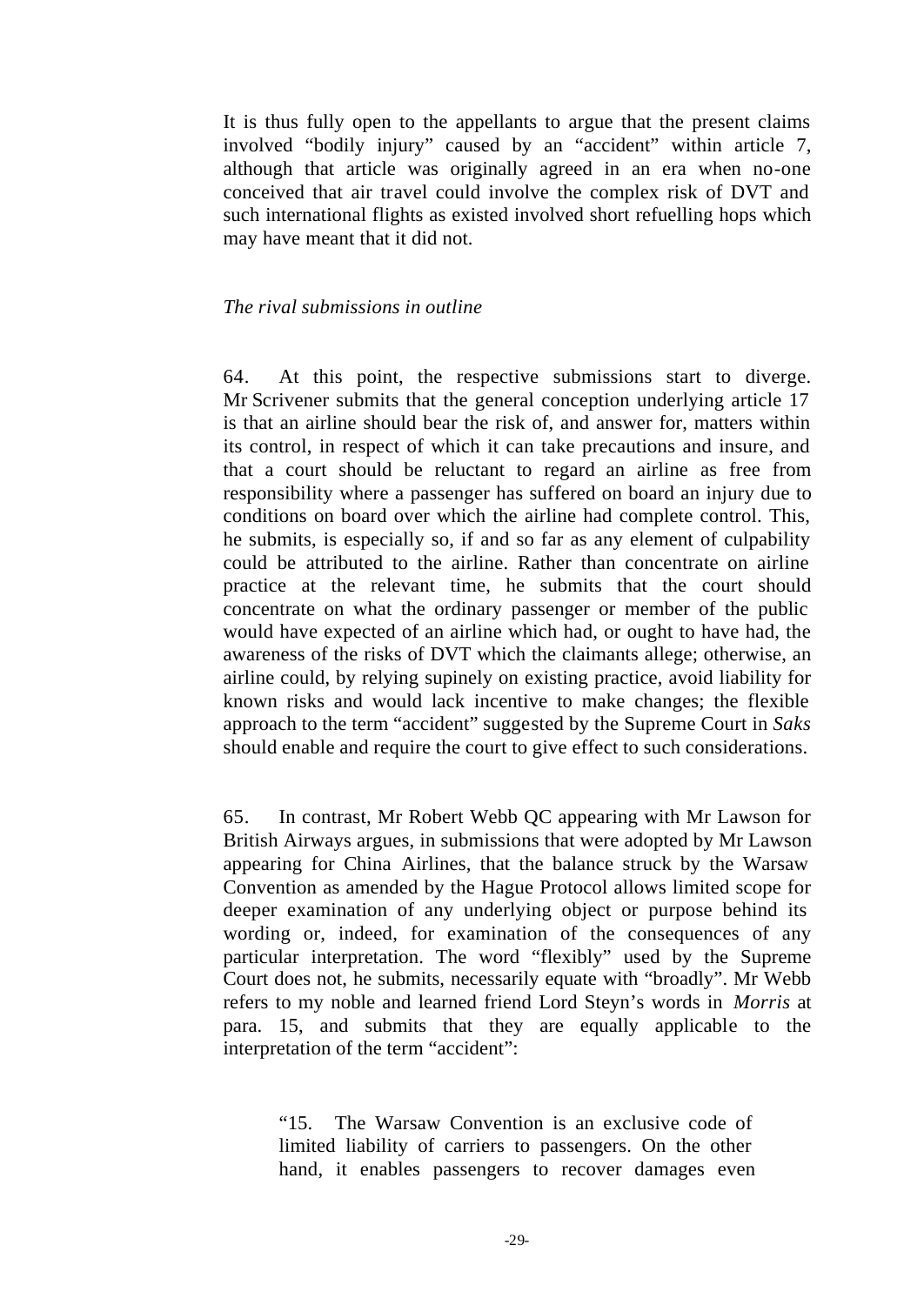though, in the absence of the Convention and the Act, they might have no cause of action which would entitle them to succeed: *Swiss Bank Corp. v. Brink's MAT Ltd* [1986] QB 853, 856G-H, per Bingham J (now Lord Bingham of Cornhill). It is therefore not necessarily right to approach the meaning of the phrase 'bodily injury' in article 17 of the Convention through the spectacles of full corrective justice."

## *Analysis*

66. The Supreme Court's admonition in *Saks* to apply its suggested definition of accident "flexibly" was illustrated with examples, in particular the interpretation by lower courts of the term "broadly enough to encompass torts committed by terrorists or fellow passengers" (p.405). While this indicates that "flexibly" can mean "broadly", it does not point to a general abandonment of the idea of an "unexpected or unusual event or happening that is external to the passenger". An assault by a terrorist or by another passenger can be regarded as falling within a broad conception of these words. It can, as far as the airline and the passenger are concerned, also be described, without very great difficulty, as an accident of the carriage. But the Supreme Court's definition was suggested with the clear purpose of delineating boundaries to the concept of "accident". The claimant's submission in *Saks* had been that "accident" embraced any "hazard of air travel", and the Court of Appeals, whose judgment the Supreme Court was reversing, had used a definition derived from another convention (that on International Civil Aviation of Dec. 7 1944), namely "an occurrence associated with the operation of an aircraft which takes place between the time any person boards an aircraft with the intention of flight and all such persons have disembarked". Such an approach would in one respect have introduced a limitation on the concept (to hazards or risk in some way associated with aviation travel) which is certainly not explicit if it exists in any degree in the Supreme Court's paraphrase (which I need not consider – cf *Wallace v. Korean Air* 214 F.3d 293 (2000); U.S. Court of Appeals,  $2<sup>nd</sup>$  Circ. for discussion of the point). They would have opened up airlines to liability for bodily injury attributable to any such hazard or risk, whether or not involving anything untoward or unexpected or indeed internal in origin.

67. The practical significance of a determination whether or not an accident took place within the meaning of article 17 has altered with changes in the surrounding legal terrain. In *Saks* the plaintiff was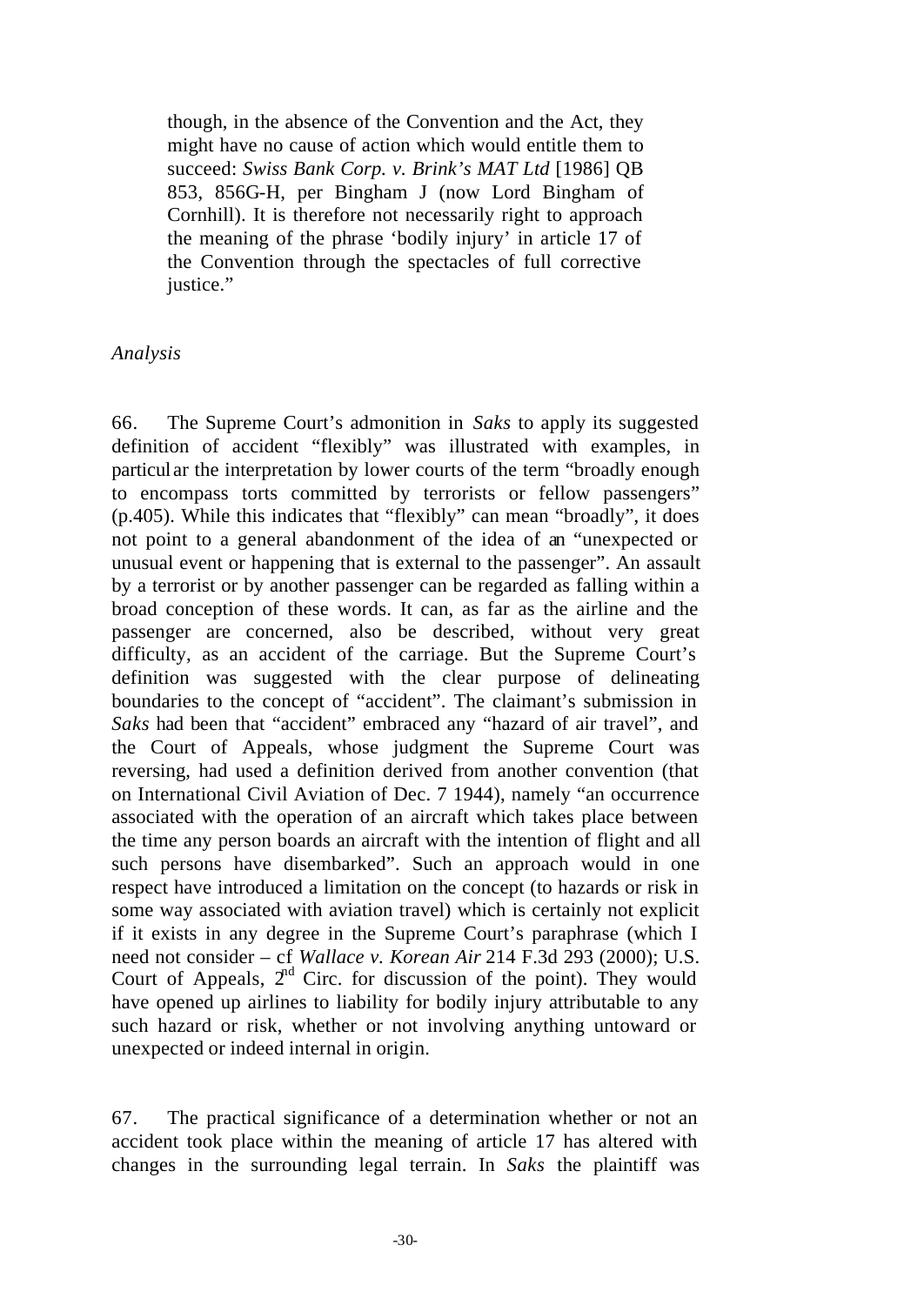pursuing a state negligence action, which the Supreme Court remitted to the Court of Appeals (pp.394 and 408). Since the Supreme Court's decision in *El Al Israel Airlines Ltd. v. Tseng* 525 US 155 and the House of Lord's decision in *Sidhu v. British Airways plc* [1997] AC 430, it has been clear that article 17 is an exclusive remedy in respect of death or bodily injury sustained during air carriage. Prior to those decisions, a claimant might well argue for a restricted interpretation of the term "accident", in order to pursue an unlimited claim for (say) negligence at common law, while carriers might respond by arguing for a wider interpretation (cf *Fishman v. Delta Air Lines, Inc.* 132 F.3d 138 (1998); U.S. Court of Appeals, 2d Circ. for an example). Since *Tseng* and *Sidhu*, these incentives have been reversed, with carriers benefiting by a complete exclusion of liability if they can negative the existence of any "accident" within the meaning of article 17. However, there are complicating cross-currents, capable of inducing different attitudes: under the Montreal Agreement of 1966, carriers for flights originating, terminating or stopping in the United States agreed voluntarily to forego any defence that they had taken all necessary measures (or that it was impossible to take them) under article 20; while the Montreal Convention of 1999 (set out in Schedule 1B to the 1961 Act and in force in the United Kingdom since June 2004) omits altogether any such defence (substituting only limited provisions for exoneration in the case of negligence or other wrongful act or omission of the passenger). At the same time, the Montreal Protocol underlines the requirement of an accident under article 17 which becomes:

"The carrier is liable for damage sustained in case of death or bodily injury of a passenger upon condition only that the accident which caused the death or bodily injury took place on board the aircraft or in the course of any of the operations of embarking or disembarking."

These changes in the surrounding legal terrain may, as a matter of psychological reality, justify a degree of caution about any attempt to reconcile every past legal decision (cf words of Sutherland J in *Quinn v. Canadian Airlines International Ltd.* (1994) 18 O.R. (3d) 326, 331c-f). But there are enough decisions by different courts to mean that that is in any event an unpromising exercise. In my view, even if the application has been inconsistent, it is unconvincing to suggest that the essential meaning of the term "accident" in the relevant articles has in law changed.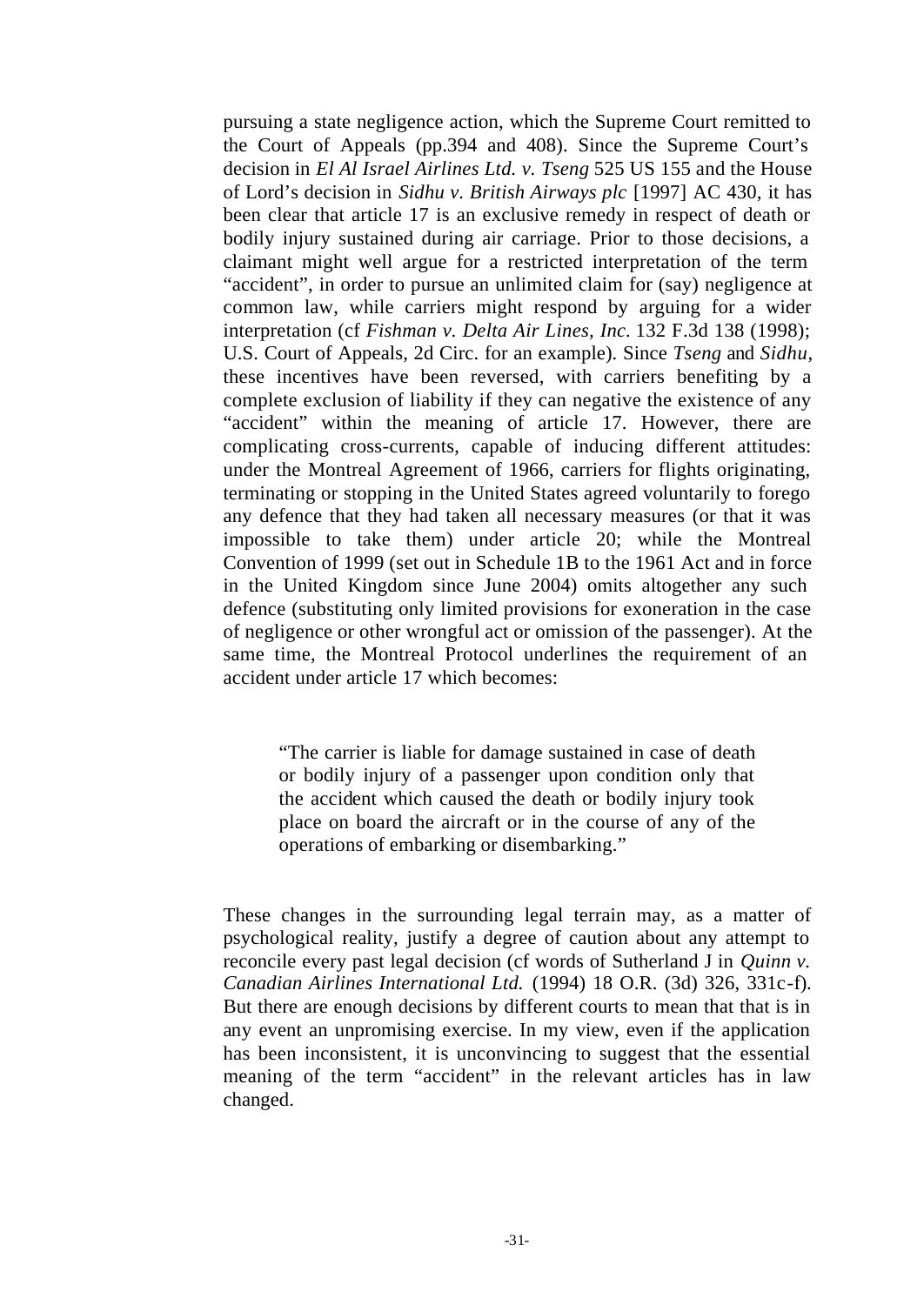68. In *Sidhu*, where the British courts recognised the exclusivity of article 17, my noble and learned friend Lord Hope said at p.453H-454A that "No doubt the domestic courts will try, as carefully as they may, to apply the wording of article 17 to the facts to enable the passenger to obtain a remedy under the Convention", before going on to point out that it was, in that case, conceded that no such remedy was available. A similar thought was expressed by Kirby J in *Povey v. Qantas Airways Ltd.* [2005] HCA 33 when he said at para. 137 that, although the travaux préparatoires

"show the compromises that were struck in adopting the text of the Warsaw Convention, they also indicate that that recovery of passengers of acceptable compensation for damage, consequent upon injury, as defined, was an objective of the Warsaw Convention";

and also when he said, with reference to article 25, that

"[if] airlines with the requisite knowledge deliberately or recklessly withheld essential information from passengers (assuming that to be provable) the imposition of liability for consequent serious damage involving injury or death would not be entirely surprising, given the overall objects of the treaty".

Nonetheless, Kirby J joined with the majority in concluding that the incidence of DVT in *Povey* had not been caused by any accident. In a similar vein Callinan J at para.205 questioned whether the concept of "accident" might not now be giving carriers by air "the benefit of an anachronistic approach to the perils of travel".

69. In an impressive review of authority and the factors in play in this difficult area it was suggested by Marrero DJ in *Fulop v. Malev Hungarian Airlines* 175 F.Supp.2d 651 (S.D.N.Y. 2001), 657 that, both before and after the decision in *Saks*, courts grappling with the application of article 17 had weighed various factors, focusing in particular on

"the relationship of the claimed accidents to (1) the normal operation of the aircraft or airline; (2) the knowledge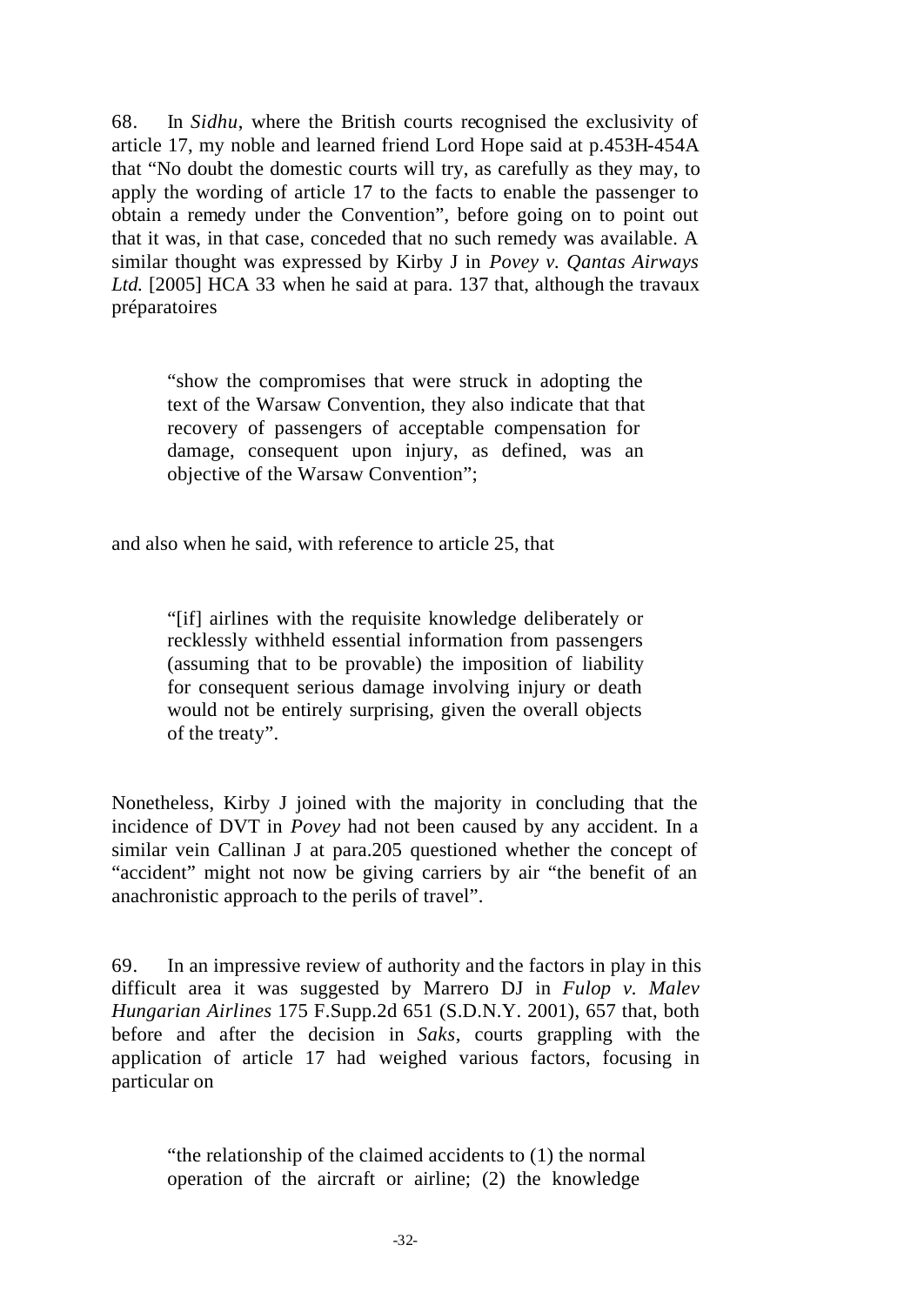and/or complicity of crew members in the events surrounding the alleged accident;  $(3)$  the acts of fellow passengers, whether intentional or not; (4) the acts of third persons who are not crew or passengers, e.g. hijackers and terrorists; (5) the location of the occurrence in the continuum of travel; (6) the role, condition and reaction of the complainant in connection with the occurrence at issue; and (7) the kind of risks inherent in air travel."

He went on:

"Insofar as any decisive pattern may be discerned [in the authorities], the fulcrum of these considerations often rests on the extent to which the circumstances giving rise to the claimed accident fall within the causal purview or control of the carrier – or at least within its practical ability to influence –as an aspect of the operations of the aircraft or airline. The larger the role of the airline in the causal chain, and the greater the knowledge and involvement of its personnel and operations in bringing about the harmful event, the more likely it is that liability will be found.

Conversely, as the causal balance shifts towards acts and conditions that are independent of the knowledge or will of the carrier, or not associated with the operation of the aircraft or airline nor arising from risks characteristic of air travel, and instead are more unique to the passenger alleging injury, the lesser the claimant's probability."

Taking the paraphrase suggested in *Saks* which both sides accepted as a starting point, the issue before us can be broken down into three aspects, namely whether there was (a) an event, which was (b) unexpected or unusual and (c) external to the passenger. These could be viewed as involving, if only broadly, Marrero DJ's suggested factors (1), (2), (5), (6) and (7). But in relation to issue (a), the decision of the Court of the Appeal raises a sub-issue not explicitly identified by Marrero DJ, namely the extent, if any, to which inaction can constitute an event. Further, factor (2), crew "knowledge and/or complicity", arises in an expanded form in this case, having regard to the appellants' positive case that the airline or aircrew were at fault; the allegations of fault, relating to the condition of the aircraft and/or failure to warn of the risks of DVT, are advanced as relevant to all three issues, that is to show that (a) there was an event, (b) it was unexpected or unusual and (c) it was external to the appellant passengers. In this case, if they are sufficient to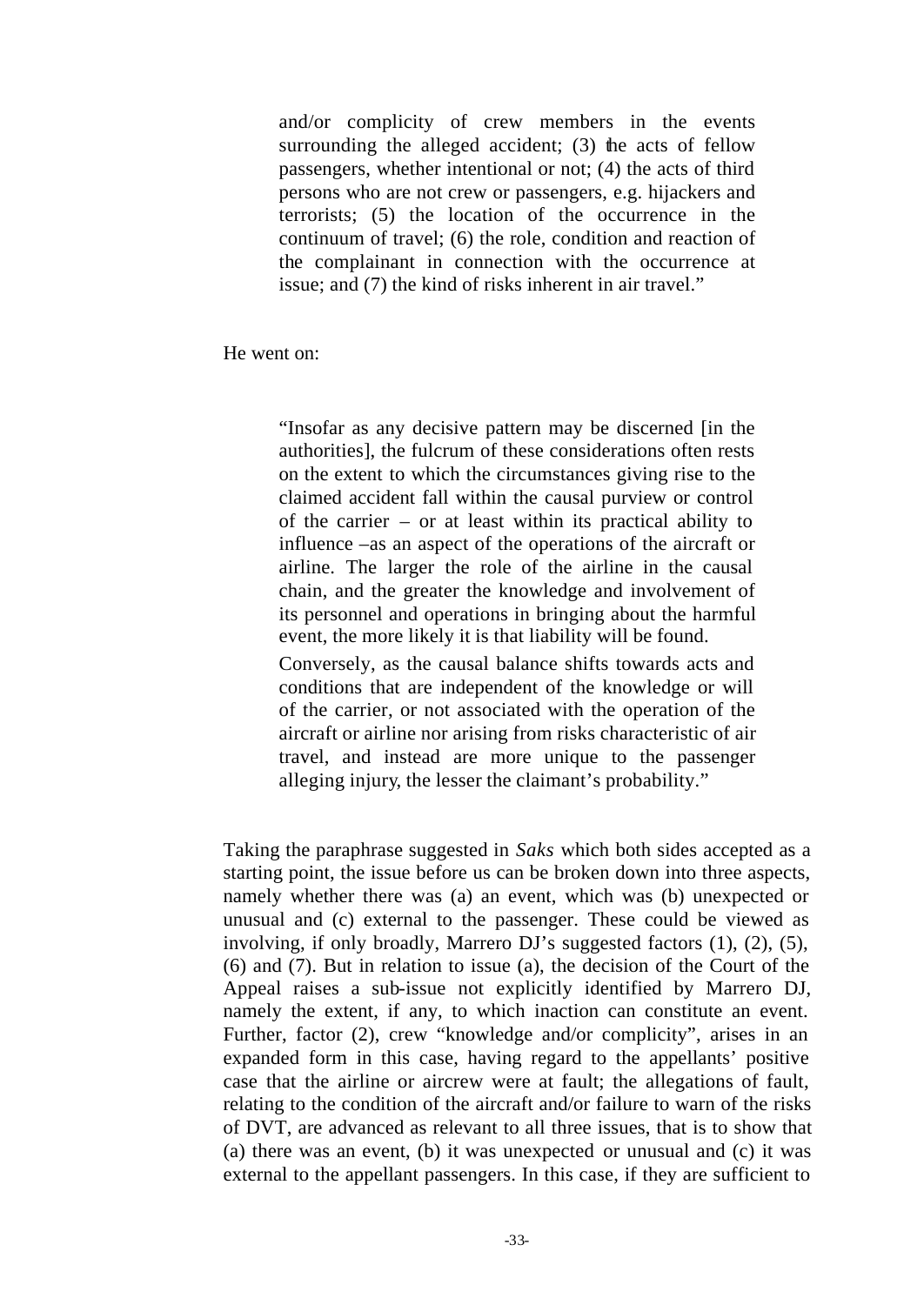establish an event and that it was unexpected and unusual, then it would also be external. If there was no such unexpected or unusual event, the injury suffered by the appellants would flow from internal causes. So it is on issues (a) and (b) that it is necessary to focus.

70. In the Court of Appeal, [2003] EWCA Civ 1005; [2004] QB 234, Lord Phillips of Worth Matravers MR, in a judgment with which Judge and Kay LJJ agreed while adding some reasoning of their own, disposed of the appellants' claim on the basis that it involved no event, merely alleged inaction on the carriers' part in relation to a standard flight on a standard aircraft operating normally and without any undue incident. He said at para. 25:

"25. A critical issue in this appeal is whether a failure to act, or an omission, can constitute an accident for the purposes of article 17. Often a failure to act results in an accident, or forms part of a series of acts or omissions which together constitute an accident. In such circumstances it may not be easy to distinguish between acts and omissions. I cannot see, however, how inaction itself can ever properly be described as an accident. It is not an event; it is a non-event. Inaction is the antithesis of an accident."

In deciding that the matrix disclosed no event, he said, first, that the permanent features of the aircraft, or the subjecting of the passengers to carriage in aircraft with these features was not capable of amounting to an "accident" within article 17 (para. 28), and, secondly, that the alleged failure to warn of the risk of DVT, or to advise on precautions which would avoid or minimise the risk, could also not be categorised as an accident: it was "simply something that did not happen – a non-event" (para. 29). He went on to say that "The question whether there took place on the flight events which were 'unexpected or unusual' was and is unreal, having regard to the judge's conclusion and my provisional conclusion that there was no relevant event" (para. 3l), adding only at paras. 37 and 38:

"37. I am not persuaded that, when considering whether an action has the unusual, unexpected or untoward quality necessary to enable one to qualify it as an accident under the *Air France v. Saks* test, the questions of whether the actor has knowledge which makes it culpable to perform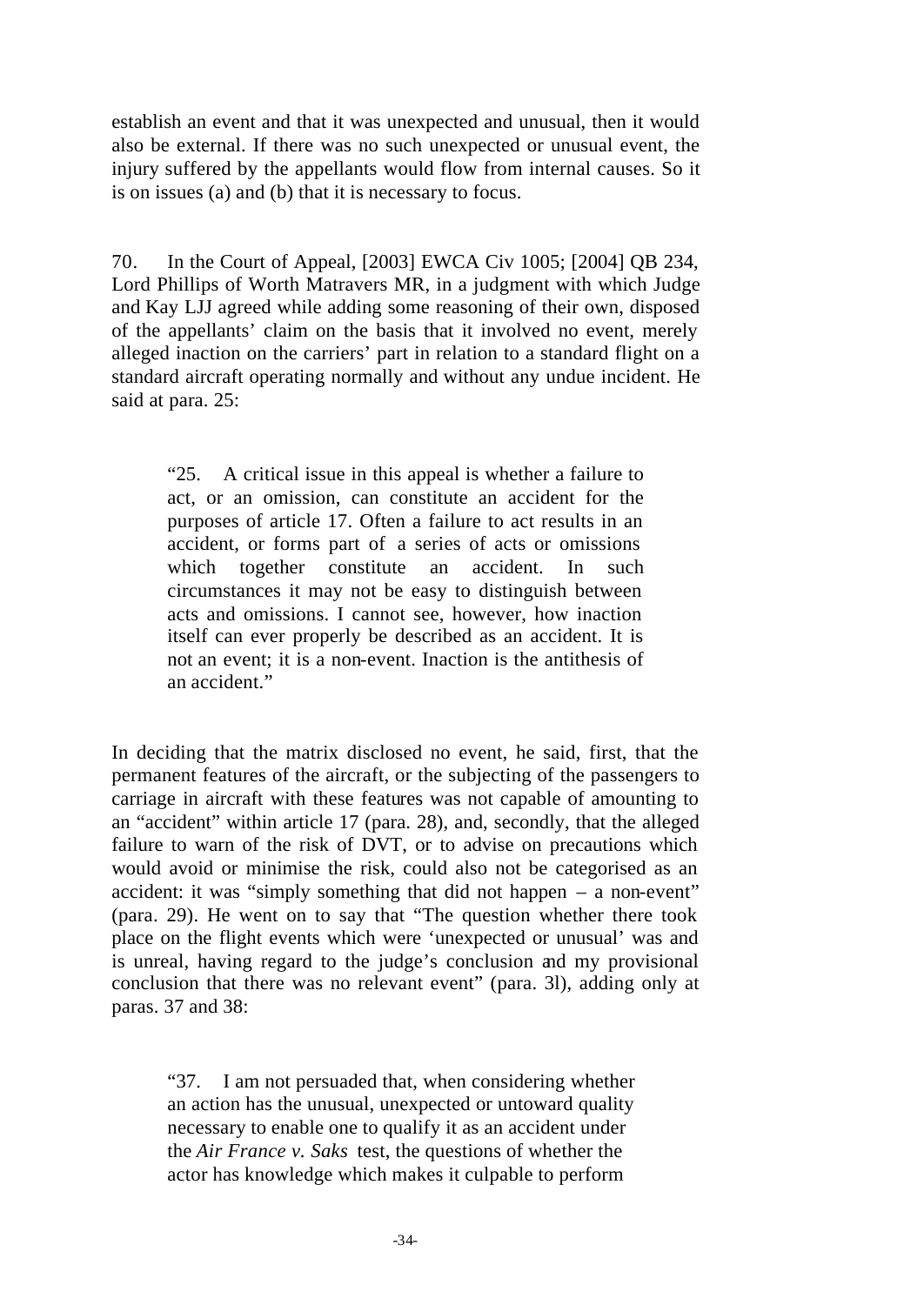the action can never be relevant. I am, however, persuaded that it is simply not possible to apply to a state of affairs, or an omission to act, the test that is relevant to deciding whether an event is an accident.

38. Looking at the position overall, which is the only realistic way of looking at it, the matrix, as augmented by the Further Information, discloses nothing which is capable of constituting an "accident" within the meaning of article 17."

71. Later, he addressed the decisions of the United States District Court and Court of Appeals in *Husain v. Olympic Airways* (2000) 116 F Supp 2d 1121 and 316 3d 829 (since affirmed by the Supreme Court by a majority at 540 US 644 (2004), 124 S.Ct. 1221 (2004)). The facts there were that Dr Hanson suffered from asthma and was particularly sensitive to second-hand smoke. He and his wife had requested nonsmoking seats, but found that these were only three rows in front of the smoking section, which was not partitioned off. His wife's requests on three occasions (twice while the aircraft was on the ground and once in the air) that he be moved further away were refused by the flight attendant, who asserted on the second and third occasions that there were no spare seats, though she also said on the third occasion that they could ask other passengers to exchange seats, but would not be assisted by the crew. Dr Hanson walked to the front of the plane to get some fresh air, and there collapsed and died. The lower courts found that the airline's "failure to act was a 'blatant disregard of industry standards and airline policies", and that it satisfied the meaning of "accident". The Master of the Rolls did not question the result, but did question the reasoning, suggesting (para. 50) that:

"The refusal of the flight attendant to move Dr Hanson cannot properly be considered as mere inertia, or a nonevent. It was a refusal to provide an alternative seat which formed part of a more complex incident, whereby Dr Hanson was exposed to smoke in circumstances that can properly be described as unusual or unexpected. … the direct cause of his death was the unnecessary exposure to the smoke. The refusal of the attendant to move him could be described as insistence that he remain seated in the area exposed to smoke. The exposure to smoke in these circumstances could … properly be described as an unusual or unexpected event."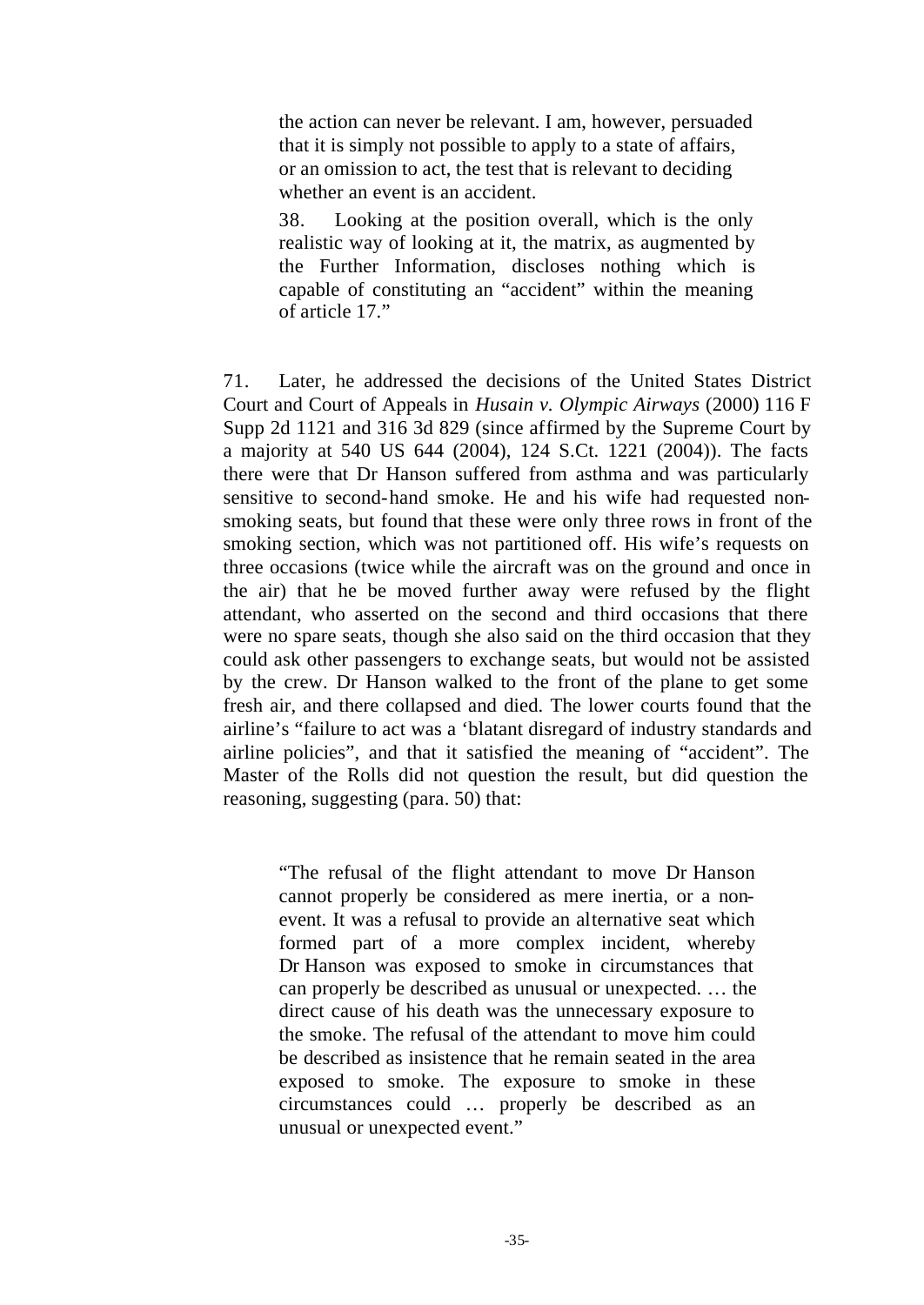72. The decision in *Husain* was affirmed in the Supreme Court, where the Master of the Rolls' words were quoted by the majority as indicating that their conclusion was not inconsistent with that of the Court of Appeal in the present case. However, the majority in the Supreme Court also rejected (in footnote 9 on p.1229) the Master of the Rolls' "precise reasoning" to the extent that it differed from their own, illustrating what they regarded as "the fallacy of the petitioner's position that an 'accident' cannot take the form of inaction" with the example (in footnote 10) of a failure in accordance with industry standards to divert a flight when a passenger otherwise faces imminent death as illustrating that

"the failure of an airline crew to take certain necessary vital steps could quite naturally and, in routine usage of language, be an 'event or happening'"

Mr Scrivener places particular reliance on these last footnote words, but they must be read in context. The essence of the majority's reasoning at pp.1229-1330 was that the combination of an expected and usual reaction and a categorical refusal or failure by the crew to react in that way on a particular flight could amount to an "accident".

73. The minority judges in *Husain* (Justices Scalia and O'Connor) took issue with the majority's conclusion that inaction could amount to an "accident". They agreed with the Master of the Rolls' analysis of the legal position, while questioning whether it was on the particular facts right to treat the flight attendant as having "insisted" on Dr Hanson remaining seated where he did (since she had in fact left it to Dr Hanson to try to find a seat elsewhere). They did not consider that anything unusual or unexpected had necessarily occurred at the time of the two requests prior to take-off, and they considered that, subject to one point, the flight attendant had been guilty of no more than inaction at the time of the third request. The one point which in their view required remission to the District Court related to the attendant's repeated representation that the plane was full. If that had led Dr Hanson or his wife not to look for another seat, and was both unusual and unexpected (as to which the minority evidently felt little difficulty) *and* a cause of his death, then it could be said to be an "accident" under article 17.

74. The Court of Appeal and the minority in *Husain* would thus draw a line between action and inaction, while the majority in *Husain*  distinguished between on the one hand the unusual and unexpected and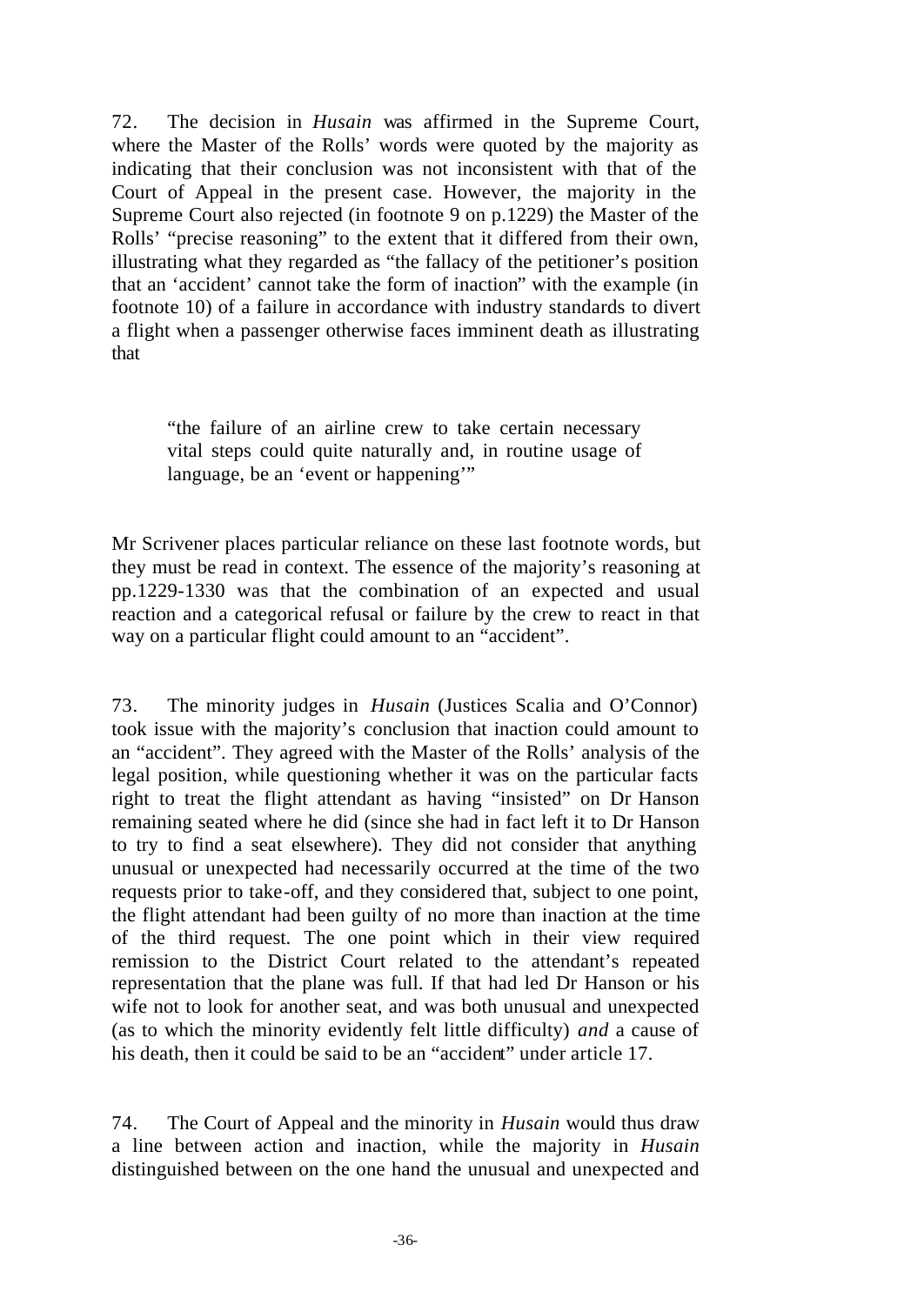on the other hand the usual and expected (in each case whether involving action or inaction). But the difference between the two approaches may not be as great as might at first sight appear, for reasons indicated by passages from paras 25 and 50 of the Master of the Rolls's judgment quoted in paras. 70 and 71 above. These passages come close to saying that an event may in some circumstances exist, where there has been crew inaction in a context where action would normally be expected. A similar view was expressed by Kirby J in para. 172 of his separately reasoned judgment concurring in the result with the majority in *Povey* in the High Court of Australia. If that may be so, then the question whether there has been an event inter-relates with the question whether what happened was unexpected or unusual. I therefore turn to that further question.

75. The present case involved carriage by air in an aircraft and in a manner, which were, in terms of industry standards and practice, at the relevant times, normal, usual and expected. Like the Master of the Rolls, I can see no basis on which the permanent features of the aircraft, or the subjecting of the passengers to carriage in aircraft with these features could amount to an "accident" within article 17. That is not of course the same as saying that an unexpected event during the flight must always be instantaneous and immediately noticeable, rather than continuous and unrecognised. Ashley J in his partially dissenting judgment in the Court of Appeal of Victoria in *Povey* gave (at paras. 211-216) some examples of continuous situations (e.g. continuous malfunction of the pressurisation causing injury) where he thought that there would be an 'accident', and I am in sympathy with him on that point. But the situations he was envisaging were on any view unusual and contrary to expected airline standards and practice.

76. With the appellants in this case unable to point to anything unusual or unexpected about the permanent features of the aircraft or its operation, the emphasis has been on the respondent airlines' alleged failure to warn of the risk of DVT, or to advise on precautions which would avoid or minimise the risk, in the light of the knowledge which it is alleged that they had or ought to have had. But it is accepted that it was neither industry nor the respondent airlines' practice at the relevant times to give such warnings or advice. The definition suggested in *Saks*  looks (and later authorities treat it as looking) to what was actually expected and usual at the relevant time. Mr Scrivener submits that the airline had or ought to have had knowledge which, if it had also been known to a reasonable passenger or bystander or a court, would have led him or her or it to regard the normal operation of the airline as inappropriate and to expect more of the airline. But that elides what was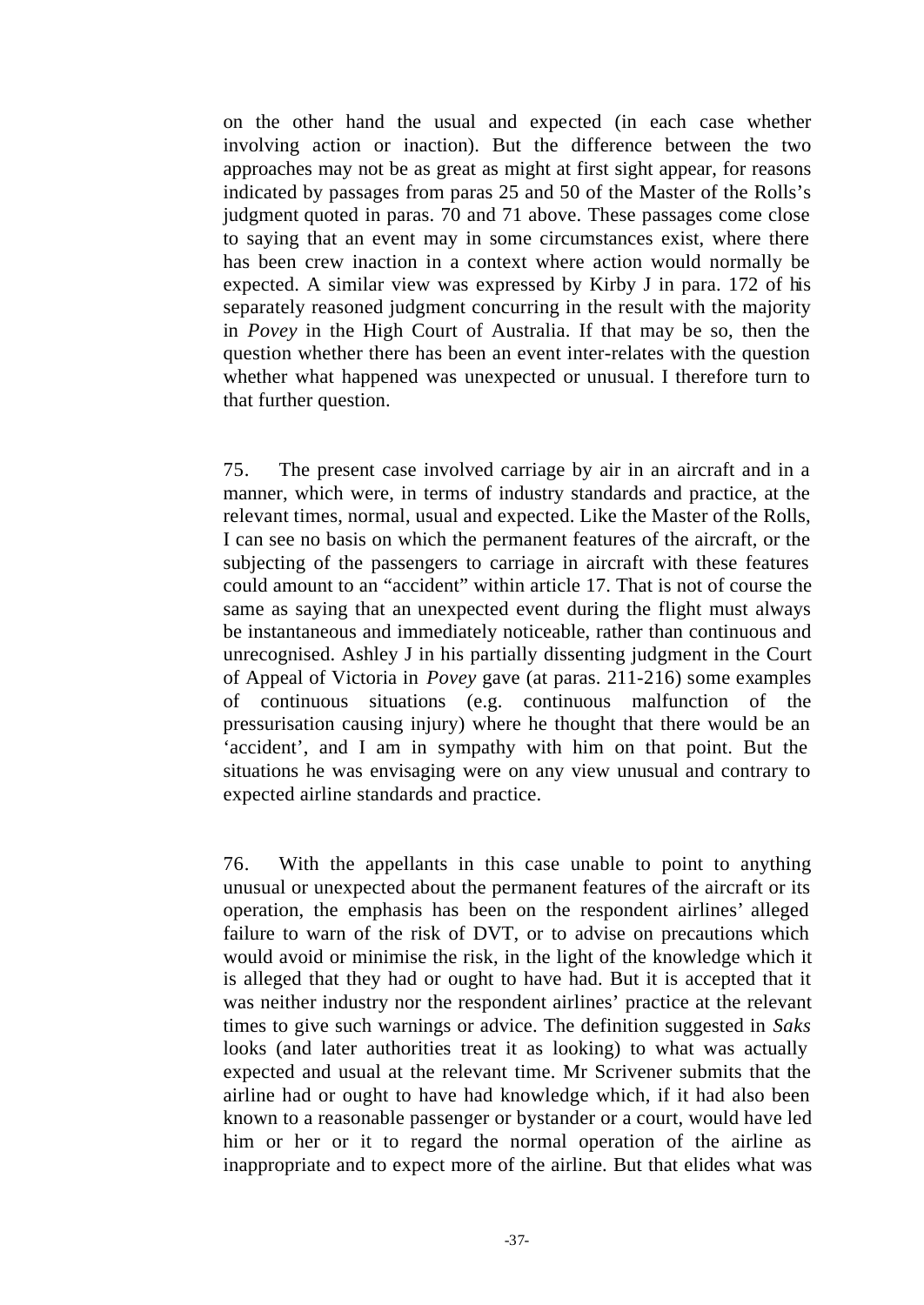actually expected with what would or should, in the light of some further knowledge or higher standard, have been expected. The aircraft and airline were operated and able to operate exactly as expected by all concerned, even if this was because the airline did not, in that light, sufficiently address the need to act in a different manner, and because passengers and the public did not have the knowledge to expect anything different.

77. Mr Scrivener submits that, if the appellants were able to prove the fault which they allege, that should compel a different and broader view of the term "accident". First, in so far as this argument invokes article 20, it is illegitimate. It is not possible to short-circuit article 17, by ignoring the requirement of an accident causing the death or injury and moving directly to consideration of the factors introduced in article 20. Article 20 only applies if there has been an accident causing death or injury, an occurrence causing damage to baggage or cargo or damage occasioned by delay within, respectively, articles 17, 18 or 19. As Supreme Court observed in *Air France v. Saks* 470 US 392 (1985), 407:

"The 'accident' requirement of Article 17 is distinct from the defenses in Article 20(1) both because it is located in a separate article and because it involves an inquiry into the nature of the event which *caused* the injury rather than the care taken by the airline to avert the injury."

Secondly, though associated with the first point, liability under the terms of article 17 is strict, and the exemption which an air carrier can claim under article 25 in the presently relevant form of the Convention as amended requires more than a simple negativing of fault in the ordinary domestic sense: cf *Swiss Bank Corporation v Brink's MAT Ltd* [1986] QB 853. The general effect of article 25 is not therefore to make the carrier liable on the basis of fault. Hence, it is understandable that article 17 may include additional substantive pre-conditions to the carrier's liability, such as the requirement of an "accident". This will, as I have pointed out, be a point of even greater significance in cases under the Montreal Protocol of 1999, where there is no equivalent to article 20.

78. Thirdly, references to fault (e.g. in failing to warn) can be attractive to the domestic lawyer, familiar with contractual or tortious claims for failure to exercise due skill and care. But it is the nature of the event, rather than the care taken to avoid injury which is the focus of the term 'accident' in article 17 (cf the citation from *Air France v. Saks* in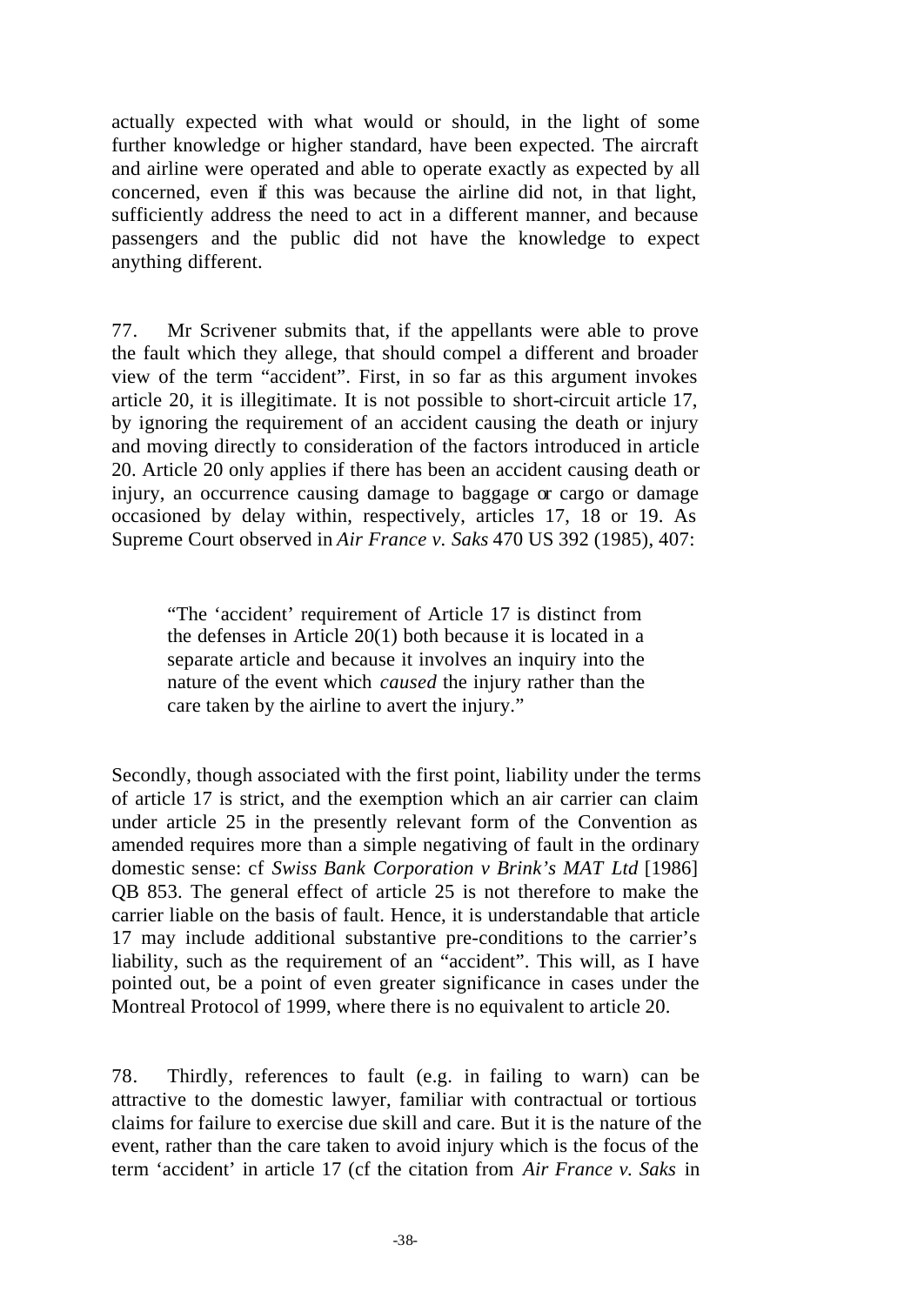paragraph 77 above). As the majority pointed out in the High Court of Australia in *Povey* at para. 41, such references "must proceed from unstated premises about the content or origin of some duty to warn". Unless a proper foundation can be found for these in the concept of "accident", introduced in article 17 and elaborated in *Saks* in a way which both parties accept, they have no place. However, that concept addresses what was actually expected or usual at the time, not what might or should have been according to some undefined different standard.

79. Fourthly, I do not accept that such a conclusion is a recipe for maintaining lax standards. Airlines and airline safety are matters which are, and must always have been, very much in the public eye. They are closely regulated at international and national levels. It seems improbable in the extreme that the or even an important driver for aircraft safety and consideration for passengers is the legal responsibility that may result from liability under article 17. Standard regulatory systems, competition between airlines and the incentives to offer better service are much more credible factors. In the context of the balanced compromise at which article 17 aims, I see nothing incoherent about a standard of liability determined by current expected airline practice, rather than by some higher standard which a court would be asked, in effect retrospectively, to identify.

80. Fifthly, where an airline and the crew of its aircraft have acted in accordance with usual and expected practice current at the relevant time, it is at least questionable whether a failure to act in some other way could, without artificiality, be regarded as an accident on board or in the course of embarking or disembarking. The realistic target of criticism would seem to be not the crew, but senior officers of the airline, in the airline's office responsible for safety, for failing to identify the risk of DVT and to introduce further precautions, changes or warnings in relation to flights on its airplanes and flights. Further, if, as in Mr Scrivener's submissions, the emphasis is on the failure to warn, the right time for any warning, in view of the seriousness of DVT, could well be regarded as being not merely prior to boarding, but prior to any booking, so as to give the passenger full opportunity not to commit himself or herself to fly at all.

81. There is a substantial body of international authority consistent with the views that I have expressed. In *Saks* itself, the claim was for internal injury allegedly sustained as a result of the usual, normal and expected operation of the aircraft's pressurisation system (cf pp.395-6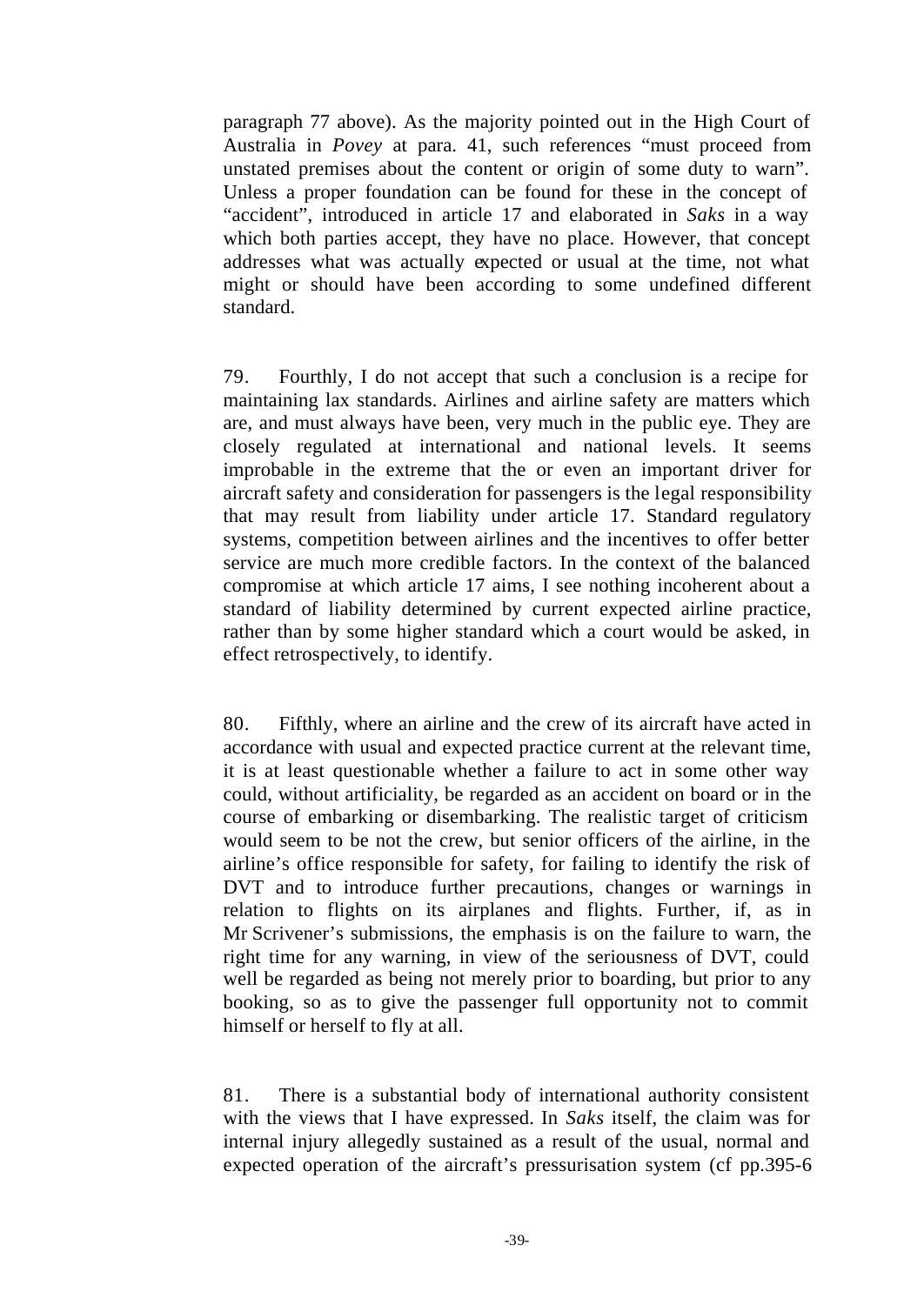and 406). Common law allegations of negligence were nonetheless, left open (pre-*Tseng*) and remitted to the court below for further consideration. In *Capacchione v. Qantas Airways, Ltd.* 25 Avi Cas 17,346 (1996) (US District Court, Central District of Colombia) the claim was for injury allegedly sustained as a result of exposure to an insecticide which the airline was required by Australian regulations to spray inside the aircraft. There was an allegation of negligent failure to warn about the use of such insecticides on board. Nonetheless, the court (again pre-*Tseng*) held that there had been no accident within article 17:

"The failure to warn Capacchione was not unusual or unexpected. Rather, nothing in Qantas's standard procedure required giving a warning about insecticides" (p.17,351).

82. In *Fulop v. Malev Hungarian Airlines* 175F Supp. 2d 651, to which I have referred in paragraph 69 above, the passenger suffered an heart attack on a flight from Budapest to New York, and claimed that he requested a diversion to London for treatment that the carrier failed to carry out. It was accepted that the carrier had no liability for the initial heart attack, but the claim was that it had been aggravated, leading to "additional complications and graver injuries proximately attributable to the flight crew's conduct which conceivably would not have occurred had the carrier's personnel adhered to established operational standards, rules or policies applicable in the circumstances" (p.664). The District Court said (pp.670-1):

"One course, the one chosen, was 'normal' and uneventful insofar as it led the flight directly to its intended destination.

But the Flight was not 'normal' in that, by not diverting, it led to Fulop's more serious injuries. … One way, the route not chosen, would have complied with airline and industry practices, while the 'normal' scheduled flight in fact allegedly contravened established rules.

Whether in the final analysis the flight crew's acts under these circumstances were culpably negligent is beside the point. What does matter, in this Court's view, is that the Flight and the air carrier's operation were not routine or normal in the sense that they allegedly deviated from compliance with expected procedures and that the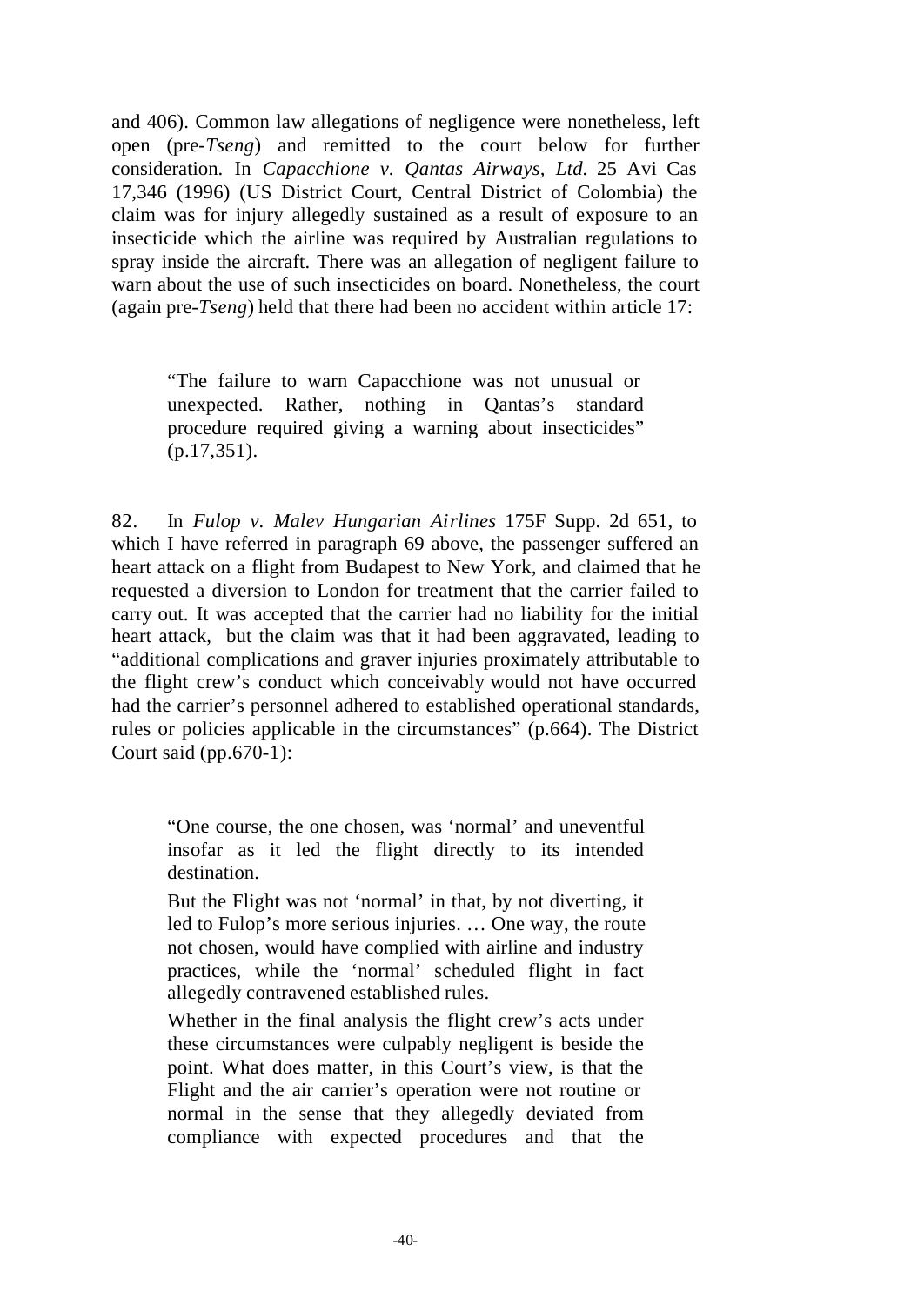departure and its associated delay in bringing emergency relief sooner may have aggravated Fulop's injury."

83. In *Blansett v. Continental Airlines, Inc.* 379 F.3d 177 (5<sup>th</sup> Cir. 2004) (US Court of Appeals), a passenger on a trans-Atlantic flight in June 2001 suffered DVT which left him disabilitated. By that date many international carriers (it appears about half of them) provided passengers with information and advice about DVT, but many, including Continental Airlines, did not (p.182). The crew of the aircraft on which Mr Blansett travelled remained accordingly "entirely passive", i.e. silent, in that respect. The Court of Appeals, considering *Husain*, observed that the Supreme Court had "declined to base its analysis on language of reasonableness or unreasonableness" and held that the district court had accordingly erred when it "called for consideration whether Continental's conduct was an accident merely because it was "unreasonable" (p.181). It pointed out that there was nothing in the case equivalent to the crew's alleged failure in *Husain* to react to an urgent situation arising in flight, saying:

"No such circumstances were thrust on the flight crew in the present case, and their compliance with the regular policy of their airline was hardly unexpected. Rather, the Blansetts allege that the "unexpected" nature of the alleged event arose not from the choices of the flight attendants, but from the Continental policymakers who decided not to mandate DVT warnings on Continental flights.

The Blansetts reason that though this decision occurred at a time and place distant from Blansett's flight, article 17 is to be 'applied flexibly' after 'assessment of all the circumstances surrounding a passenger's injuries …" See *Saks*, 470 U.S. at 405 …"

The Court of Appeals was prepared to assume that the failure to warn was a departure from *an* industry standard (p.181). The emphasis here is on the word "an", because the Court went on to make clear that it was undisputed that in 2001 many international carriers did not give DVT warnings, and that Continental's "battery" of other warnings accorded with the Federal Aviation Administration's ("FAA's) then current prescriptions. It decided the appeal on the basis that (p.182):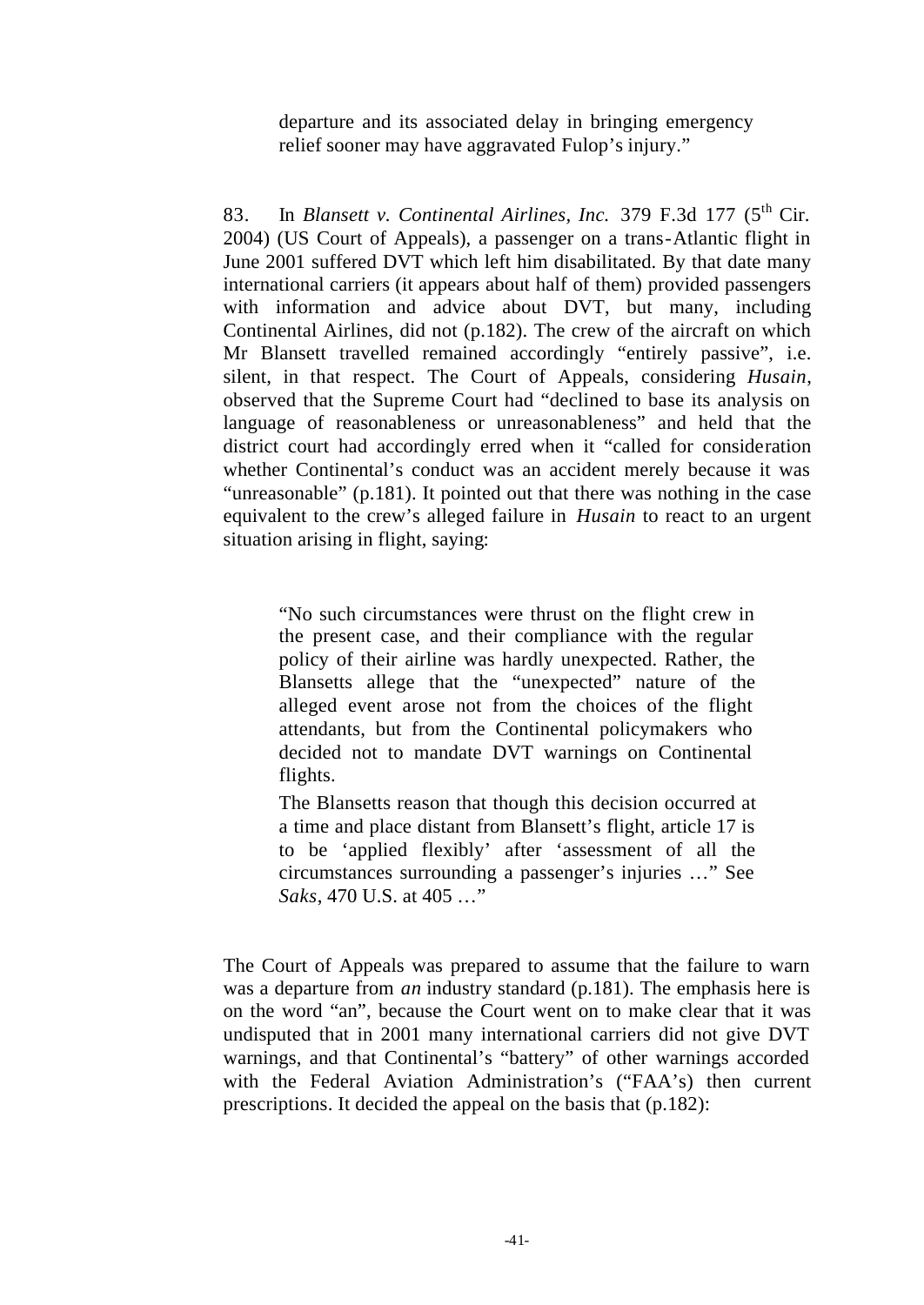"It was not an unexpected or unusual decision for Continental merely to cleave to the exclusive list of warnings required of it by the agency that has regulatory authority over its flights.

Ultimately, no jury may be permitted to find that Continental's failure to warn of DVT constituted an 'accident' under article 17. Continental's policy was far from unique in 2001 and was fully in accord with the expectations of the FAA. Its procedures were neither unexpected nor unusual."

84. *Blansett* was followed and applied by the Court of Appeals of the Ninth Circuit in *Rodriguez v. Ansett Australia Ltd.* 383 F 3d 914 (2004), where the claimant sustained DVT during a flight to New Zealand in September 2000, and complained of an alleged failure to warn, without submitting any evidence to raise any genuine issue as to whether there was at the time either a clear industry standard or an airline policy regarding DVT warnings.

85. The same approach has now been adopted by the majority judgment in the High Court of Australia in *Povey*, which referred to both *Blansett* and *Rodriguez* as well as the decision of the English Court of Appeal presently under appeal as being "consistent" with its own conclusion. The claim was again for DVT allegedly caused by the conditions of and procedures relating to passenger travel in flight. But neither the flight conditions nor anything happening on board was said to be out of the ordinary or unusual. The conditions and procedures were standard, and "only by the mechanism of describing the absence of warning as a 'failure to warn' did the appellant seek to suggest that the absence of warning was in any respect unusual or unexpected on the flights concerned" (para. 40). The High Court upheld the majority decision below dismissing the claim, stating (at paras. 41 and 42):

"References to 'failure' to warn in this context are irrelevant and unhelpful. They are irrelevant because they must proceed from unstated premises about the content or origin of some duty to warn.

The references to failure are unhelpful because they suggest that the only point at which some relevant warning could or should have been given is on board the aircraft. But if some warning was necessary or appropriate, it is not apparent why it should not have been given at a much earlier point of making arrangements to travel by air,